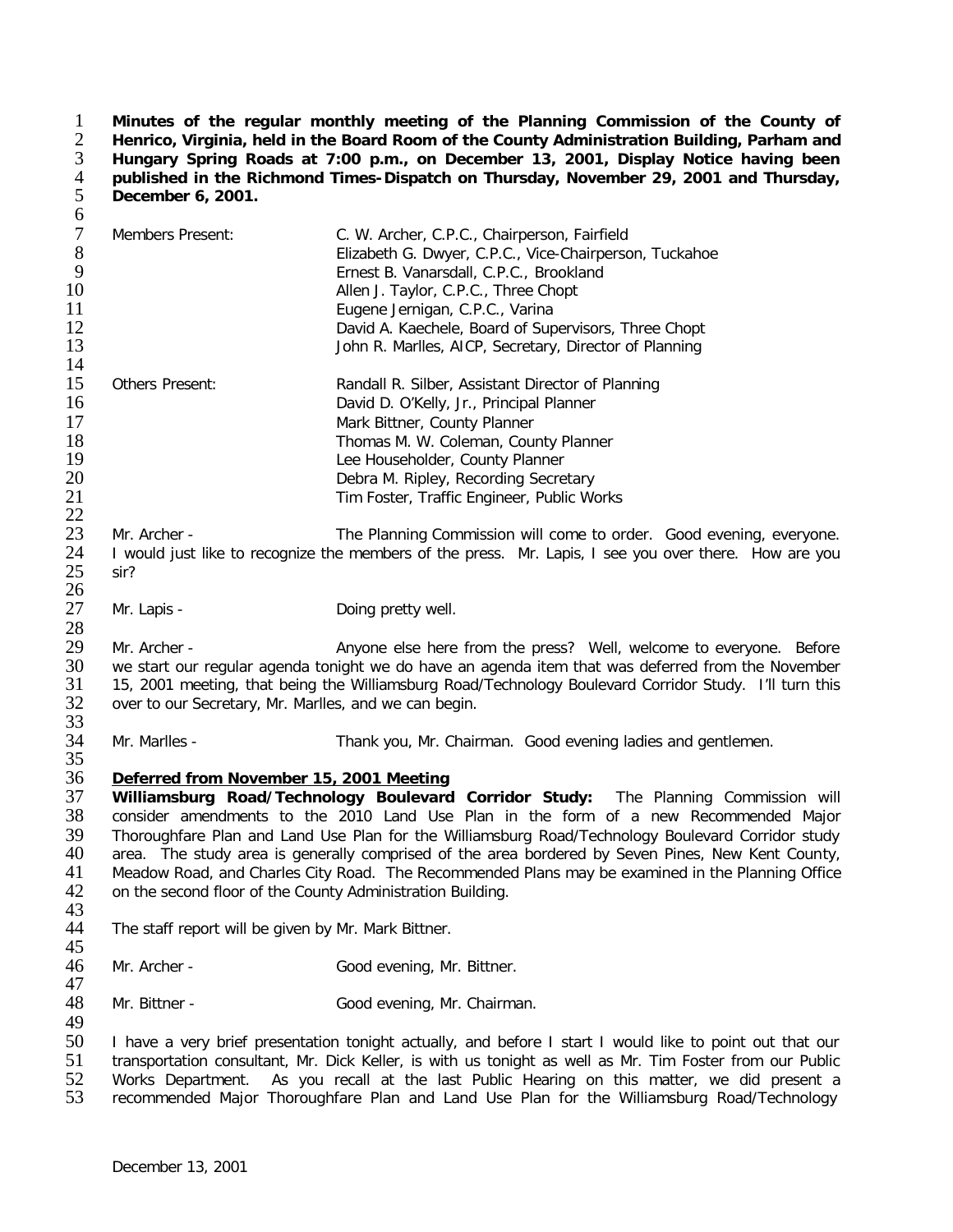54 Boulevard Corridor Study. Part of that plan included some alternate MTP and Land Use Plans for the<br>55 State Fair Grounds property, which are shown here (referring to rendering). These are the alternate 55 State Fair Grounds property, which are shown here (referring to rendering). These are the alternate 56 polo<br>56 plans (referring to rendering). And then you will also recall there was some explanatory language to go plans (referring to rendering). And then you will also recall there was some explanatory language to go 57 along with these alternate plans, but there was discussion on that and ultimately it was deferred to now.<br>58 Staff has drafted some new language, which is shown here (referring to rendering). The blue letters are 58 Staff has drafted some new language, which is shown here (referring to rendering). The blue letters are<br>59 what would be new compared to what you saw thirty (30) days ago. As we hope that you are all aware, what would be new compared to what you saw thirty (30) days ago. As we hope that you are all aware, 60 we sent copies of this new language to all the Planning Commissioners early this week. We also sent it 61 to some members, we weren't able to reach all, but we did send to some members of the Williamsburg 62 Road Advisory Committee. The point of this Amendment was to come up with some language that would<br>63 better explain the whole process and timing of the potential for interchanges or separated grade 63 better explain the whole process and timing of the potential for interchanges or separated grade<br>64 intersections at Williamsburg Road and Memorial Drive and Williamsburg Road and Technology 64 intersections at Williamsburg Road and Memorial Drive and Williamsburg Road and Technology<br>65 Boulevard. And again, as I said, the blue lettering would be new language. This was the result of 65 Boulevard. And again, as I said, the blue lettering would be new language. This was the result of 66 several people's input, however, there are still a couple of comments that some others have had which 67 we can also talk about tonight. Also, I do not know whether any of the landowners or Advisory<br>68 Committee members may have some questions. But to quickly sum up, this is the new language which 68 Committee members may have some questions. But to quickly sum up, this is the new language which<br>69 staff is now recommending become part of the Williamsburg Road Corridor Study along with the Maior 69 staff is now recommending become part of the Williamsburg Road Corridor Study along with the Major<br>70 Thoroughfare Plan and Land Use Plan. That concludes my presentation. I would be happy to answer 70 Thoroughfare Plan and Land Use Plan. That concludes my presentation. I would be happy to answer<br>71 any questions you may have. any questions you may have. 72 73 Mr. Archer - Thank you, Mr. Bittner. Are there any questions or comments from the 74 Commission Members? Commission Members? 75 76 Ms. Dwyer - Mr. Bittner, I remember we spent a lot of time last month discussing the<br>77 issues of dedication of land for this road and the interchanges and the responsibilities, or who would be issues of dedication of land for this road and the interchanges and the responsibilities, or who would be 78 responsible then for building those roads. This doesn't really address that. It simply says that the two 79 (2) interchanges could be grade separated and certainly one would be and then 79 (2) interchanges could be grade separated and certainly one would be and the other might be, and then<br>80 leaves those issues to be determined later. Is that your intent? leaves those issues to be determined later. Is that your intent?  $\frac{81}{82}$ 82 Mr. Bittner - Yes. We purposely left it somewhat vague, because we didn't want to S3 tie anybody down and say entity A must build this, entity B this, etc.. Whoever can or is able or has to at 83 tie anybody down and say entity A must build this, entity B this, etc.. Whoever can or is able or has to at 84 that point would do it. that point would do it. 85<br>86 Ms. Dwyer - So this serves, really, just to show what the road plans will be in the 87 future but not to allocate responsibility to any particular party for doing that? 88<br>89 Mr. Bittner - Correct. 90<br>91 Mr. Archer - All right. Any further discussion? 92<br>93 93 Mr. Taylor - Same Mr. Bittner, the last time I think we had a plan view with a map. Do you 94 still have that? still have that? 95<br>96 Mr. Bittner - Yes, we have all those slides. Do you want to look at the alternate plan? 97<br>98 98 Mr. Taylor - Can I just take a look at this one again (referring to rendering)? Can<br>99 vou trace what those are on, the changes are on the map? you trace what those are on, the changes are on the map?  $\frac{100}{101}$ Mr. Bittner - There would not be any changes. All that would change is the text that 102 explains what this map is about.  $\frac{103}{104}$ 104 Mr. Taylor - OK. So that's all represented in this. This is the same plan we looked at 105 the last time? Thank you. the last time? Thank you.

106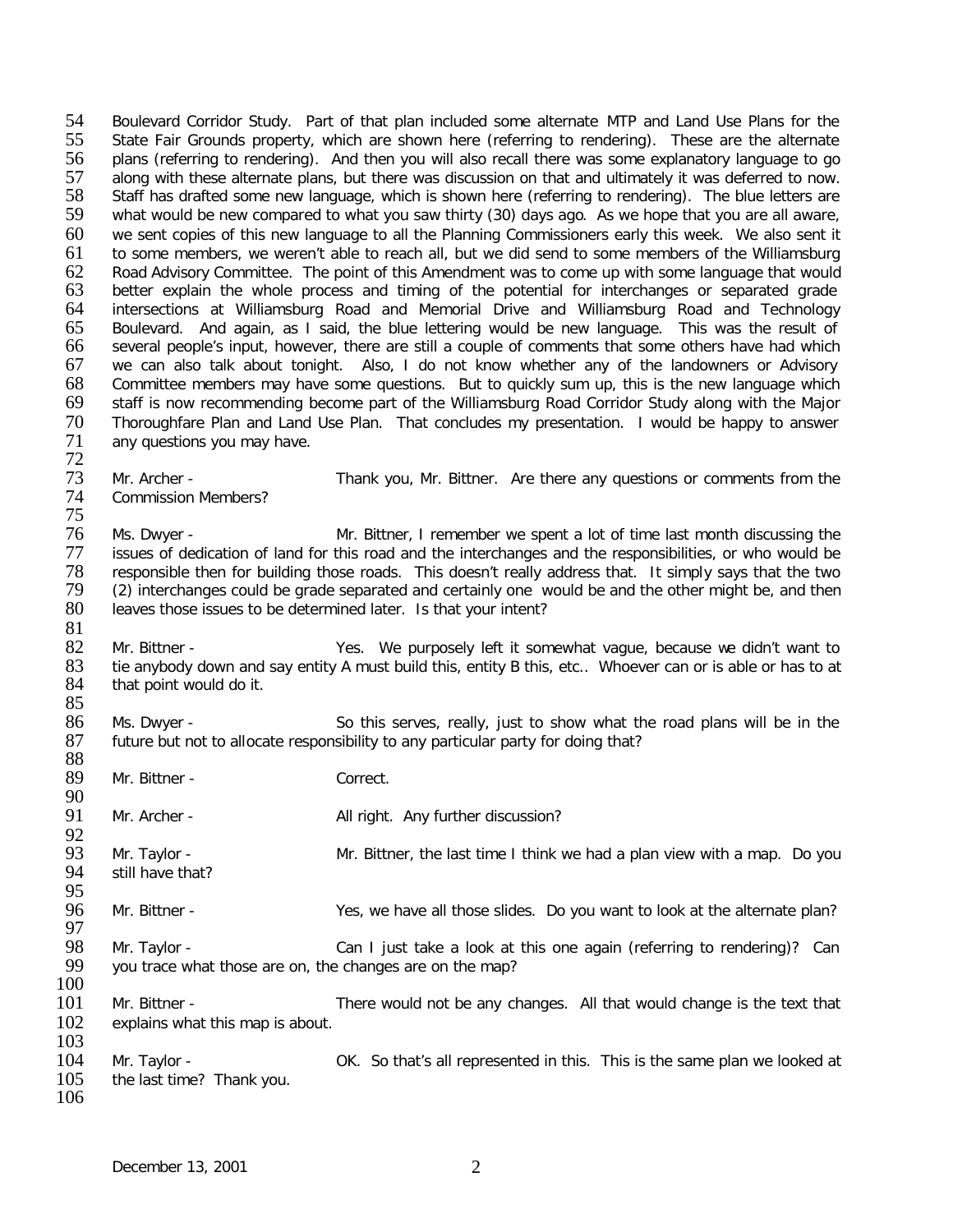107 Mr. Bittner - Yes.  $\frac{108}{109}$ 109 Mr. Jernigan - Mr. Taylor. What it was, we wanted to change the terminology to where<br>110 that if a developer went in there now, regardless of his size that he wouldn't be, he wouldn't have to put 110 that if a developer went in there now, regardless of his size that he wouldn't be, he wouldn't have to put<br>111 in split-grade intersections. And where it savs now, "at the appropriate time that development and traffic 111 in split-grade intersections. And where it says now, "at the appropriate time that development and traffic<br>112 levels warrant." So, even Mr. Keller agreed that we're probably looking at 25 to 30 years down the road 112 levels warrant." So, even Mr. Keller agreed that we're probably looking at 25 to 30 years down the road before the interchanges would be needed. before the interchanges would be needed.  $\frac{114}{115}$ Mr. Taylor - Before they transition to this version.  $\frac{116}{117}$ 117 Mr. Jernigan - Unless all of a sudden a massive development came in there. But what<br>118 this does, it gives us wiggle room to, you know, if it's a small cap company or mid-cap company and they 118 this does, it gives us wiggle room to, you know, if it's a small cap company or mid-cap company and they 19<br>119 are bringing in a certain amount of business, we can adiust the traffic accordingly. are bringing in a certain amount of business, we can adjust the traffic accordingly.  $\frac{120}{121}$ Ms. Dwyer - The May I ask a question related to that Mr. Jernigan?  $\frac{122}{123}$ Mr. Jernigan - Sure.  $\frac{124}{125}$ 125 Ms Dwyer - I'm not sure who the appropriate person is to answer, but given that is 126 the way it's going to be handled, say a relatively small business comes in that doesn't take the whole 300 126 the way it's going to be handled, say a relatively small business comes in that doesn't take the whole 300<br>127 or 400 acres now. So there is not enough traffic to warrant the grade separated interchange at this 127 or 400 acres now. So there is not enough traffic to warrant the grade separated interchange at this 128 point, but that business or concern will contribute to the future traffic that will eventually warrant that 128 point, but that business or concern will contribute to the future traffic that will eventually warrant that 129 intersection. Is it appropriate then to maybe set up some sort of escrow so that as businesses come on 129 intersection. Is it appropriate then to maybe set up some sort of escrow so that as businesses come on 130 ine they can make some sort of a monetary contribution to the future need for that, those road line they can make some sort of a monetary contribution to the future need for that, those road 131 improvements, or has that ever been done? 132<br>133 Mr. Jernigan - Like you said, you may be asking the wrong person. But that doesn't 134 sound like a bad idea.  $\frac{135}{136}$ Mr. Marlles - **Our Traffic Engineer may be able to answer that question.** Mr. Foster. 137<br>138 Mr. Archer - Good evening, Mr. Foster. 139<br>140 Mr. Foster - Good evening, sir. I'll try to answer that question. A lot of times in 141 traffic, its literally first come, first served. At this point and time we have no mechanism to set up an<br>142 escrow fund for future development, especially that far out, unless that particular development is causing 142 escrow fund for future development, especially that far out, unless that particular development is causing<br>143 the problems to occur. It would be nice to be able to set each development aside how much funds vou'd 143 the problems to occur. It would be nice to be able to set each development aside how much funds you'd<br>144 but in to do that. But at this point and time we don't even know, we wouldn't even know how much to put in to do that. But at this point and time we don't even know, we wouldn't even know how much to 145 escrow, because we wouldn't know 25 to 30 years from now how much it's going to cost. We also 146 wouldn't know at this point and time how much that particular development is contributing to the traffic<br>147 loads at that point and time. loads at that point and time. 148<br>149 Ms. Dwyer - The Music of the may be difficult to estimate, but you know, but we hear you all tell us 150 all the time how much traffic would be generated by a particular type of business and we estimate that it<br>151 and not be an exact science. You know, life insurance concerns project forward, you know, future 151 may not be an exact science. You know, life insurance concerns project forward, you know, future<br>152 values of things. So. I quess I'm just wondering if that would be a feasible thing to do, even if we've 152 values of things. So, I guess I'm just wondering if that would be a feasible thing to do, even if we've 153 never done it before, so that no one developer in the future or the county isn't left holding the bag for 153 never done it before, so that no one developer in the future or the county isn't left holding the bag for<br>154 the entire amount 20 years from now. 15 years or whenever it's developed. the entire amount 20 years from now, 15 years or whenever it's developed.  $\frac{155}{156}$ 156 Mr. Foster - Yes ma'am. I understand the concerns, and Randy or John you may be<br>157 able to chime in here, but when you start talking about that you're really starting to get into the rim of 157 able to chime in here, but when you start talking about that you're really starting to get into the rim of<br>158 impact fees, and that's a whole different type of situation of trying to estimate what each development 158 impact fees, and that's a whole different type of situation of trying to estimate what each development 159 on a roadway system at that time would have to put into a fund to fund future improvements. And we on a roadway system at that time would have to put into a fund to fund future improvements. And we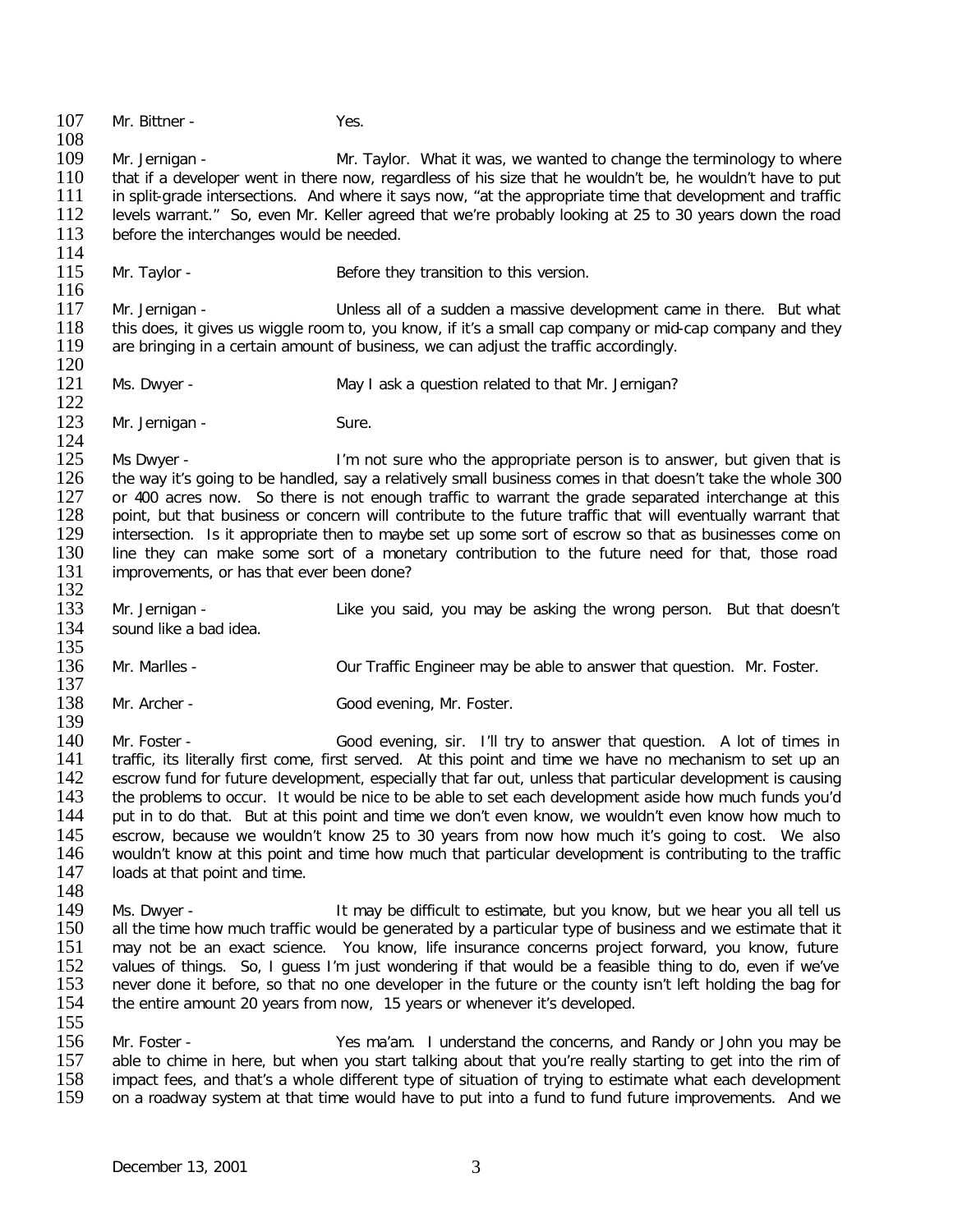160 have no mechanism at this point and time to do that. Randy, John, do you have any thing you want to 161 add?

 $\frac{162}{163}$ 163 Mr. Marlles - Yes. I guess the thought that ran through my head was whether or not we have the authority currently in County Code to set up that type of financial arrangement. It may be 164 we have the authority currently in County Code to set up that type of financial arrangement. It may be 165 possible under the State Code to do it, and, in fact, may be done in other areas. But I'm not sure we possible under the State Code to do it, and, in fact, may be done in other areas. But I'm not sure we 166 currently have that authority. Not that it's not a good idea, I'm not sure we currently are structured that 167 way. way.

- $\frac{168}{169}$
- to that?
- 169 Mr. Jernigan Well, we have the SPA Fund, the stream fund. Could we set it up similar 170 to that?
- $\frac{171}{172}$ 172 Mr. Marlles - Well, I guess, and Tim I don't know how much you know about that. But<br>173 what I know about that is there is authority under the State Code to set up that stream assessment 173 what I know about that is there is authority under the State Code to set up that stream assessment 174 program that Public Works just recently got approval for it. But it does go back to having, making sure 174 program that Public Works just recently got approval for it. But it does go back to having, making sure<br>175 we have the authority under the State Code to set up these types of financial arrangements or structures. we have the authority under the State Code to set up these types of financial arrangements or structures.
- 176<br>177 177 Mr. Kaechele - I think part of the problem would be finding who was going to contribute 178 to the fund and at what time, and in what amount, because the zoning hasn't been granted, and you 178 to the fund and at what time, and in what amount, because the zoning hasn't been granted, and you<br>179 don't know exactly what's going to develop. But I think following the normal course of development as a 179 don't know exactly what's going to develop. But I think following the normal course of development as a<br>180 piece of land is zoned and a use is defined, then the roads are defined for that development as well as 180 piece of land is zoned and a use is defined, then the roads are defined for that development as well as 181 the future. You don't even know the exact right-of-way width today in most of our corridor studies or 181 the future. You don't even know the exact right-of-way width today in most of our corridor studies or even in the Land Use Plan. We don't define those at this time, do we? even in the Land Use Plan. We don't define those at this time, do we?
- 183 184 Mr. Foster - Usually not. It's very difficult at this point and time. We do get some, I<br>185 suspect, some infrastructure from the development. We get the right-of-way dedication; we get 185 suspect, some infrastructure from the development. We get the right-of-way dedication; we get 186 improvements in the vicinity of the development. So we do get a lot of improvements. If you look at, improvements in the vicinity of the development. So we do get a lot of improvements. If you look at, 187 even in the past, of what we've impoved, most of what the County ends up paying, or the State, or 188 whomever, are the big projects such as interchanges, unless its being caused by that particular 188 whomever, are the big projects such as interchanges, unless its being caused by that particular 189 development, or the State Fair which we went through a vear and a half ago. So we are getting those 189 development, or the State Fair which we went through a year and a half ago. So we are getting those 190 types of infrastructure improvements. types of infrastructure improvements.
- 191<br>192

192 If I could give you a quick example, Virginia Center Commons, for example. Before they could open 193 Virginia Center Commons, anybody that was on the Board then, they had to come in and improve Route 193 Virginia Center Commons, anybody that was on the Board then, they had to come in and improve Route<br>194 1. widen it to a good four-lane divided road from the interstate all the way to their site. That was 194 1, widen it to a good four-lane divided road from the interstate all the way to their site. That was 195 something they had to do. That was even off-site, but that was the only way we could get the traffic 195 something they had to do. That was even off-site, but that was the only way we could get the traffic<br>196 done. So we do have things in place that we do get improvement. It's those big-ticket items that we 196 done. So we do have things in place that we do get improvement. It's those big-ticket items that we<br>197 don't have, such as interchanges. But 30 years from now when an interchange is needed, we have no don't have, such as interchanges. But 30 years from now when an interchange is needed, we have no 198 idea how much that would cost or even what type of design or development would be taking place. So<br>199 what we look for in these types of studies is having the planning to know that it's possible to be here. 199 what we look for in these types of studies is having the planning to know that it's possible to be here,<br>200 let's plan around it. Another quick example is: John Rolfe Parkway was proposed to have several 200 let's plan around it. Another quick example is: John Rolfe Parkway was proposed to have several<br>201 interchanges, one at Ridgefield and John Rolfe. That didn't happen, but now that land is developing, so 201 interchanges, one at Ridgefield and John Rolfe. That didn't happen, but now that land is developing, so 202 it doesn't stop development either. So that's what we are looking at. it doesn't stop development either. So that's what we are looking at.

- 203 Ms. Dwyer - Thank you.
- 205 206 Mr. Archer - Thank you, Mr. Foster. Any other discussion from the panel here? If not 207 this is a Public Hearing, and if anyone from the audience cares to ask a question or make a comment we this is a Public Hearing, and if anyone from the audience cares to ask a question or make a comment we 208 would be pleased to hear from you now.
- 209<br>210 Mr. Harmon - Good evening. My name is Craig Harmon, one of the landowners in the 211 area. 212
	- December 13, 2001 4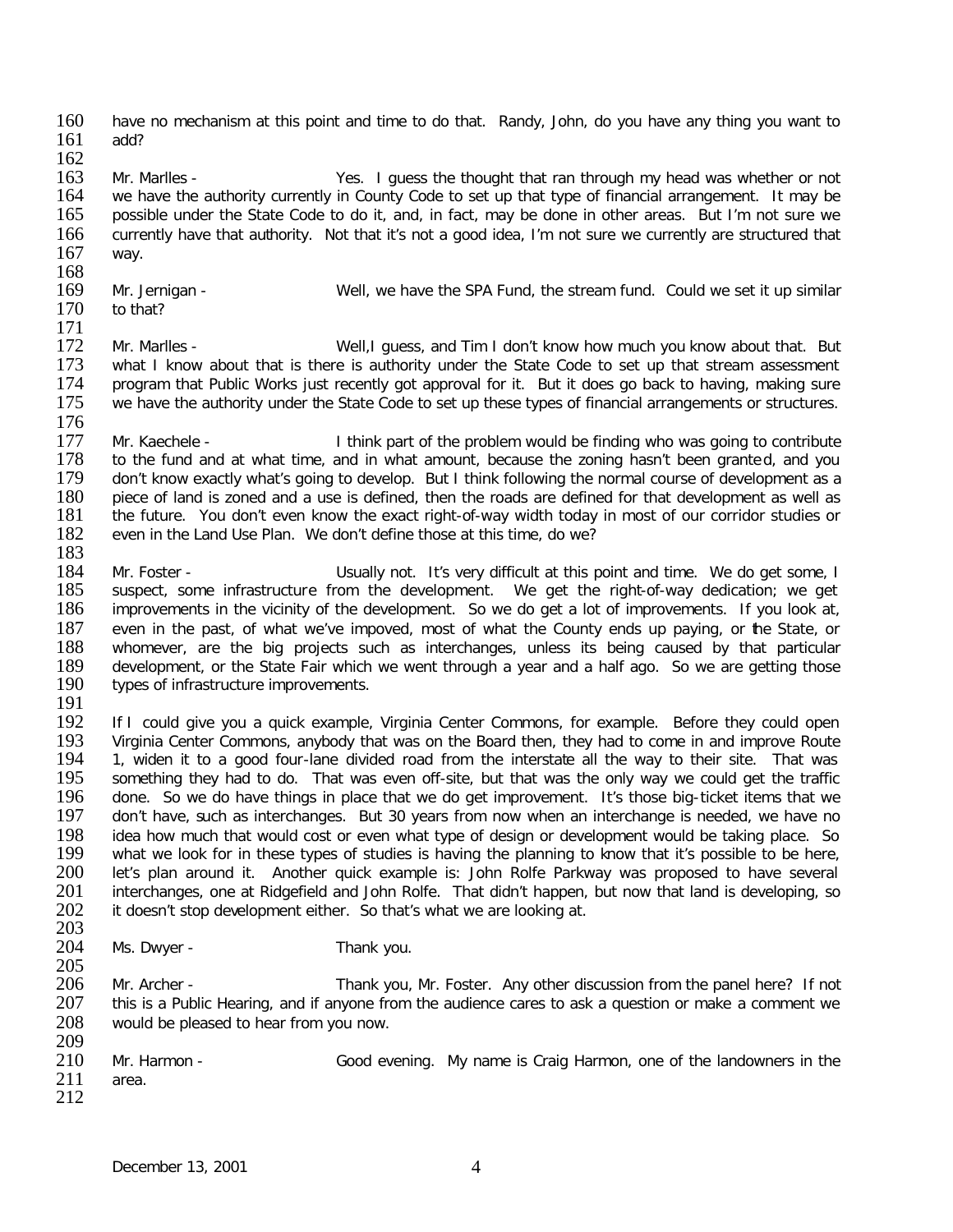213 Mr. Archer - Good evening, Mr. Harmon.  $\frac{214}{215}$ Mr. Harmon - The Suppreciate the chance to speak tonight. I've reviewed the changes and 216 I go along with the changes. I think they did what I wanted and I think was necessary to answer Ms.<br>217 Dwyer's question. The only thing that concerned me was that this area of Technology and Memorial 217 Dwyer's question. The only thing that concerned me was that this area of Technology and Memorial<br>218 Drive doesn't have any sewer right now. So, we are not talking about somebody coming in and putting Drive doesn't have any sewer right now. So, we are not talking about somebody coming in and putting 219 in little small individual businesses, because they can't do it anyway without sewer. What I was<br>220 concerned, that is somebody coming in with enough money to buy a big block of the land and put in the 220 concerned, that is somebody coming in with enough money to buy a big block of the land and put in the 221 sewer. Would they also have to put in these interchanges even though they weren't using it at all and 221 sewer. Would they also have to put in these interchanges even though they weren't using it at all and 222 stuff like that? But I think the language addresses it. That's the only comment I have. 222 stuff like that? But I think the language addresses it. That's the only comment I have.  $223$ <br> $224$ Mr. Jernigan - Thank you, sir.  $\frac{225}{226}$ 226 Mr. Archer - **Anyone else?** OK, then it would be in order for the Commission to make 227 a recommendation to the Board. a recommendation to the Board. 228<br>229 229 Mr. Kaechele - Mr. Chairman, this thoroughfare change does come before the Board of 230 Supervisors later and there will be another public hearing. Supervisors later and there will be another public hearing. 231<br>232 Mr. Archer - There will be another public hearing. 233<br>234 Mr. Marlles - Before the Board of Supervisors. 235<br>236 Mr. Kaechele - OK. 237<br>238 238 Mr. Jernigan - Mr. Archer, on the new language, do we need to show this as an 239 Addendum or just pass it like it is? Addendum or just pass it like it is?  $\frac{240}{241}$ Mr. Marlles - The Collection of I would say just pass it as it is, Mr. Jernigan.  $\frac{242}{243}$ 243 Mr. Jernigan - All right. With that I make a motion to approve the Major Thoroughfare<br>244 Plan and Land Use Plan for Williamsburg Road and Technology Boulevard. Plan and Land Use Plan for Williamsburg Road and Technology Boulevard. 245<br>246 Mr. Archer - **Motion by Mr. Jernigan and seconded by Mr. Vanarsdall.** All in favor of 247 the motion say aye—all those opposed by saying nay. The ayes have it. The motion carries and the 248 recommendation will be made to the Board. The vote is 5-0. Mr. Kaechele abstained. recommendation will be made to the Board. The vote is 5-0. Mr. Kaechele abstained. 249<br>250 THE COMMISSION TOOK A BREAK AT THIS TIME.  $\frac{251}{252}$ **THE COMMISSION RECONVENED.**  $\frac{253}{254}$ 254 Mr. Archer - The Planning Commission will reconvene. Good evening to all of those<br>255 that we did not greet earlier when we had our Public Hearing. Before we began tonight. I'll probably get 255 that we did not greet earlier when we had our Public Hearing. Before we began tonight, I'll probably get 256 hit for doing this, tonight for those of you who won't be here at next Wednesday's meeting, it's Mrs. 256 hit for doing this, tonight for those of you who won't be here at next Wednesday's meeting, it's Mrs.<br>257 Dwyer's last zoning meeting. She has elected not to return next year. We know you would want to wish 257 Dwyer's last zoning meeting. She has elected not to return next year. We know you would want to wish<br>258 Ther well. But I would also like to introduce Lisa Ware who will be, thank you Lisa. If you want to greet

- 258 her well. But I would also like to introduce Lisa Ware who will be, thank you Lisa. If you want to greet 259 her before you leave tonight, please feel free to do so. Okay. Mr. Secretary it seems like we have a 259 her before you leave tonight, please feel free to do so. Okay. Mr. Secretary it seems like we have a 260 heavy agenda tonight. heavy agenda tonight.
- $\frac{261}{262}$ 262 Mr. Marlles - Yes sir. Mr. Chairman. Good evening. We do have a number of 263 requests for deferrals tonight and I'm going to turn it over to Mr. Bittner who is going to review those. requests for deferrals tonight and I'm going to turn it over to Mr. Bittner who is going to review those.
- 264<br>265 Mr. Archer - Good evening again, Mr. Bittner.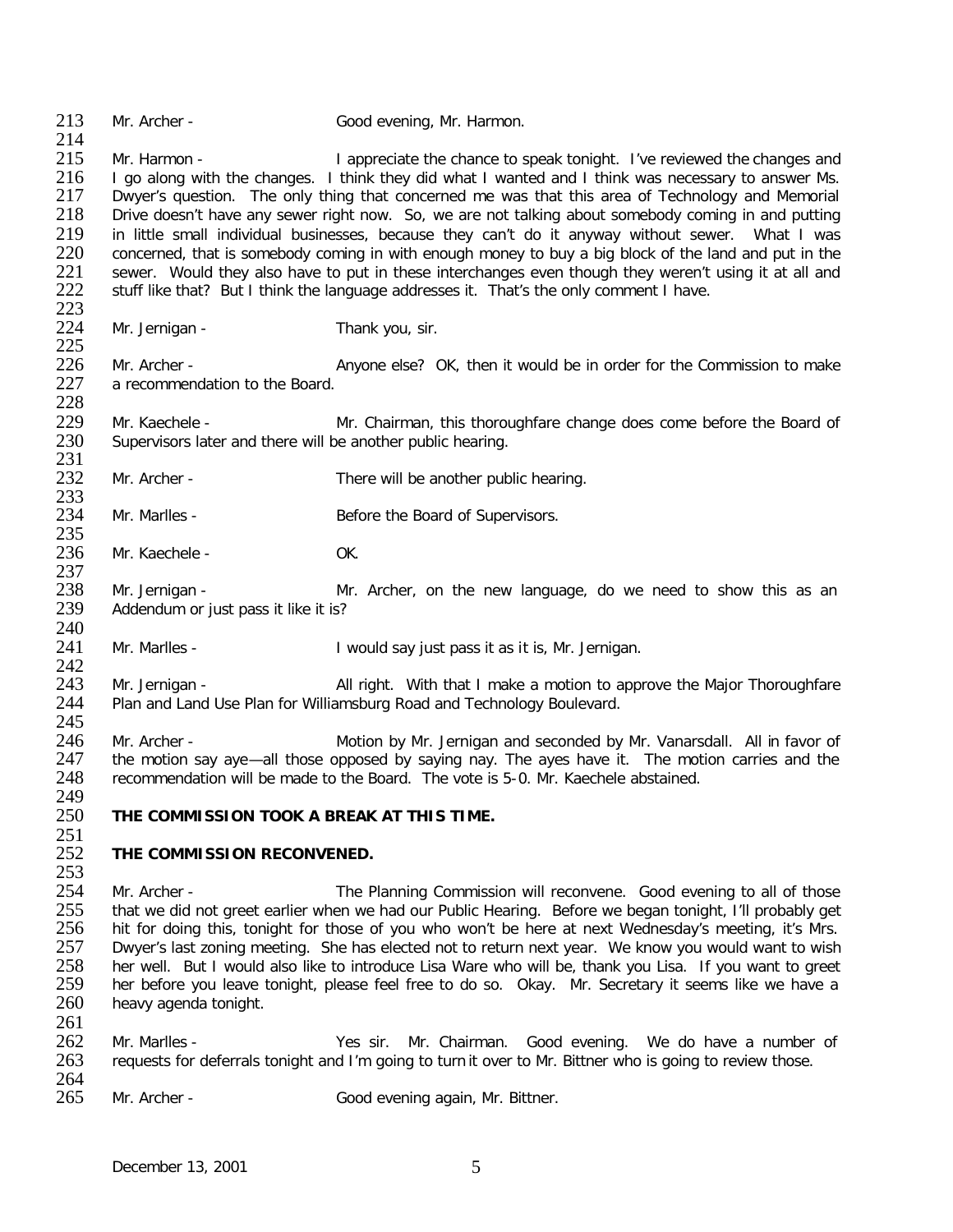266<br>267 267 Mr. Bittner - Thank you, Mr. Archer. We have a new deferral request, the first case<br>268 on vour agenda in the Varina District. on your agenda in the Varina District.

269<br>270

270 *Deferred from November 15, 2001 Meeting* 271 **C-58C-01 Martin J. Bannister/Luke O. Bannister, Sr.:** Request to amend 272 proffered conditions accepted with rezoning case C-74C-98, on part of Parcel 140-A-45, containing<br>273 approximately 7.77 acres, located on the east line of Creighton Road approximately 1,600 feet northeast 273 approximately 7.77 acres, located on the east line of Creighton Road approximately 1,600 feet northeast 274 of Caddie Lane. The amendment is related to Proffer 9, home frontage on Creighton Road and landscape 274 of Caddie Lane. The amendment is related to Proffer 9, home frontage on Creighton Road and landscape<br>275 buffers. The Land Use Plan recommends Suburban Residential 1, 1.0 to 2.4 units net density per acre, 275 buffers. The Land Use Plan recommends Suburban Residential 1, 1.0 to 2.4 units net density per acre,<br>276 and Environmental Protection Area. Part of the site is also in the Airport Safety Overlay District. and Environmental Protection Area. Part of the site is also in the Airport Safety Overlay District.

277<br>278 The deferral is for two months or 60 days to the February 14<sup>th</sup> Planning Commission Meeting.

279 280 Mr. Archer - All right. Is there anyone here in opposition to this deferral to the 281 February 14, 2002 meeting? C-58C-01. No opposition, Mr. Jernigan. February 14, 2002 meeting? C-58C-01. No opposition, Mr. Jernigan.

282<br>283 283 Mr. Jernigan - Mr. Chairman, I make a motion to defer zoning case C-58C-01 to the 284 February 14<sup>th</sup> agenda. February  $14<sup>th</sup>$  agenda.

285 Mr. Archer - **Motion made by Mr. Jernigan, seconded by Mr. Taylor.** 

 $\frac{287}{288}$ Mr. Jernigan - Excuse me. That was by request of the applicant.

289<br>290 290 Mr. Archer - All those in favor of the motion say aye—all those opposed by saying<br>291 nay. The ayes have it. The deferral is granted. The vote was 5-0, Mr. Kaechele abstained. nay. The ayes have it. The deferral is granted. The vote was 5-0, Mr. Kaechele abstained.

292<br>293 293 At the request of the applicant, the Planning Commission deferred Case C-58C-01, Martin J.<br>294 Bannister/Luke O. Bannister, Sr.; to it's meeting on February 14, 2002. Bannister/Luke O. Bannister, Sr.; to it's meeting on February 14, 2002.

## 295 296 *Deferred from the November 15, 2001 Meeting:*

297 **P-19-01 Wes Blatter for VoiceStream Wireless:** Request for a provisional use 298 permit under Sections 24-95(a) and 24-122.1 of Chapter 24 of the County Code in order to construct and <br>299 operate a 165' telecommunications tower and related equipment on part of Parcel 191-A-17, containing 299 operate a 165' telecommunications tower and related equipment on part of Parcel 191-A-17, containing<br>300 10.000 square feet (0.223 acre) located at 6535 Barksdale Road approximately 800 feet north of 300 10,000 square feet (0.223 acre) located at 6535 Barksdale Road approximately 800 feet north of 301 Kukymuth Road. The existing zoning is A1 Agricultural District. The Land Use Plan recommends 301 Kukymuth Road. The existing zoning is A1 Agricultural District. The Land Use Plan recommends 302 Suburban Residential 1, 1.0 to 2.4 units net density per acre. Suburban Residential 1, 1.0 to 2.4 units net density per acre. 303

- $304$  This is a 30-day deferral request to the January 10<sup>th</sup> Planning Commission Meeting.
- 305<br>306 306 Mr. Archer - Thank you. Is there anyone here who is opposed to this deferral, 307 VoiceStream Wireless, P-19-01? No opposition, Mr. Jernigan. VoiceStream Wireless, P-19-01? No opposition, Mr. Jernigan.
- 308<br>309 309 Mr. Jernigan - Mr. Chairman, I make a motion to defer Provisional Use Permit, Case P-<br>310 19-01, to the January 10<sup>th</sup> agenda by request of the applicant. 19-01, to the January  $10<sup>th</sup>$  agenda by request of the applicant.
- $\frac{311}{312}$ Mr. Vanarsdall - Second.
- 314 Mr. Archer Motion made by Mr. Jernigan, seconded by Mrs. Dwyer. All those in favor<br>315 of the motion say aye—all those opposed by saying nay. The ayes have it. The deferral is granted. The 315 of the motion say aye—all those opposed by saying nay. The ayes have it. The deferral is granted. The 316 vote was 5-0. Mr. Kaechele abstained. vote was 5-0, Mr. Kaechele abstained.
- 317

313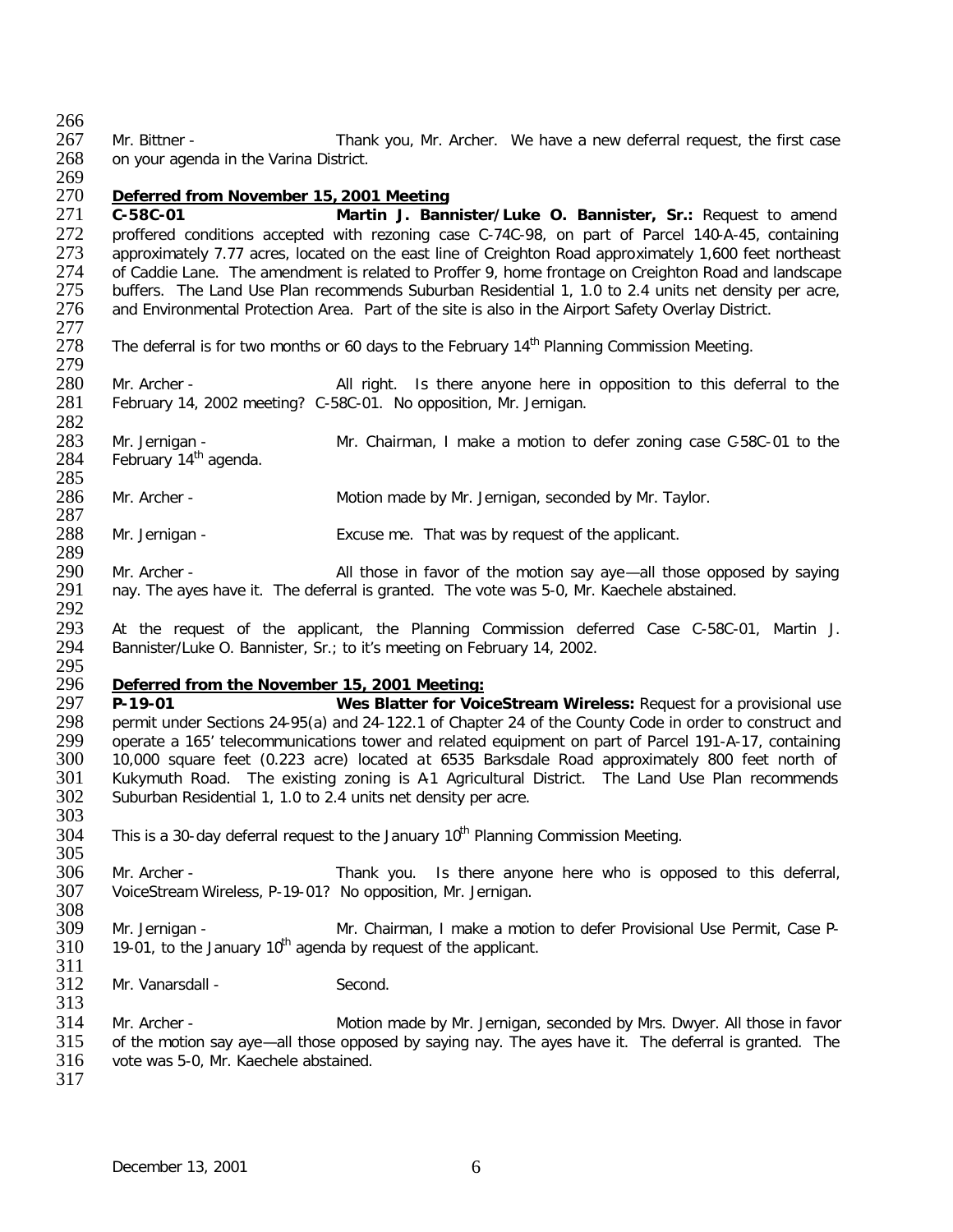- 318 At the request of the applicant, the Planning Commission deferred Provisional Use Permit P-19-<br>319 01.VoiceStream Wireless: to it's meeting on January 10, 2002. 319 01,VoiceStream Wireless; to it's meeting on January 10, 2002.
- 320<br>321 Mr. Bittner - That is all of the deferral requests we have at this time, Mr. Archer.
- 322<br>323 Mr. Archer - All right. Thank you.
- 324<br>325 325 Mr. Marlles - Mr. Chairman, the next item on the agenda is requests for inclusion on 326 the expedited agenda. Again, Mr. Bittner will review those. the expedited agenda. Again, Mr. Bittner will review those.
- 327<br>328 Mr. Archer - All right. Mr. Bittner.
- 329<br>330 330 Mr. Bittner - The first request for expedited agenda is on page 3 of the agenda in the 331 Brookland District. There are three cases all grouped together, which are all shown on this map 332 (referring to rendering). I'll call them out one at a time. (referring to rendering). I'll call them out one at a time.
- 333<br>334 334 **C-68C-01 Jay M. Weinberg for Atack Properties, Inc.:** Request to 335 conditionally rezone from A-1 Agricultural District and Office/Service District (Conditional) to R-1AC One 336 Family Residence District (Conditional), Parcel 13-2-A-1 (Rock Springs Estates) and Parcel 13-A-23, 337 containing 5.15 acres, located at the northeast intersection of Mill Road and Long Meadow Drive and on<br>338 the west line of Long Meadow Drive approximately 400 feet south of Wood Brook Road. A single-family 338 the west line of Long Meadow Drive approximately 400 feet south of Wood Brook Road. A single-family 339 residential subdivision is proposed. The R-1A District allows a minimum lot size of 21.500 square feet. 339 residential subdivision is proposed. The R-1A District allows a minimum lot size of 21,500 square feet.<br>340 The applicant proffers no more than three (3) units will be built on Parcel 6 as noted on the filed plat. 340 The applicant proffers no more than three (3) units will be built on Parcel 6 as noted on the filed plat.<br>341 The Land Use Plan recommends Rural Residential, not exceeding 1.0 unit's net density per acre, and The Land Use Plan recommends Rural Residential, not exceeding 1.0 unit's net density per acre, and 342 Office/Service.
- 343<br>344 Mr. Archer - The Is there opposition to C-68C-01? No opposition.
- 345<br>346 346 Mr. Vanarsdall - I move C-68C-01, Jay Weinberg for Atack Properties, be recommended 347 to the Board of Supervisors for approval on the expedited agenda. to the Board of Supervisors for approval on the expedited agenda.
- 348<br>349 Ms. Dwyer - Second.
- 351 Mr. Archer Motion made by Mr. Vanarsdall, seconded by Mrs. Dwyer. All those in 352 favor of the motion say aye—all those opposed by saying nay. The ayes have it. The motion is granted.<br>353 The vote was 5-0, Mr. Kaechele abstained. The vote was 5-0, Mr. Kaechele abstained.
- 354<br>355 355 REASON: Acting on a motion by Mr. Vanarsdall, seconded by Ms. Dwyer, The Planning Commission 356 voted 5-0 (one abstention) to recommend that the Board of Supervisors **grant** the request because it 357 continues a similar pattern of residential development and the proffered conditions assure a level of 358 quality not otherwise possible. quality not otherwise possible.
- 359<br>360 360 Mr. Bittner - The next expedited case is the next one on the agenda.
- 362 **C-69C-01 Jay M. Weinberg Atack Properties, Inc.:** Request to amend 363 proffered conditions accepted with rezoning case C-72C-90, on part of Parcel 12-A-4B, Parcel 12-A-7, part<br>364 of Parcel 13-A-24, and part of Parcels 21-A-2, 4, and 5, containing 194.7 acres, located beginning on the of Parcel 13-A-24, and part of Parcels 21-A-2, 4, and 5, containing 194.7 acres, located beginning on the 365 north line of I-295 approximately 600 feet west of Mill Road. The property is zoned RTHC Residential 366 Townhouse District (Conditional) and O/SC Office/Service District (Conditional). The amendment is 367 related to buffers, setbacks, access, fencing, and total amount of development on the overall Hunton<br>368 Property. The Land Use Plan recommends Office/Service. Urban Residential. 3.4 to 6.8 units net density 368 Property. The Land Use Plan recommends Office/Service, Urban Residential, 3.4 to 6.8 units net density 369 per acre, and Environmental Protection Area. per acre, and Environmental Protection Area.
- 370

361

350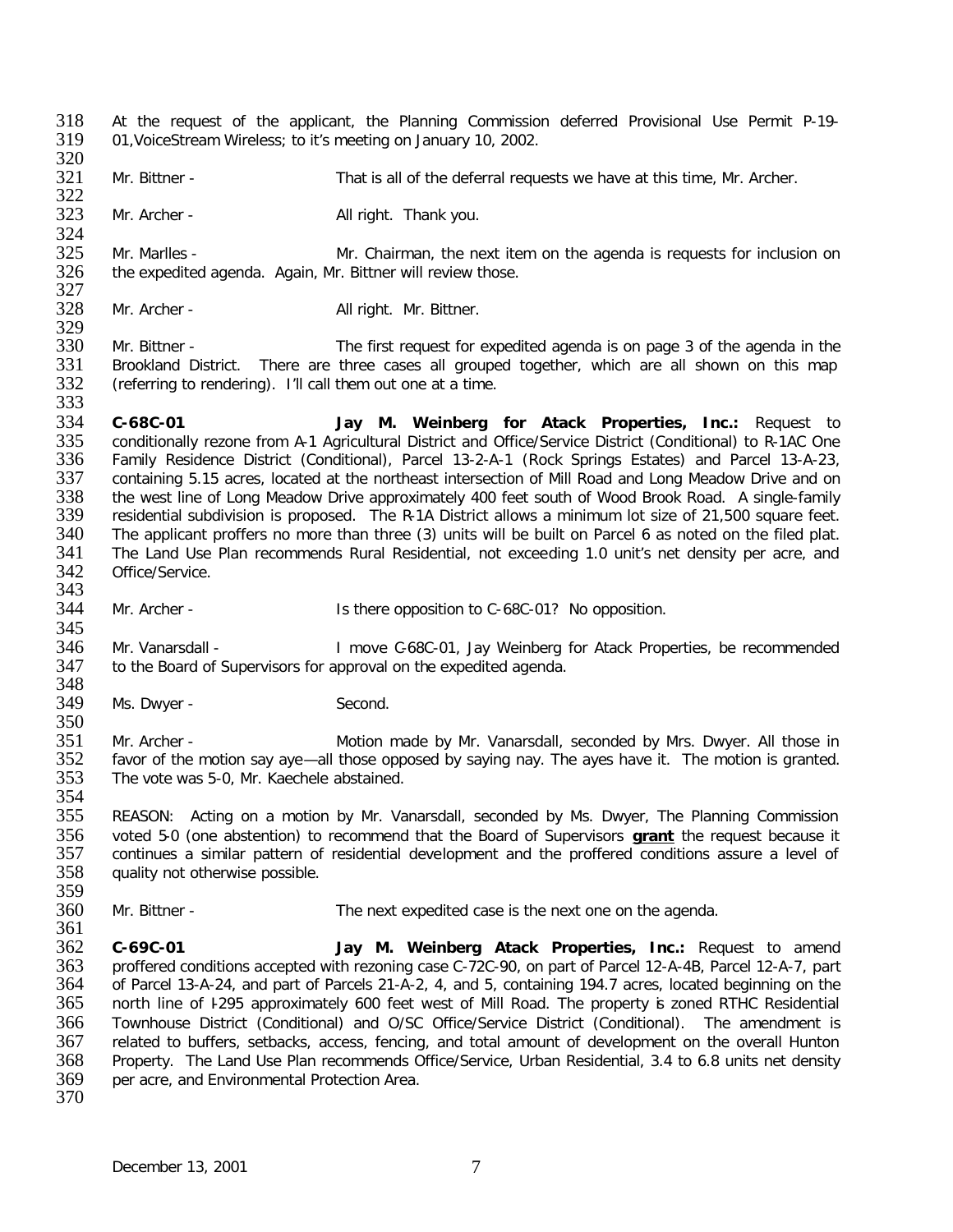371 Mr. Archer - Is there anyone present opposed to this case, C-69C-01? 372<br>373 Ms. Dwyer - Mr. Chairman this is a... 374<br>375 Mr. Jernigan - Wait a minute. That lady had her hand up. 376 377 Mr. Archer - I'm sorry, ma'am. Are you opposed to this case? 378<br>379 Mr. Vanarsdall - You just have a question? 380<br>381 Mr. Archer - You want to get an answer, Mr. Vanarsdall? 382<br>383 383 Mr. Vanarsdall - I would like to hear the question then take it off. 384<br>385 385 Mr. Archer - OK. Would you come down ma'am? Maybe we can handle it quickly, 386 maybe not. Please state your name for the record if you would. maybe not. Please state your name for the record if you would. 387<br>388 388 Ms. Joyce Hann - The My name is Joyce Hann. I live on Long Meadow Drive in Rock Spring<br>389 Estates and I pulled copies of this case from the Internet and I noticed that there were some staff. I 389 Estates and I pulled copies of this case from the Internet and I noticed that there were some staff, I<br>390 believe some staff comments regarding the buffering and some other things. And I have concerns about 390 believe some staff comments regarding the buffering and some other things. And I have concerns about 391 the points that the staff had made about those things, and was hoping tonight to hear a fuller discussion 391 the points that the staff had made about those things, and was hoping tonight to hear a fuller discussion 392 about those issues and any proposed resolution of them. about those issues and any proposed resolution of them. 393<br>394 Mr. Archer - **Section 2014** OK. Mr. Vanarsdall would you like to remove it and put it back in order? 395<br>396 Mr. Vanarsdall - Think we should take it off the expedited agenda. 397 398 Mr. Archer - Thank you, ma'am. We'll hear it in the regular order that it would be called. called. 400<br>401 Ms. Hann - OK. 402<br>403 Mr. Archer - Thank you. OK, Mr. Bittner. 404<br>405 Mr. Bittner - The next expedited request is case C-70C-01. 406<br>407 407 **C-70C-01 Jay M. Weinberg for Atack Properties, Inc.:** Request to 408 conditionally rezone from A-1 Agricultural District to O/SC Office/Service District (Conditional), Parcel 12- 409 A-6 and Parcel 21-A-18A, containing 1.67 acres, located on the south line of the proposed Hunton Park<br>410 Boulevard approximately 1.100 feet northeast of the intersection of Staples Mill Road (U. S. Route 33) 410 Boulevard approximately 1,100 feet northeast of the intersection of Staples Mill Road (U. S. Route 33)<br>411 and Old Mountain Road (Parcel 6) and on the north line of F295 approximately 1.600 feet west of Old 411 and Old Mountain Road (Parcel 6) and on the north line of I-295 approximately 1,600 feet west of Old 412 Mountain Road (Parcel 18A). An Office/Service development is proposed. The use will be controlled by 412 Mountain Road (Parcel 18A). An Office/Service development is proposed. The use will be controlled by 413 proffered conditions and zoning ordinance regulations. The Land Use Plan recommends Office/Service. 413 proffered conditions and zoning ordinance regulations. The Land Use Plan recommends Office/Service. 414<br>415 Mr. Archer - All right. Is there anyone here who is opposed to C-70C-01? No one. 416<br>417 417 Mr. Vanarsdall - I move that C-70C-01, Jay Weinberg for Atack Properties, be 418 recommended to the Board of Supervisors for approval on the expedited agenda. recommended to the Board of Supervisors for approval on the expedited agenda. 419<br>420 Ms. Dwyer - Second. 421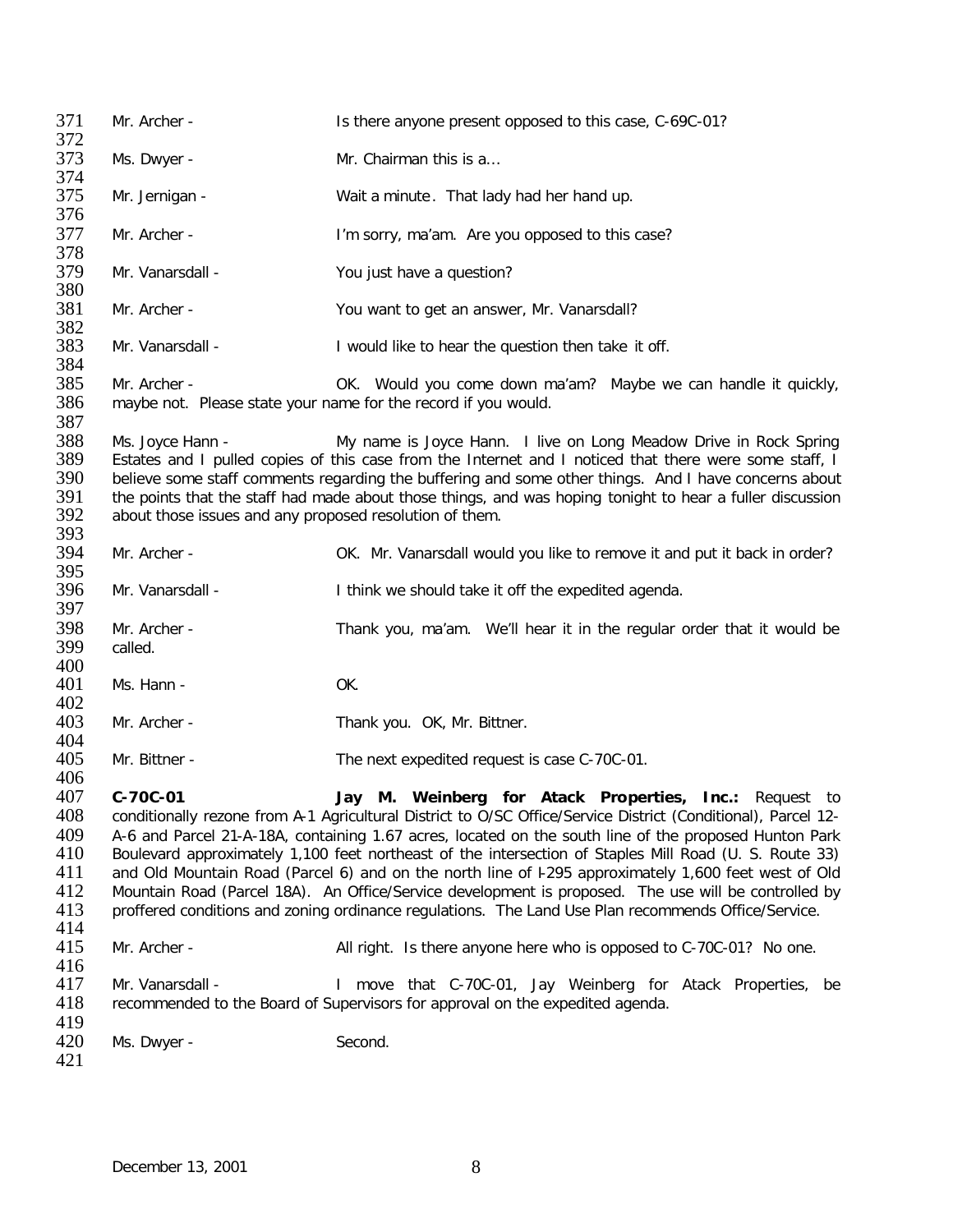422 Mr. Archer - Motion made by Mr. Vanarsdall, seconded by Mrs. Dwyer. All those in<br>423 favor of the motion say ave—all those opposed by saving nay. The aves have it. The motion is granted. 423 favor of the motion say aye—all those opposed by saying nay. The ayes have it. The motion is granted.<br>424 The vote was 5-0. Mr. Kaechele abstained. The vote was 5-0, Mr. Kaechele abstained.

425<br>426 426 REASON: Acting on a motion by Mr. Vanarsdall, seconded by Ms. Dwyer, the Planning Commission voted 427 5-0 (one abstention) to recommend that the Board of Supervisors **grant** the request because it 427 5-0 (one abstention) to recommend that the Board of Supervisors **grant** the request because it 428 represents a logical continuation of the office/service zoning which exists in the area. represents a logical continuation of the office/service zoning which exists in the area.

429<br>430 430 Mr. Bittner - The next expedited case request is on page 4 of the agenda in the Three<br>431 Chopt District.

Chopt District.

455

460

432<br>433 433 **C-72C-01 Edward B. Kidd for Louis Clifford Schroeder:** Request to amend 434 proffered conditions accepted with rezoning cases C-1C-84 and C-54C-85, on Parcels 69-A-18 & 19 and 435 69-4-A-1 & 2, containing approximately 1.96 acres, located at the northeast intersection of N. Parham<br>436 and Gwinnett Roads. The property is zoned O-1C Office (Conditional). The amendment is related to 436 and Gwinnett Roads. The property is zoned O-1C Office (Conditional). The amendment is related to 437 structural design. landscaping and lighting, and would allow additional structures on the site. The Land 437 structural design, landscaping and lighting, and would allow additional structures on the site. The Land 438 Use Plan recommends Office. Use Plan recommends Office.

- 439<br>440 440 Mr. Archer - Is there opposition to this case, C-72C-01, Edward Kidd for Clifford<br>441 Schroeder? There is opposition. Sir, I think we'll just put it back in the order. There are more than you. 441 Schroeder? There is opposition. Sir, I think we'll just put it back in the order. There are more than you.<br>442 I think we will hear it on the regular agenda. There is opposition to this case. 1 think we will hear it on the regular agenda. There is opposition to this case.
- 443<br>444 Mr. Bittner - All right. Our final expedited request is in the Tuckahoe District. 445

446 **C-73C-01 Youngblood, Tyler & Associates for Youngblood Properties, LLC:** 447 Request to conditionally rezone from A1 Agricultural District to R2AC One Family Residence District<br>448 (Conditional), Parcel 78-A-25 (1822 Pump Road), containing 6.168 acres, located on the west line of 448 (Conditional), Parcel 78-A-25 (1822 Pump Road), containing 6.168 acres, located on the west line of 449 Pump Road approximately 670 feet north of Sancrest Road. A single-family residential subdivision is 449 Pump Road approximately 670 feet north of Sancrest Road. A single-family residential subdivision is 450 proposed. The R2A District allows a minimum lot size of 13,500 square feet. The Land Use Plan<br>451 recommends Suburban Residential 1, 1.0 to 2.4 units net density per acre. recommends Suburban Residential 1, 1.0 to 2.4 units net density per acre.

- 452<br>453 453 Mr. Archer - All right. Is there opposition to this case in the Tuckahoe District, C-73C-<br>454 01. Youngblood. Tyler & Associates for Youngblood Properties? No opposition. Ms. Dwyer. 01, Youngblood, Tyler & Associates for Youngblood Properties? No opposition. Ms. Dwyer.
- 456 Ms. Dwyer Mr. Chairman I recommend that the Commission recommend to the 457 Board for Case C-73C-01, Youngblood Properties, LLC. Board for Case C-73C-01, Youngblood Properties, LLC.
- 458<br>459 Mr. Taylor - Second.
- 461 Mr. Archer **Motion by Ms. Dwyer and seconded by Mr. Taylor.** All in favor of the 462 motion say ave—all those opposed by saying nay. The aves have it. The motion is granted. The vote is 462 motion say aye—all those opposed by saying nay. The ayes have it. The motion is granted. The vote is 463 5-0. Mr. Kaechele abstained. 5-0. Mr. Kaechele abstained. 464
- 465 REASON: Acting on a motion by Ms. Dwyer, seconded by Mr. Taylor, the Planning Commission vote d 5-0 466 (one abstention) to recommend that the Board of Supervisors **grant** the request because it continues a 467 similar pattern of residential development and the proffered conditions assure a level of quality not 468 otherwise possible. otherwise possible. 469
- 470 Mr. Bittner That concludes the expedited requests. 471<br>472 Mr. Archer - Thank you, Mr. Bittner. All right, Mr. Secretary. 473<br>474

## 474 *Deferred from the June 14, 2001 Meeting:*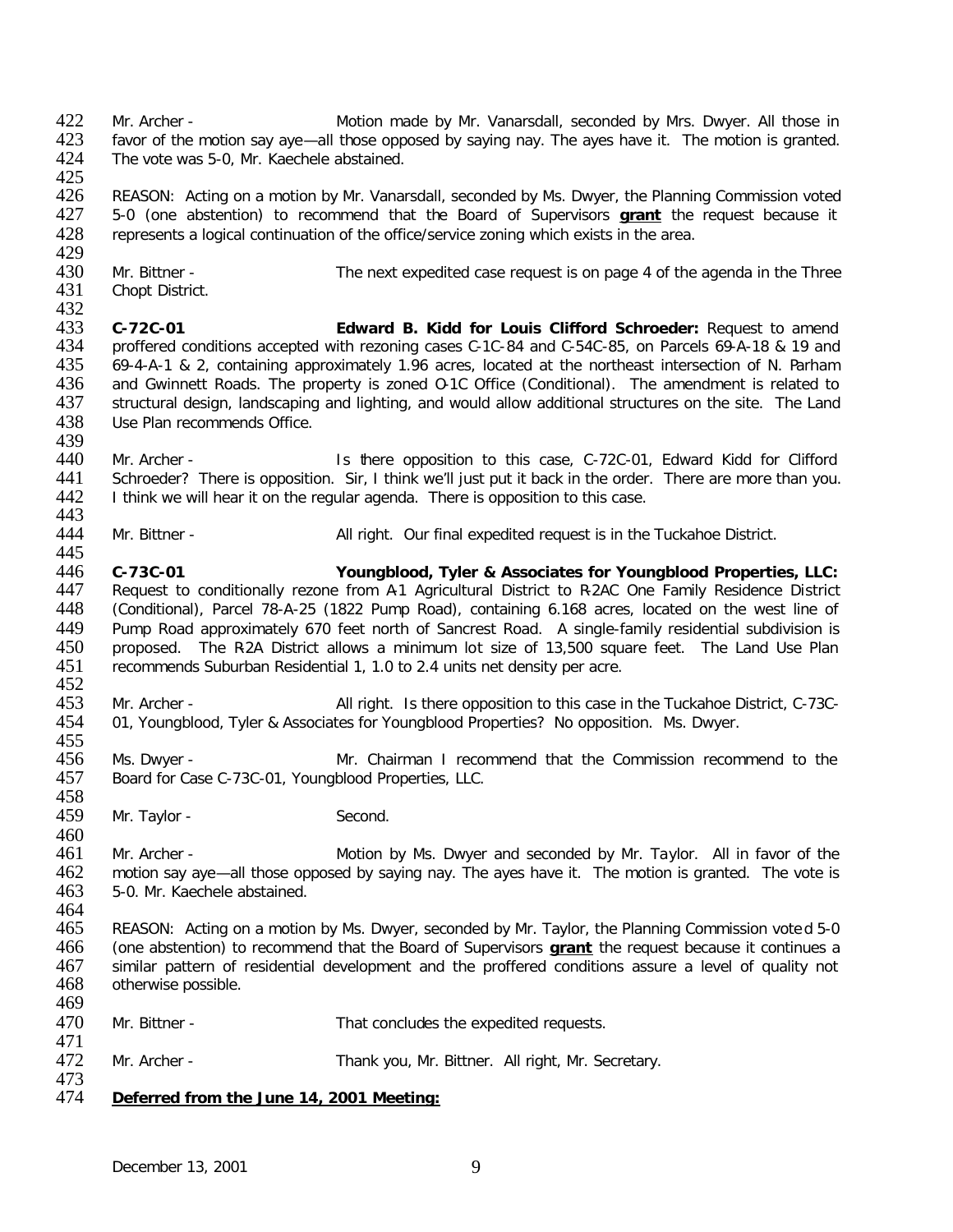475 **P-1-01 John G. Chip Dicks for Telecom Consulting Group, Inc.:** Request 476 for a provisional use permit under Sections 24-95(a), 24-120, and 24-122.1 of Chapter 24 of the County<br>477 Code in order to construct a 250' lighted telecommunications tower and support facilities, on part of Code in order to construct a 250' lighted telecommunications tower and support facilities, on part of 478 Parcel 205-A-44, containing 4,900 square feet, located at 6929 Monahan Road, on the east side of<br>479 Monahan Road approximately 1,170 feet north of its intersection with Darbytown Road. The existing 479 Monahan Road approximately 1,170 feet north of its intersection with Darbytown Road. The existing 480 zoning is A-1 Agricultural District. The site is also in the Airport Safety Overlay District. zoning is A-1 Agricultural District. The site is also in the Airport Safety Overlay District. 481<br>482 The staff report will be given by Mr. Tom Coleman. 483<br>484 484 Mr. Archer - OK. Mr. Coleman. Is there opposition to this case, P-1-01? No<br>485 opposition. Go ahead, Mr. Coleman. opposition. Go ahead, Mr. Coleman. 486<br>487 Mr. Coleman - This application has been significantly revised. The applicant has 488 addressed a number of the concerns raised in the staff report. The height has been reduced from 250' to 489 130'. The tower is now monopole and the revised location meet the setback requirements. While these 489 130'. The tower is now monopole and the revised location meet the setback requirements. While these 490 changes significantly improve this request, staff cannot recommend approval. changes significantly improve this request, staff cannot recommend approval. 491<br>492 492 Mr. Archer - <br>493 locaters could we do on 130'?<br>493 locaters could we do on 130'? locaters could we do on 130'? 494<br>495 495 Mr. Coleman - The applicant has indicated that he would be willing to permit up to<br>496 three at this height. I think we are a little skeptical that if placing antenna between 10' and 20' apart 496 three at this height. I think we are a little skeptical that if placing antenna between 10' and 20' apart 497 that they would actually be able to achieve that many co-locations. that they would actually be able to achieve that many co-locations. 498<br>499 499 Mr. Archer - I just wanted to get some general idea. Any other questions from the 490 Commission? Commission? 501 502 Ms. Dwyer - So at this height it would not need to be lighted or stripped? 503<br>504 504 Mr. Coleman - We do not have that information from the FAA. From our experience with locations within this proximity of the interstate, I would anticipate that it would be lit. with locations within this proximity of the interstate, I would anticipate that it would be lit. 506<br>507 Ms. Dwyer - Even at ... 508 Mr. Coleman - 130'.  $\frac{510}{511}$ Ms. Dwyer Even at 130'. 512 513 Mr. Jernigan - Mr. Coleman, also the setbacks have been met? 514<br>515 Mr. Coleman - Correct. When the application was originally filed, it would have 516 required a variance at the proposed location. This new location would not require any waivers or 517 variances. variances. 518<br>519 Mr. Jernigan - And the closest house is more than 110% away from the tower. 520<br>521 Mr. Coleman - Yes. 522 523 Ms. Dwyer - So staff is not recommending this because it's in a residential area and sale its fairly exposed. its fairly exposed. 525<br>526 526 Mr. Coleman - The concerns staff has primarily would be the fact that it is in an area<br>527 that's planned for residential and that looking at the site for the long term this would inhibit future that's planned for residential and that looking at the site for the long term this would inhibit future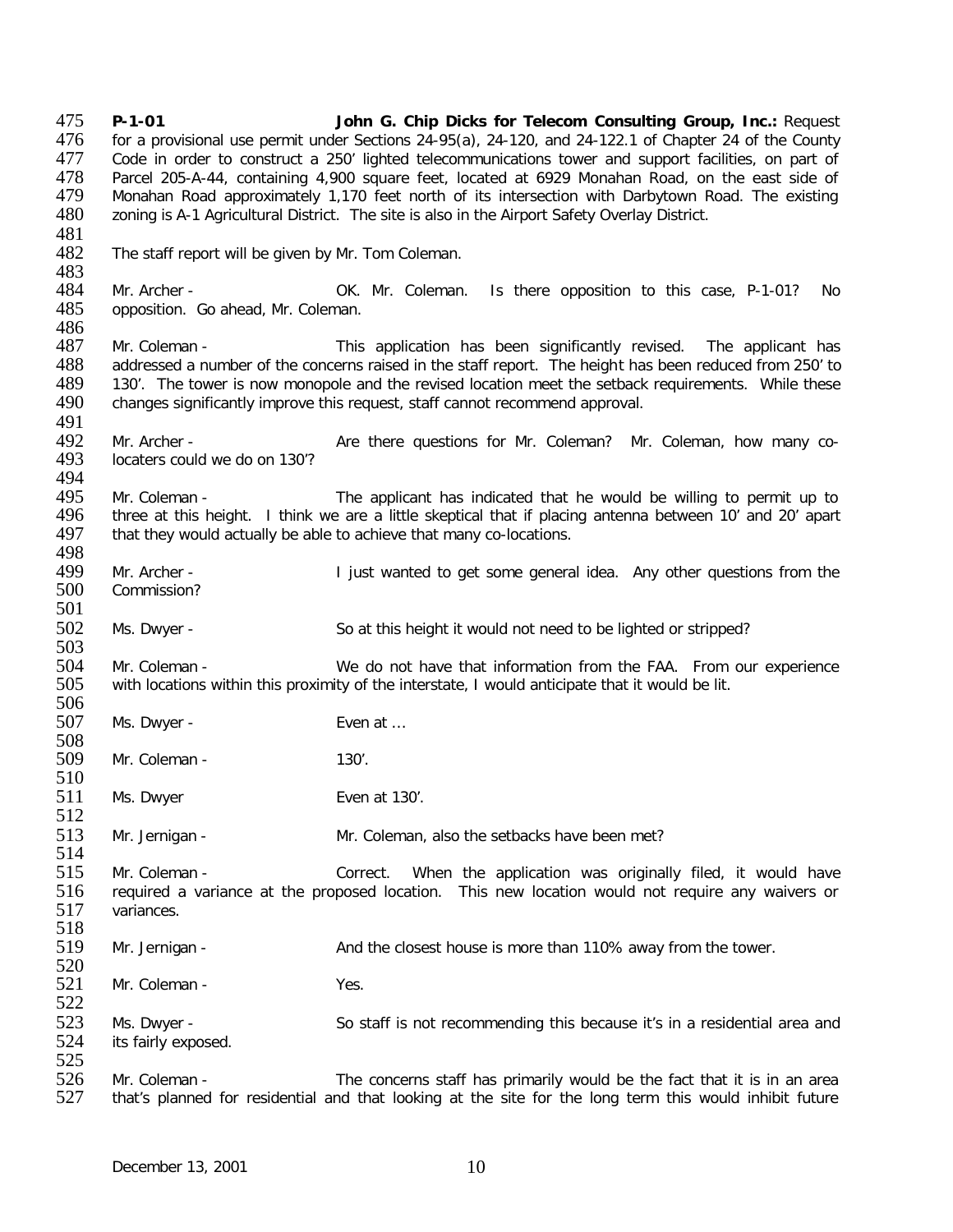528 development of the property. Also, we do not feel that the applicant has significantly proved that there is<br>529 the demand or need for a site. There have been no lease agreements or propogation maps from a 529 the demand or need for a site. There have been no lease agreements or propogation maps from a<br>530 carrier. And it is unusual for us to receive an application that does not have that information from a 530 carrier. And it is unusual for us to receive an application that does not have that information from a<br>531 provider. provider. 532<br>533 Mr. Archer - Any further questions for Mr. Coleman? 534<br>535 535 Mr. Jernigan - Well, I just have a comment, and I'll clear this up with Ms. Dwyer. This 536 case was originally filed in January and then it was deferred and deferred and then they took a six month 536 case was originally filed in January and then it was deferred and deferred and then they took a six month<br>537 deferral in June, I believe it was. The residential property Mr. Coleman is talking about, this property is 537 deferral in June, I believe it was. The residential property Mr. Coleman is talking about, this property is<br>538 surrounded by a barrow pit from English Construction Company. And I spoke with the CEO of English 538 surrounded by a barrow pit from English Construction Company. And I spoke with the CEO of English<br>539 Construction, and he was more than willing to give up anything for this. He said, "When we had a 539 Construction, and he was more than willing to give up anything for this. He said, "When we had a<br>540 problem with setback before, he was willing to give up some land." But in a barrow pit, which is being 540 problem with setback before, he was willing to give up some land." But in a barrow pit, which is being<br>541 used now as I understand, it is 25 vears before vou can build on it. Plus this tower sets approximately 541 used now as I understand, it is 25 years before you can build on it. Plus this tower sets approximately 542 500' from 895. 542 500' from 895. 543<br>544 Mr. Coleman - I would say about 250'. 545<br>546 546 Mr. Jernigan - OK. So even though it may be in a residential area, I don't think there<br>547 will be any residential built in there for many a year. And I think Mr. Bowery has made his decision as to 547 will be any residential built in there for many a year. And I think Mr. Bowery has made his decision as to<br>548 what he wants to do with his land. Whether he wants to sell it for residential or get money off of it now. 548 what he wants to do with his land. Whether he wants to sell it for residential or get money off of it now.<br>549 That's it. That's it. 550<br>551 Mr. Archer - **OK.** Any further questions? Any discussion? Need to hear from the 552 applicant, Mr. Jernigan? 553<br>554 Mr. Jernigan - Chip, I'm okay with it unless you want to... 555<br>556 556 Mr. Dicks - No, you learn a long time ago when somebody is okay with it you don't <br>557 say anything. But I'm happy to answer any questions. say anything. But I'm happy to answer any questions. 558<br>559 559 Mr. Jernigan - I think everybody is… Are you interested in hearing it? 560 561 Ms. Dwyer - I think in light of staff's recommendation against the case, I would like to 562 hear a few words from the applicant in support of it. 563<br>564 564 Mr. Dicks - Mr. Chairman, Members of the Commission, my name is Chip Dicks, and<br>565 I'm a owner in Telecom Consulting Group and we are the applicant this evening and we have, as Mr. I'm a owner in Telecom Consulting Group and we are the applicant this evening and we have, as Mr. 566 Jernigan has indicated, over the last 12 months, tried to move this application in a positive direction in<br>567 light of staffs original comments. Part of the reason for the extensive deferral is that the Airport was 567 light of staffs original comments. Part of the reason for the extensive deferral is that the Airport was<br>568 going through extensive expansion and it was difficult to make a determination exactly where the flight 568 going through extensive expansion and it was difficult to make a determination exactly where the flight 569 patterns would be and what height would be allowed by the FAA. We finally got a commitment that 133' 569 patterns would be and what height would be allowed by the FAA. We finally got a commitment that 133'<br>570 vas what would be allowed by the FAA, therefore, our request for 130'. It is our understanding that 570 was what would be allowed by the FAA, therefore, our request for 130'. It is our understanding that 571 based upon the location and the height of the tower that no light would be required. But the FAA has 571 based upon the location and the height of the tower that no light would be required. But the FAA has 572 not given us a final determination on that at this point, to answer your question. not given us a final determination on that at this point, to answer your question. 573<br>574 574 The other issue that was raised as to whether or not there has been a radio frequency study. We hired a<br>575 Fradio frequency engineer. Dave Coddington, and he submitted a report which staff has which shows a radio frequency engineer, Dave Coddington, and he submitted a report which staff has which shows a 576 demonstrated hole in this particular area. And also it shows that at a height of 130' we should be able to<br>577 locate somebody, although the consultant said, "four co-locating carries", I would suggest to you that 577 locate somebody, although the consultant said, "four co-locating carries", I would suggest to you that 578 three is probably more realistic, one at 130', a 15' spacing down to 115', and then another 15' down to 578 three is probably more realistic, one at 130', a 15' spacing down to 115', and then another 15' down to 579 100'. At those three levels our consultants' report shows connectivity with the surrounding towers and 579 100'. At those three levels our consultants' report shows connectivity with the surrounding towers and<br>580 that three co-locating carriers would be able to function on this particular facility. We looked at other that three co-locating carriers would be able to function on this particular facility. We looked at other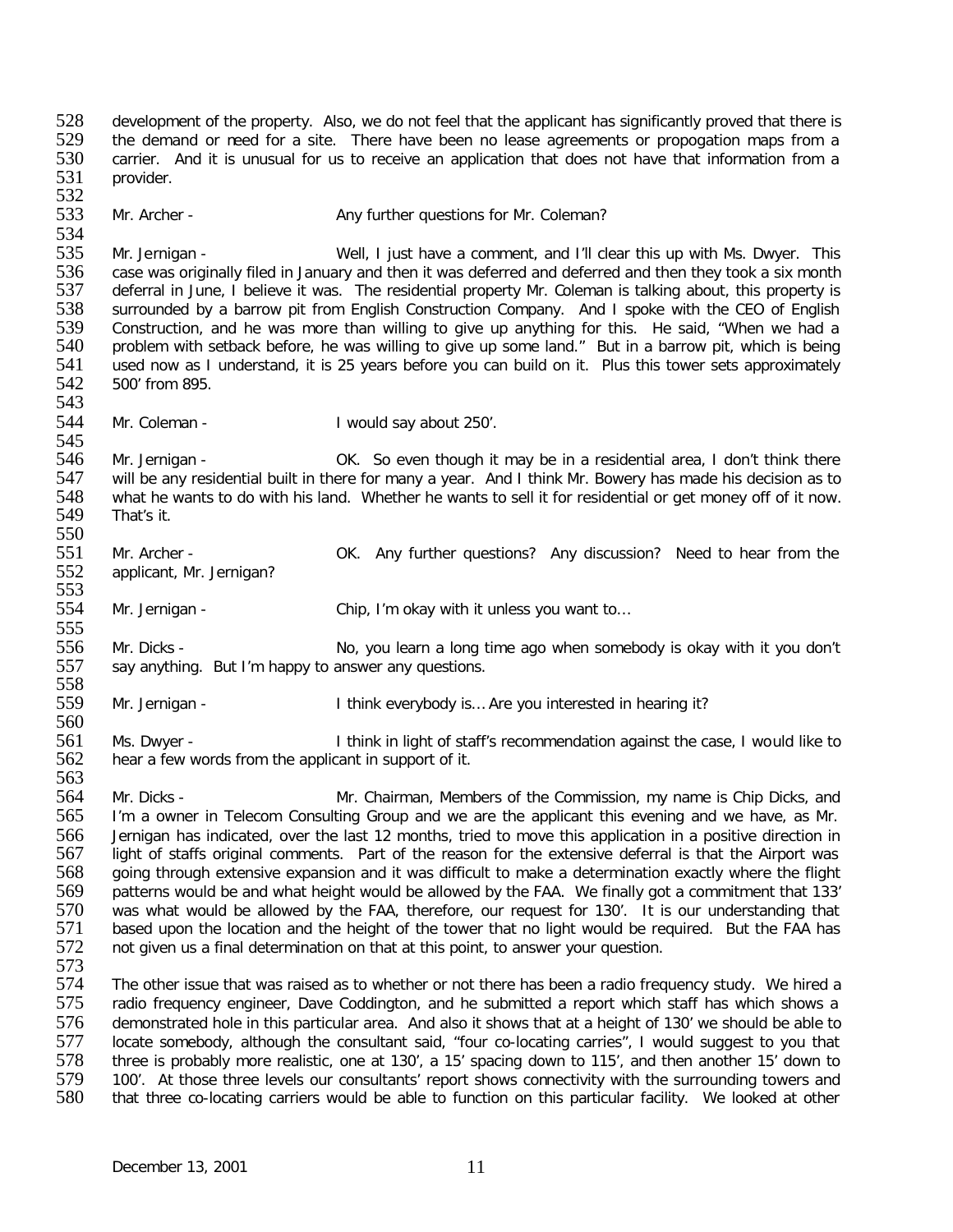581 locations on the other side of 895, but we were not able to find locations. Obviously the closer you get<br>582 to the Airport the lower the tower has to be. We also looked at other locations with the topography of 582 to the Airport the lower the tower has to be. We also looked at other locations with the topography of 583 the area and the other locations didn't match up, and connect, and allow connectivity with the other the area and the other locations didn't match up, and connect, and allow connectivity with the other 584 towers at the height it would be allowed by the FAA. We have met all the setback requirements. Mr.<br>585 Bowery has a large hedge in his yard, his side yard. What we have done is place this facility in the 585 Bowery has a large hedge in his yard, his side yard. What we have done is place this facility in the 586 middle of his side yard with a hedge. As Mr. Jernigan pointed out, we are roughly 250' from the new 895 586 middle of his side yard with a hedge. As Mr. Jernigan pointed out, we are roughly 250' from the new 895<br>587 in that area. The barrow pit cannot be, in essence reclaimed for, as we understand it, for 25 vears. It is 587 in that area. The barrow pit cannot be, in essence reclaimed for, as we understand it, for 25 years. It is<br>588 oping to be significantly lower, some 20' to 25' lower as a result of the barrow activities that were 588 going to be significantly lower, some 20' to 25' lower as a result of the barrow activities that were<br>589 approved by the Board of Zoning Appeals last summer. So while there will be some resodding, and 589 approved by the Board of Zoning Appeals last summer. So while there will be some resodding, and<br>590 reseeding, and replanting in that area, there will be an inability to use that area for residential 590 reseeding, and replanting in that area, there will be an inability to use that area for residential<br>591 development which is what the Comp Plan recommends, which is why. I think, the staff has a reservation 591 development which is what the Comp Plan recommends, which is why, I think, the staff has a reservation<br>592 with respect to the project. But I submit to you that this is a good case. We have a carrier who has 592 with respect to the project. But I submit to you that this is a good case. We have a carrier who has 593 indicated already that they want to be on it. We submitted that Letter of Intent. We have other carriers 593 indicated already that they want to be on it. We submitted that Letter of Intent. We have other carriers<br>594 who have expressed interest. We are willing to accept the condition that says that we will not be able to 594 who have expressed interest. We are willing to accept the condition that says that we will not be able to<br>595 obtain a building permit until he have a signed lease. And as you gentlemen and lady know, basically 595 obtain a building permit until he have a signed lease. And as you gentlemen and lady know, basically<br>596 what happens in the carrier business is Letters of Intent are nonbonding. And so what we do is, we 596 what happens in the carrier business is Letters of Intent are nonbonding. And so what we do is, we<br>597 operate and build based upon sign binding leases. And so we are willing to accept the condition that 597 operate and build based upon sign binding leases. And so we are willing to accept the condition that 598 says that we will not pull a building permit and build this particular facility until such time as we have a 598 says that we will not pull a building permit and build this particular facility until such time as we have a<br>599 signed lease with a carrier. But with that, Mr. Chairman and members of the Commission, I'm happy to 599 signed lease with a carrier. But with that, Mr. Chairman and members of the Commission, I'm happy to 600 answer any further questions there might be. answer any further questions there might be.

601<br>602 Mr. Archer - Thank you, Mr. Dicks. Are there questions?

603<br>604

Mr. Jernigan - Thank you, sir.

605<br>606 606 Mr. Coleman - Mr. Dicks had mentioned a condition concerning the building permit and 607 that was not included in the original staff reports. I did want to give you condition number 8 which that was not included in the original staff reports. I did want to give you condition number 8 which 608 would state, "The tower should not be constructed until a lease from a telecommunication provider has 609 been secured." and that would be condition 8. been secured," and that would be condition 8.

- $\frac{610}{611}$ Mr. Jernigan - The Mr. Jernigan - The Mr. Jernigan - The Mr. 2016
- $612$ <br> $613$ Mr. Coleman - The Staff report. 614
- 615 Mr. Jernigan OK. But he has committed to that.
- 616<br>617 Mr. Dicks - That is acceptable, yes. 618
- 619 Ms. Dwyer And that language that Mr. Coleman just read is acceptable.
- 620<br>621 621 Mr. Dicks - That is acceptable to the applicant. I suggested that language and 622 pulled it from a similar case we had in Stafford County. pulled it from a similar case we had in Stafford County. 623

| 624<br>625 | Mr. Jernigan - | So you have a Letter of Intent from Staffnet now?                            |
|------------|----------------|------------------------------------------------------------------------------|
| 626        | Mr. Dicks -    | That is correct.                                                             |
| 627<br>628 | Mr. Jernigan - | At the time they give you a lease, then you will file for a building permit? |
| 629        |                |                                                                              |
| 630<br>631 | Mr. Dicks -    | That is correct.                                                             |
| 632<br>633 | Mr. Jernigan - | If this is approved?                                                         |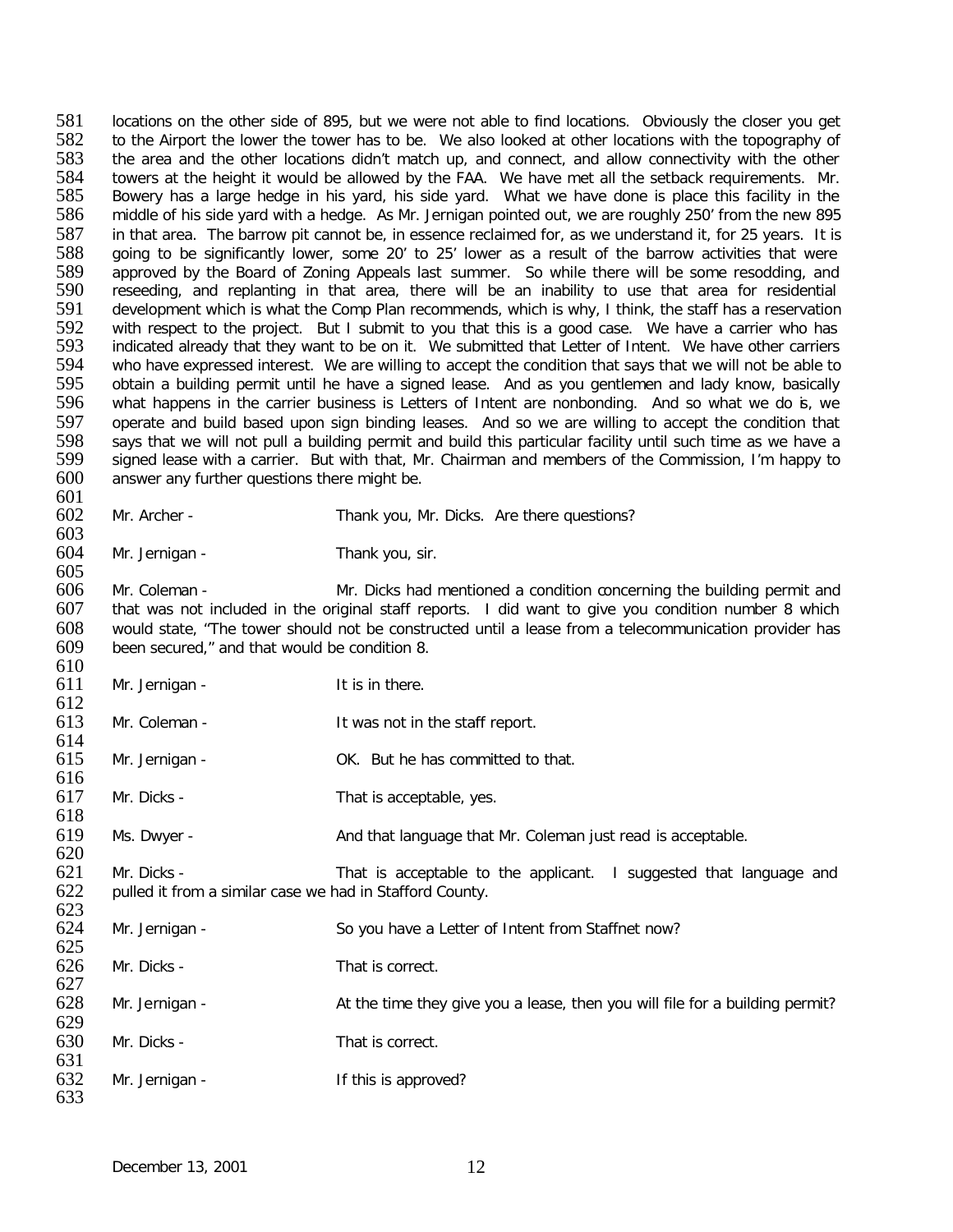634 Mr. Dicks - That is correct. 635<br>636 Mr. Archer - All right. Any other comments/questions? All right, Mr. Jernigan. 637<br>638 638 Mr. Jernigan - Mr. Chairman, I make a motion to approve provisional use permit P-1-<br>639 01, Telecom Consulting Group. 01, Telecom Consulting Group. 640<br>641 Mr. Vanarsdall - Second. 642<br>643 643 Mr. Archer - Motion by Mr. Jernigan and seconded by Mr. Vanarsdall. All in favor of 644 the motion say ave-all those opposed by saving nay. The aves have it. Request for approval is granted. 644 the motion say aye—all those opposed by saying nay. The ayes have it. Request for approval is granted.<br>645 The vote is 5-0. Mr. Kaechele abstained. The vote is 5-0. Mr. Kaechele abstained. 646 647 REASON: Acting on a motion by Mr. Jernigan, seconded by Mr. Vanarsdall, the Planning Commission<br>648 voted 5-0 (one abstention) to recommend that the Board of Supervisors **grant** the request because it is 648 voted 5-0 (one abstention) to recommend that the Board of Supervisors **grant** the request because it is reasonable in light of the surrounding uses. 650<br>651 Mr. Kaechele - Mr. Chairman, again for the benefit of the audience and for the record, 652 all cases coming before the Board of Supervisors tonight, I'm abstaining in my vote. 653<br>654 654 Mr. Archer - All right. Thank you, Mr. Kaechele. All right, Mr. Secretary. 655 656 *Deferred from the November 15, 2001 Meeting* 657 **C-64C-01 Debbie Stoddard:** Request to conditionally rezone from A-1 Agricultural 658 District to R-2C One Family Residence District (Conditional), Parcels 149-A-46 and 54, containing 27.7 acres, located at 445 and 505 Hanover Road approximately 700 feet south of Rose Ann Lane and 900 660 feet north of Graves Road. A single-family residential subdivision is proposed. The R-2 District allows a 661 minimum lot size of 18,000 square feet. The Land Use Plan recommends Suburban Residential 1, 1.0 to 662 2.4 units net density per acre, and Environmental Protection Area. The site is also in the Airport Safety<br>663 Overlav District. Overlay District. 664<br>665 The staff report will be given by Mr. Lee Householder. 666 667 Mr. Archer - All right. Is there opposition to C-64C-01? There is opposition. We'll 668 get to you. All right, Mr. Householder. 669<br>670 Mr. Householder - Thank you, Mr. Chairman, members of the Commission. The subject 671 property in this case consists of two parcels, parcel 149-A-46, to bring up the zoning map here, and then 672 the parcel below 54 (referring to rendering). Together the parcels have over 800 feet of road frontage 673 on Hanover Road and there are adjacent single-family homes in this area fronting on Graves and in this 674 area in Hanover (referring to rendering). So all these are larger lots, two to five-acre lots with single-674 area in Hanover (referring to rendering). So all these are larger lots, two to five-acre lots with single-<br>675 family homes on them. So, in general, there is a residential character to this area. family homes on them. So, in general, there is a residential character to this area. 676 677 The requested zoning classification is R-2C and the 2010 Land Use Plan designation is Suburban 678 Residential 1, which is 1.0 to 2.4 units per acre. The applicant in this case has proffered to develop 45<br>679 Iots, at a density of 1.6 units per acre and this is consistent with the plan. lots, at a density of 1.6 units per acre and this is consistent with the plan. 680 681 They have also submitted, but not proffered, this preliminary subdivision layout for this property that 682 shows 45 lots off a single access point on Hanover Road. It also shows these wetland areas in this area<br>683 (referring to rendering) that run throughout the property and they have already been delineated by the 683 (referring to rendering) that run throughout the property and they have already been delineated by the 684 applicant's engineer. applicant's engineer. 685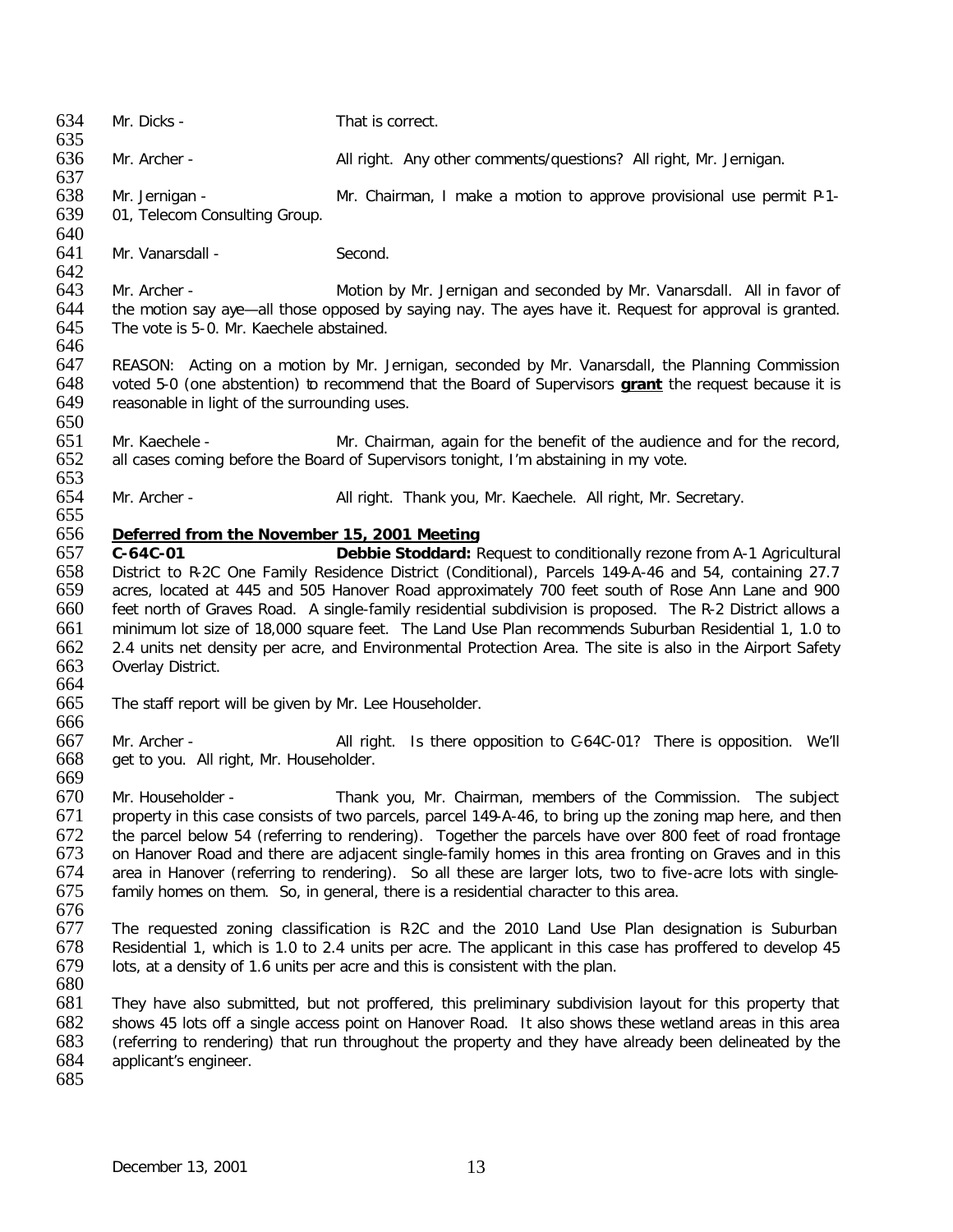686 They have submitted proffers that were included in the staff report that for minimum house sizes<br>687 between 1.600 and 1.750 square feet, brick foundations with crawl spaces, sidewalks, and prohibited 687 between 1,600 and 1,750 square feet, brick foundations with crawl spaces, sidewalks, and prohibited stem shaped lots. They have also proffered that there shall be no direct vehicular access to Hanover 689 Road, and a 25-foot landscape buffer along Hanover, and they've not proffered this exhibit, but the stub<br>690 street connection to the north has been proffered. street connection to the north has been proffered. 691

692 Overall, staff feels the requested zoning and proffered density are consistent with the density<br>693 recommended by the 2010 Land Use Plan, and they have proffered features that will help ensure a recommended by the 2010 Land Use Plan, and they have proffered features that will help ensure a 694 quality development on this site. Staff recommends approval of this request. I'll answer any questions 695 that you may have. that you may have.

696<br>697 Mr. Archer - Thank you, Mr. Householder. Are there questions from the Commission?

698 Mr. Taylor - Mr. Householder.

700 Mr. Householder - Yes, sir.

702<br>703 703 Mr. Taylor - On the lots that I see it's cross-hatched for wetlands, which I make out<br>704 to be lots. 2, 3, 4 and 22. Is there adequate space remaining on there to site the house or is there some 704 to be lots, 2, 3, 4 and 22. Is there adequate space remaining on there to site the house or is there some<br>705 special provision to build houses on those sites containing wetlands? special provision to build houses on those sites containing wetlands?

- 706 707 Mr. Householder - My guess is that they are going to have to do some additional mitigation<br>708 of those wetlands to fit houses. The applicant does have their engineer here. I think he will probably be 708 of those wetlands to fit houses. The applicant does have their engineer here. I think he will probably be<br>709 able to clarify how a house will be able to fit on those lots with that amount of wetlands. But it doesn't able to clarify how a house will be able to fit on those lots with that amount of wetlands. But it doesn't 710 appear to me that you could, especially lot 22, given the easement that is shown here (referring to 711 rendering). Given that this is a preliminary plan. To me you would have to do something back in this 711 rendering). Given that this is a preliminary plan. To me you would have to do something back in this 712 area (referring to rendering). area (referring to rendering).
- 713 Term 714 Mr. Taylor - The State 10to 22 seems to me to be, to have some additional contour lines on 715 there that indicates some degree of relief. Is the engineer here? there that indicates some degree of relief. Is the engineer here?
- 716<br>717 Mr. Householder - Yes, he is.

718<br>719 Mr. Taylor - Could he address us at this time, Mr. Chairman?

720 Mr. Archer - Yes. Are there other questions from the Commission on any other topic?

722 Ms. Dwyer - That Mr. Householder, I have one question. Just as I looked at the site plan 724 tonight, it occurred to me that had staff considered the need for a stub road to the south as well as one<br>725 to the property to the north? to the property to the north?

- 726 Term and the Criginally yes, but because of these houses fronting on Graves, it didn't<br>
Term to the entimation of the will probably remain, it's my quess they would remain that way. So 728 seem to me, I would image they will probably remain, it's my guess they would remain that way. So there was no need to stub. there was no need to stub.
- 730 Ms. Dwyer - So those lots would remain most likely single-family?

732<br>733 Mr. Householder - If you look to the north, if you combined these (referring to rendering) 734 you might be able to create more of a subdivision then here (referring to rendering) in which wouldn't<br>735 really allow for much development. really allow for much development.

736 737 Ms. Dwyer - <br>738 stub to serve this subdivision. stub to serve this subdivision.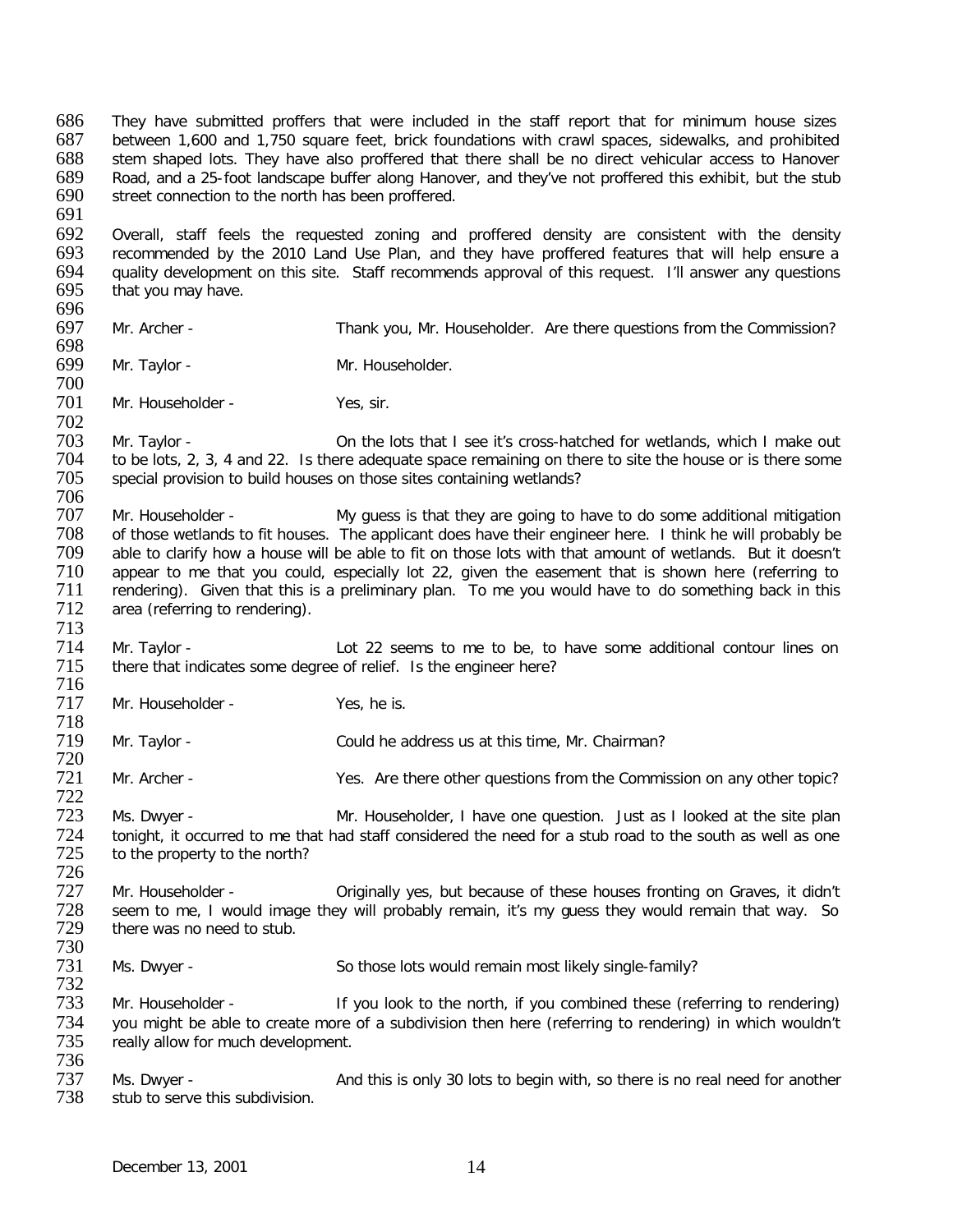739<br>740 Mr. Householder - Correct.

741 742 Ms. Dwyer - Do we know why this particular subdivision plan was not, preliminary<br>743 plan, was not submitted as a proffer? plan, was not submitted as a proffer?

744<br>745 745 Mr. Householder - It was explained to me as just a general reluctance. They've done<br>746 preliminary engineering and without doing more detailed work they were afraid that they might not be preliminary engineering and without doing more detailed work they were afraid that they might not be 747 able to do, this configuration may change due to the typography and wetlands. But it was indicated they 748 felt like this could work as it is shown, but they weren't willing to proffer because of that. felt like this could work as it is shown, but they weren't willing to proffer because of that.

749 750 Mr. Archer - **All right.** Any thing further? Thank you, Mr. Householder. While the 751 applicant's engineer is coming down, we do have opposition to this case and because we do. I would ask 751 applicant's engineer is coming down, we do have opposition to this case and because we do, I would ask 752 the Secretary if he would explain the rules of discussion before we began. the Secretary if he would explain the rules of discussion before we began.

753 Mr. Marlles - Thank you, Mr. Chairman. Ladies and gentlemen, as the Chairman 755 indicated when there is opposition to a case it's the policy of the Commission to grant a total of ten<br>756 minutes to the applicant to present the case. Some of that ten minute period may be saved for rebuttal 756 minutes to the applicant to present the case. Some of that ten minute period may be saved for rebuttal 757 of opposition statements. Time to answer questions of the Commission is not included within the 757 of opposition statements. Time to answer questions of the Commission is not included within the 758 applicants allotted time. Following the applicant's presentation, the opposition will also be allowed a total 758 applicants allotted time. Following the applicant's presentation, the opposition will also be allowed a total<br>759 of ten minutes to present testimony. This time may be used as desired, but generally with larger groups 759 of ten minutes to present testimony. This time may be used as desired, but generally with larger groups<br>760 having a spokesperson or several spokespersons/people present the concerns, it makes the best use of having a spokesperson or several spokespersons/people present the concerns, it makes the best use of 761 the available time. Following the opposition's testimony, the applicant will then be allowed the remainder<br>762 of the ten-minute period to rebut opposition statements. Would the applicant like to reserve, at this of the ten-minute period to rebut opposition statements. Would the applicant like to reserve, at this 763 point, some time for opposition?

- 764<br>765 Mr. Richard Minter - Yes.
- 766<br>767 Mr. Marlles - The Marles How much time sir? Generally two minutes.
- 768 Mr. Minter - Yes.
- 770 Mr. Archer - All right. Go right ahead, sir.
- 772 773 Mr. Minter - Why we didn't proffer this...
- 774 Mr. Archer - Please state your name for the record.

Mr. Minter - The My name is Richard Minter with Potts, Minter and Associates. I<br>The represent the development, which is also the builder of this proiect. Why we didn't proffer a subdivision 778 represent the development, which is also the builder of this project. Why we didn't proffer a subdivision<br>779 is because we are just in the tentative stages. Because as always you don't want to spend your 779 is because we are just in the tentative stages. Because as always you don't want to spend your<br>780 developer's money going through all the detailed calculations and everything without getting your zoning 780 developer's money going through all the detailed calculations and everything without getting your zoning<br>781 approval. approval. 782

- 783 And this lot 22, this is the whole lot (referring to rendering), that whole parcel is lot 22. We believe right 784 here (referring to rendering) we can put a house in this. This is a sewer line that goes all the way<br>785 through this property right here (referring to rendering), that wraps around like this, the county sewer. 785 through this property right here (referring to rendering), that wraps around like this, the county sewer.<br>786 Also here (referring to rendering) we feel that we can get it in there, but because we're in preliminary Also here (referring to rendering) we feel that we can get it in there, but because we're in preliminary 787 stages we're going to make our adjustments. We know there are setbacks for wetlands and things like 788 that we had not engineered for at the present time. that we had not engineered for at the present time.
- 789 791

776

Mr. Archer - All right.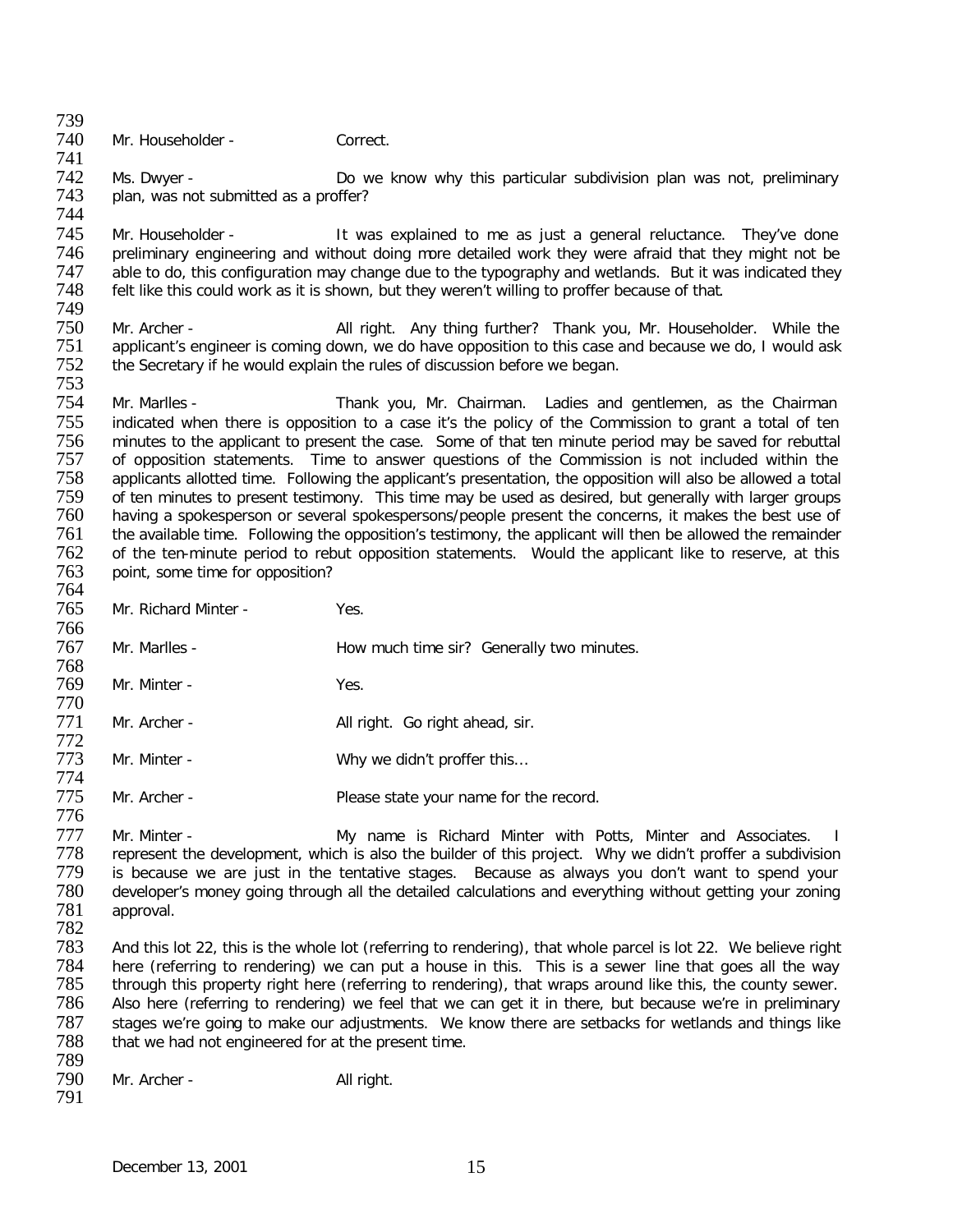792 Mr. Taylor - So your comments would indicate that while we're looking at this contained the platting may change depending on... platted, the platting may change depending on... 794<br>795 Mr. Minter - Sure. 796<br>797 Mr. Taylor - **EXADED AT A ME A** …how those wetlands are handled. So your yield may not be what we 798 see on this last page. 799 800 Mr. Minter - Right. As a matter of fact we had 42 lots on here and two of them we<br>801 are using existing houses we're fitting in within the lot. This is proffered for 45. Because of the 801 are using existing houses we're fitting in within the lot. This is proffered for 45. Because of the 802 calculations, we may be able to get a couple more lots, but I doubt it. I think this is going to be the 802 calculations, we may be able to get a couple more lots, but I doubt it. I think this is going to be the 803 extent of it. extent of it. 804<br>805 805 Mr. Taylor - In the write up, sir, it mentioned that these wetlands have been  $806$  delineated and there is an intermittent stream that connects the two areas. delineated and there is an intermittent stream that connects the two areas. 807 808 Mr. Minter - Yes. 809<br>810 810 Mr. Taylor - So I guess that would be.... Does that run from east to west or west to 811 east? east?  $\frac{812}{813}$ Mr. Minter - West to east. It's running along the back of these lots right here 814 (referring to rendering) down through here (referring to rendering) and there is a larger stream that runs 815 down the back of the side of the property.  $\frac{816}{817}$ 817 Mr. Taylor - And when you say intermittent, is that intermittent to seasonal or is that 818 active during the summer. How intermittent is intermittent? active during the summer. How intermittent is intermittent? 819<br>820 Mr. Minter - Not positive. 821<br>822 Mr. Taylor - Cassett Communication Communication Communication Communication Communication Communication Communication Communication Communication Communication Communication Communication Communication Communication Commu 823<br>824 Mr. Archer - All right. Any other questions for Mr. Minter? 825 826 Mr. Taylor - No, I'm satisfied Mr. Chairman. If this is a preliminary plan and we may be looking at these as platted areas and that may not be possible. be looking at these as platted areas and that may not be possible. 828<br>829 Mr. Minter - Right. Also like this lot here (referring to rendering), we may try to save 830 this swimming pool to go with this house right here (referring to rendering). So the lots may come down<br>831 even more than what I have on this preliminary plan. even more than what I have on this preliminary plan. 832<br>833 Mr. Taylor - Thank you. 834 835 Mr. Archer - If there are no other questions? Thank you sir, and we will hear from 836 the opposition. 837<br>838 838 Ms. Sealey Good evening Chairman, Lady and Gentlemen my name is Cecile Sealey<br>839 and Laive at 498 Hanover Road in Sandston. and I give at 498 Hanover Road in Sandston. 840<br>841 Mr. Archer - Good evening, Ms. Sealey. 842<br>843 843 Ms. Sealey - I am one of the spokespeople for the community and I'm new at this<br>844 process. But there is a lot that the community has discussed. We've had meetings and one of the main process. But there is a lot that the community has discussed. We've had meetings and one of the main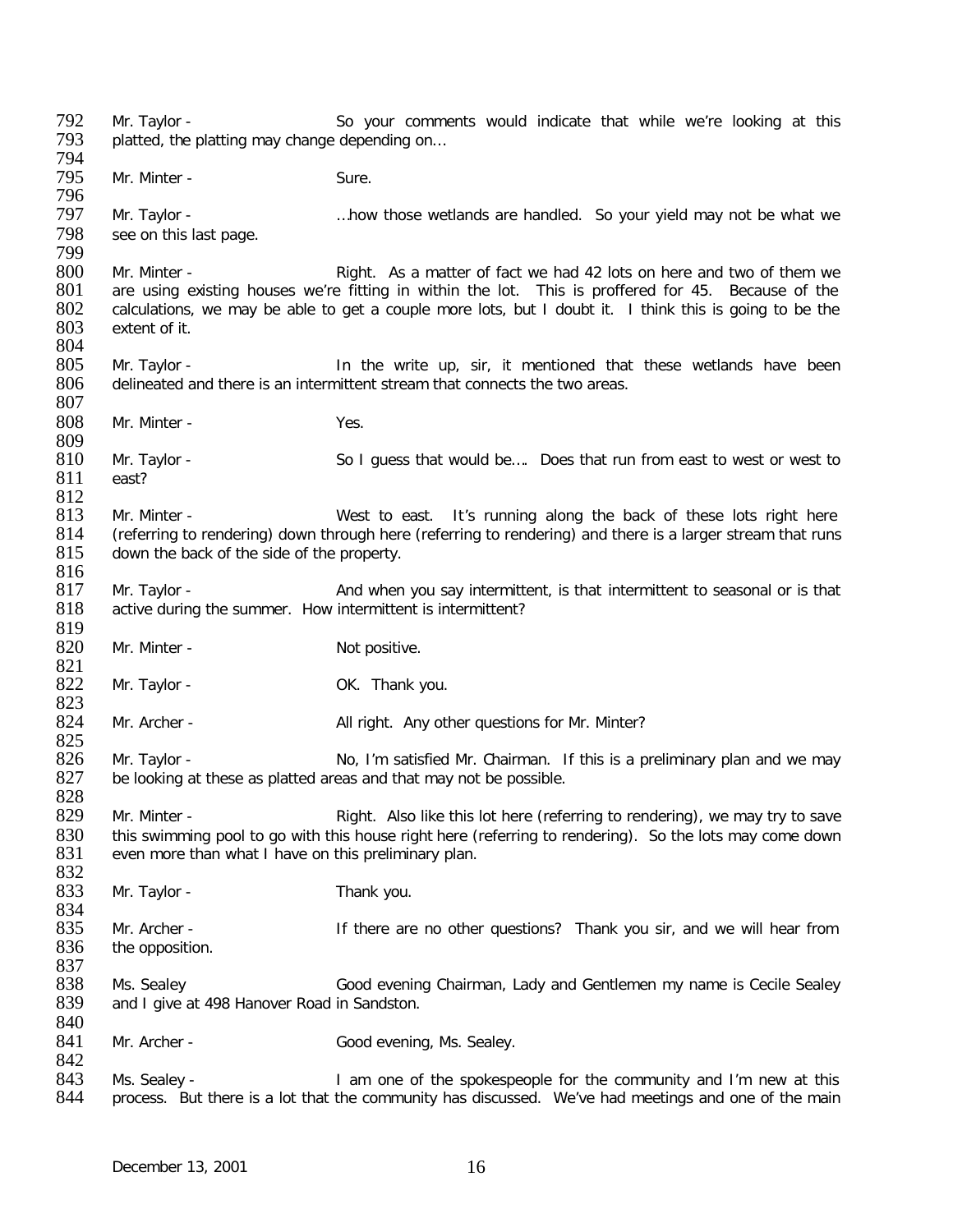845 issues that we are concerned about is how the increase in density in building this or developing this area<br>846 would create urban sprawl. Urban sprawl is a term a lot of you probably don't want to hear or you've 846 would create urban sprawl. Urban sprawl is a term a lot of you probably don't want to hear or you've 847 heard enough of it, but we are the faces who are being affected by the urban sprawl. We are looking to heard enough of it, but we are the faces who are being affected by the urban sprawl. We are looking to 848 keep the zoning at A-1. We don't want it to be changed to R-2C because it will allow, like the gentleman<br>849 iust said, "an increase in our community of at least 44 homes." Now he mentioned that they might try to 849 just said, "an increase in our community of at least 44 homes." Now he mentioned that they might try to 850 place even more homes on that property. We have chosen to live in a rural area and we expect a certain place even more homes on that property. We have chosen to live in a rural area and we expect a certain 851 quality of life in living in the area that he choose too. Now a lot of people have stated that they are<br>852 against urban sprawl but they don't have the guts to come forward and say we are against it. We're 852 against urban sprawl but they don't have the guts to come forward and say we are against it. We're 853 doing that. One of the things that, another thing that we are concerned about is the fact that a 853 doing that. One of the things that, another thing that we are concerned about is the fact that a<br>854 developer can come in, a developer who lives on a property that is over 30 acres, could come in and 854 developer can come in, a developer who lives on a property that is over 30 acres, could come in and 855 have such an affect on our community and walk away reaping the financially benefits. have such an affect on our community and walk away reaping the financially benefits.

856<br>857 857 I, and the others don't have any problem with people being able to earn a living, people being able to 858 prosper from the work that they do. Mr. Holt has put up the Chartwood Development, which has created 858 prosper from the work that they do. Mr. Holt has put up the Chartwood Development, which has created 859 a lot of job opportunities for people in this area, so we don't knock it completely. But what we are asking 859 a lot of job opportunities for people in this area, so we don't knock it completely. But what we are asking<br>860 is that you look into the impact that this has on us as a community. We are looking in this city to preven is that you look into the impact that this has on us as a community. We are looking in this city to prevent 861 the problems that are created when to many people live in a particular space. One of the 862 recommendations that and I'm not here to lecture or try to lecture you all on prevention of urban sprawl. 862 recommendations that, and I'm not here to lecture or try to lecture you all on prevention of urban sprawl.<br>863 But one of the things that we know can be done is that builders can look to areas where there has 863 But one of the things that we know can be done is that builders can look to areas where there has 864 already been urbanization rather than come into a rural area and change it around and have a negative 864 already been urbanization rather than come into a rural area and change it around and have a negative 865 impact on us. impact on us.

866<br>867 One of the other items that we talked about and asked questions of the builder on, because we did meet 868 with the builder at least on one occasion, we meet directly with him as a group. We asked him what 869 would happen with the run-off, and the run-off from the development and we were given a pretty<br>870 nebulous answer, which is also reflective of the same thing that we have just heard. We have certain 870 nebulous answer, which is also reflective of the same thing that we have just heard. We have certain 871 general answers to conditions that really seem like they should have been looked into a little bit more 871 general answers to conditions that really seem like they should have been looked into a little bit more<br>872 before this time. We should be able to know how the developer's plans to deal with the run-off. I am 872 before this time. We should be able to know how the developer's plans to deal with the run-off. I am<br>873 new to the area and I'm trying to learn about the impact that the run-off has on the Chickahomony River 873 new to the area and I'm trying to learn about the impact that the run-off has on the Chickahomony River<br>874 and the other areas where the water would be deposited. I do understand that it would be a negative 874 and the other areas where the water would be deposited. I do understand that it would be a negative 875 environmental impact. environmental impact.

876<br>877

877 Another thing that we have discussed is the problem that having 44 extra families would create on the 878 school system. The school system where our children go is not stressed yet in terms of the numbers of 878 school system. The school system where our children go is not stressed yet in terms of the numbers of 879 students, but according to Debbie Stoddard report the schools would be able to handle the additional 879 students, but according to Debbie Stoddard report the schools would be able to handle the additional 880 projected number of students who would come in. I asked where the projection came from and I also 880 projected number of students who would come in. I asked where the projection came from and I also<br>881 asked if we should be comfortable saying that it's okay to have schools filled and not look at the fact that 881 asked if we should be comfortable saying that it's okay to have schools filled and not look at the fact that 882 the existing ratio teachers to students and students in the building is a workable number at this time. the existing ratio teachers to students and students in the building is a workable number at this time. 883 There is a another person who wants to talk about the schools, Ms. Tracy Sovackus is a community 884 member and she is here now to speak. I don't think I've used up all our time vet. member and she is here now to speak. I don't think I've used up all our time yet. 885

| $\sim$ |                  |                                                                    |
|--------|------------------|--------------------------------------------------------------------|
| 886    | Mr. Archer -     | You haven't yet, Ms. Sealey.                                       |
| 887    |                  |                                                                    |
| 888    | Mr. Jernigan -   | Ms. Sealey, I will say this, that Debbie Stoddard didn't put those |
| 889    | statistics, they |                                                                    |
| 890    |                  |                                                                    |
| 891    | Ms. Sealey -     | Thank you.                                                         |
| 892    |                  |                                                                    |
| 893    | Mr. Jernigan -   | The school data came from the Henrico School Board.                |
| 894    |                  |                                                                    |
| 895    | Ms. Sealey -     | Thank you.                                                         |
| 896    |                  |                                                                    |
|        |                  |                                                                    |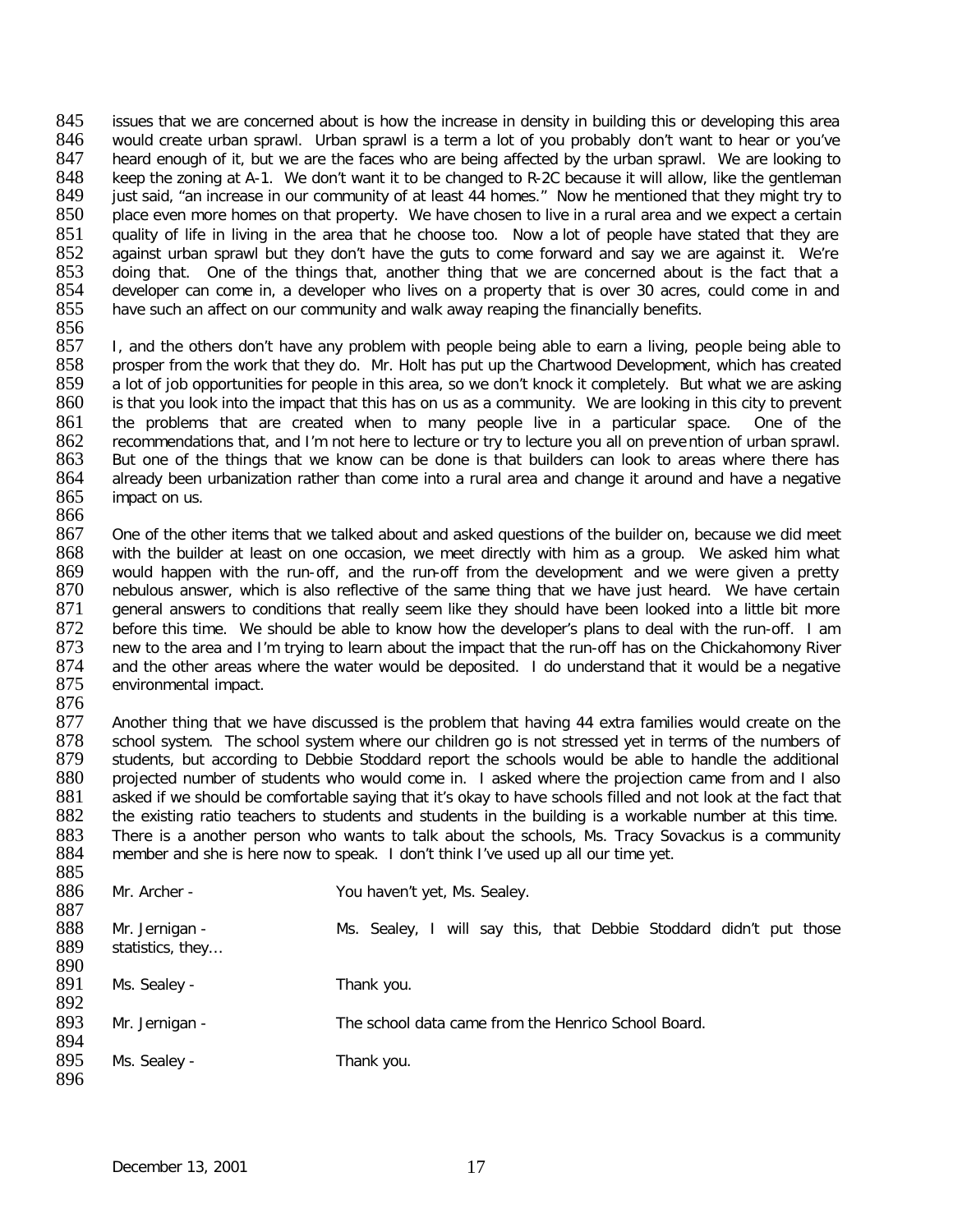897 Mr. Archer - There are approximately 4 minutes and 14 seconds left. Are there any<br>898 auestions for Ms. Sealev from the Commission before she takes her seat? guestions for Ms. Sealey from the Commission before she takes her seat? 899<br>900 Mr. Jernigan - Ms. Sealey, you live directly across the street. 901<br>902 Ms. Sealey - Yes. 903<br>904 Mr. Jernigan - And have a little over 3 acres. Right? 905<br>906 Ms. Sealey - Excuse me. 907<br>908 908 Mr. Jernigan - You live directly across the street from where this development will be 909 and you have a little over 3 acres. and you have a little over 3 acres. 910<br>911 Ms. Sealey - Yes, Mr. Jernigan. Thank you. 912<br>913 913 Mr. Archer - Anyone else before she takes a seat. Okay. There are 4 minutes and some seconds left for the next speaker. some seconds left for the next speaker. 915<br>916 Ms. Tracy Sovackus - May I ask a question before I began? 917<br>918 Mr. Archer - Certainly. 919<br>920 Mr. Jernigan - State you name first. 921<br>922 922 Ms. Sovackus - My name is Tracy Sovackus and I live at 1690 Graves Road. I also am<br>923 new to this process. Should we save 2 minutes for rebuttal also. new to this process. Should we save 2 minutes for rebuttal also. 924<br>925 925 Mr. Marlles - Ma'am under the policy only the applicant is allotted the time for rebuttal 926 because it's assumed that he is rebutting statements by the opposition. because it's assumed that he is rebutting statements by the opposition. 927<br>928 928 Ms. Sovackus - Okay. Thank you very much. I'm coming here tonight not only as a<br>929 Fresident of Graves Road and the Hanover Road Community but as the PTA President for Donahoe 929 Fesident of Graves Road and the Hanover Road Community but as the PTA President for Donahoe<br>930 Elementary School which is on Graves Road. It's approximately a half-mile off Hanover. This school is a 930 Elementary School which is on Graves Road. It's approximately a half-mile off Hanover. This school is a<br>931 Wonderful elementary school. I don't know how much information you all get on the individual schools 931 wonderful elementary school. I don't know how much information you all get on the individual schools<br>932 themselves. Eighty percent (80%) of our students are high-risk students. It is in one of the poorest 932 themselves. Eighty percent (80%) of our students are high-risk students. It is in one of the poorest school zones in Henrico County. This school however is fully accredited which is amazing when you think 933 school zones in Henrico County. This school however is fully accredited which is amazing when you think 934 that 80% of these students don't get their basic needs met. Currently we have 347 students. The 934 that 80% of these students don't get their basic needs met. Currently we have 347 students. The 935 schools capacity is 370. Now Mr. Holt has a subdivision that is approximately a quarter (1/4) mile from<br>936 the school. It still has 29 lots available as of our last meeting with Mr. Holt. I was told by one of my 936 the school. It still has 29 lots available as of our last meeting with Mr. Holt. I was told by one of my<br>937 Board Members on the PTA that has purchased a home in there that when they first marketed this 937 Board Members on the PTA that has purchased a home in there that when they first marketed this<br>938 subdivision it was marketed to middle, to early senior citizen age residence. Now it has turned into a 938 subdivision it was marketed to middle, to early senior citizen age residence. Now it has turned into a 939 family subdivision. We have also been told by Mr. Holt that the subdivision fising is 939 family subdivision. We have also been told by Mr. Holt that the subdivision that they are proposing is 940 oring to be for early retirees or someone in middle age that would not have children. That people our 940 going to be for early retirees or someone in middle age that would not have children. That people our 941 age with children would not be able to afford these homes. And when I asked then can vou quarantee 941 age with children would not be able to afford these homes. And when I asked then can you guarantee<br>942 be that if 30 people come and offer to purchase 30 homes that have 3 children each that you are not 942 me that if 30 people come and offer to purchase 30 homes that have 3 children each that you are not 943 going to sell these homes to them. And they said, "No, we can not quarantee that." My concern is for 943 going to sell these homes to them. And they said, "No, we can not guarantee that." My concern is for<br>944 these children. Our schools can only hold so much. Our student/teacher ratio right now is one (1) these children. Our schools can only hold so much. Our student/teacher ratio right now is one (1) 945 teacher to eighteen (18) students and I don't think that the children, I believe that they need a voice.<br>946 That we need to be concentrating on these children because no one else is. That we need to be concentrating on these children because no one else is. 947<br>948 948 The traffic increase with these houses is going to be horrendous. It is very hard to get out on Hanover<br>949 Road from Graves and it is very hard to get out on Airport Drive from Hanover Road right now. So I ask Road from Graves and it is very hard to get out on Airport Drive from Hanover Road right now. So I ask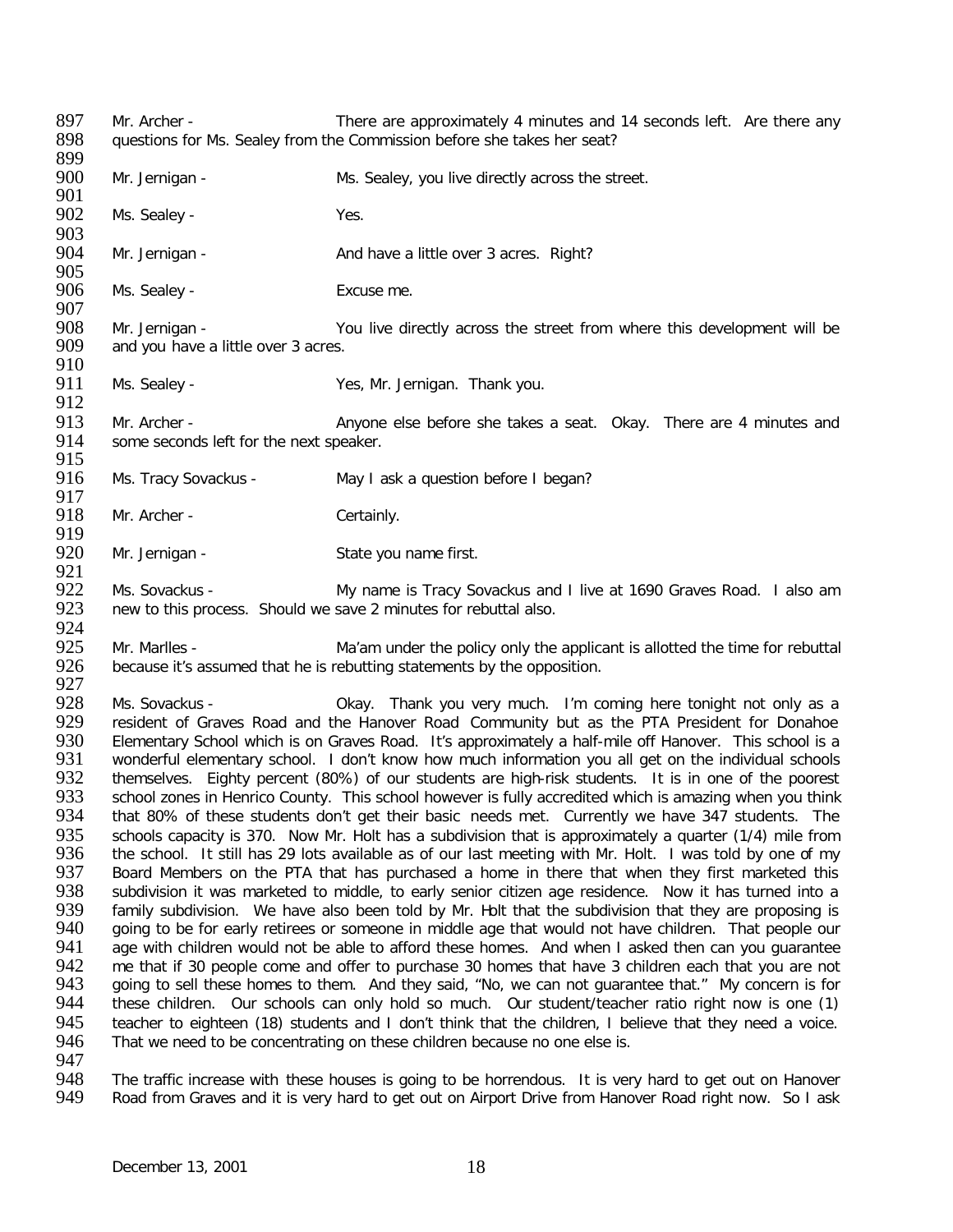950 you just to remember the children. That right now they have a chance, they have a wonderful chance<br>951 and when these class sizes increase are they not going to get the attention that they are getting now. and when these class sizes increase are they not going to get the attention that they are getting now. 952<br>953 Mr. Jernigan - Mrs. Sovackus, you are a teacher. 954<br>955 Ms. Sovackus - No, I'm not. 956<br>957 Mr. Jernigan - Oh, you are not, you are just... 958<br>959 959 Ms. Sovackus - I'm just the PTA President. I volunteer at the school three (3) days a<br>960 week helping students learn to read, learn their basic ABC's. A lot of these children don't get pre-school 960 week helping students learn to read, learn their basic ABC's. A lot of these children don't get pre-school<br>961 and things like that. and things like that. 962<br>963 Mr. Jernigan - Now, are you aware of the statistics on the staff sheet? 964<br>965 Ms. Sovackus - Yes. 966<br>967 967 Mr. Jernigan - Same Chay. And it states that the membership now is 342 and has a capacity 968 of 434. of 434. 969<br>970 970 Mr. Sovackus - Well, these statistics that I have came straight from Dr. Nelson and we<br>971 did pick up 4 or 5 students last week and I specifically sat down with Dr. Nelson who assured me that the 971 did pick up 4 or 5 students last week and I specifically sat down with Dr. Nelson who assured me that the 972 school capacity was 370. school capacity was 370. 973 974 Mr. Jernigan - Changel Charles Channes Okay. Thank you. 975<br>976 Mr. Archer - Anyone else have a question? Are you done ma'am? 977<br>978 Ms. Sovackus - Yes sir, I'm finished. 979<br>980 980 Mr. Archer - There is approximately a minute and 45 seconds left if there is another 981 person who wishes to speak. person who wishes to speak. 982<br>983 Ms. Sealey - Yes, we want to know if we can present a batch of petitions from the 984 community. These are the people who are against rezoning the property at all. 985<br>986 Mr. Archer - Yes ma'am, we'll accept that. 987 988 Ms. Sealey - Thank you. 989<br>990 Mr. Archer - Mr. Householder will take it. Thank you. Is there anyone else? 991<br>992 Mr. Jernigan -  $\qquad \qquad$  How much time is left Mr. Chairman. 993<br>994 994 Mr. Archer - **Antinute and 45 seconds.** No one else wishes to speak? Mr. Jernigan <br>995 do vou have anymore comments or do we need to hear from the applicant? do you have anymore comments or do we need to hear from the applicant? 996<br>997 Mr. Jernigan - I guess we will hear from Mr. Minter again. 998<br>999 999 Mr. Minter - First thing is concern about the run-off. That's going to be handled<br>1000 when we do engineer design and we have to process it through Henrico County, the engineering 1000 when we do engineer design and we have to process it through Henrico County, the engineering<br>1001 department and they will approve or disapprove of our design for the run-off of the water that is coming 1001 department and they will approve or disapprove of our design for the run-off of the water that is coming<br>1002 here (referring to rendering). As far as the number of lots, we've proffered for 45, the area is 2.4 acres here (referring to rendering). As far as the number of lots, we've proffered for 45, the area is 2.4 acres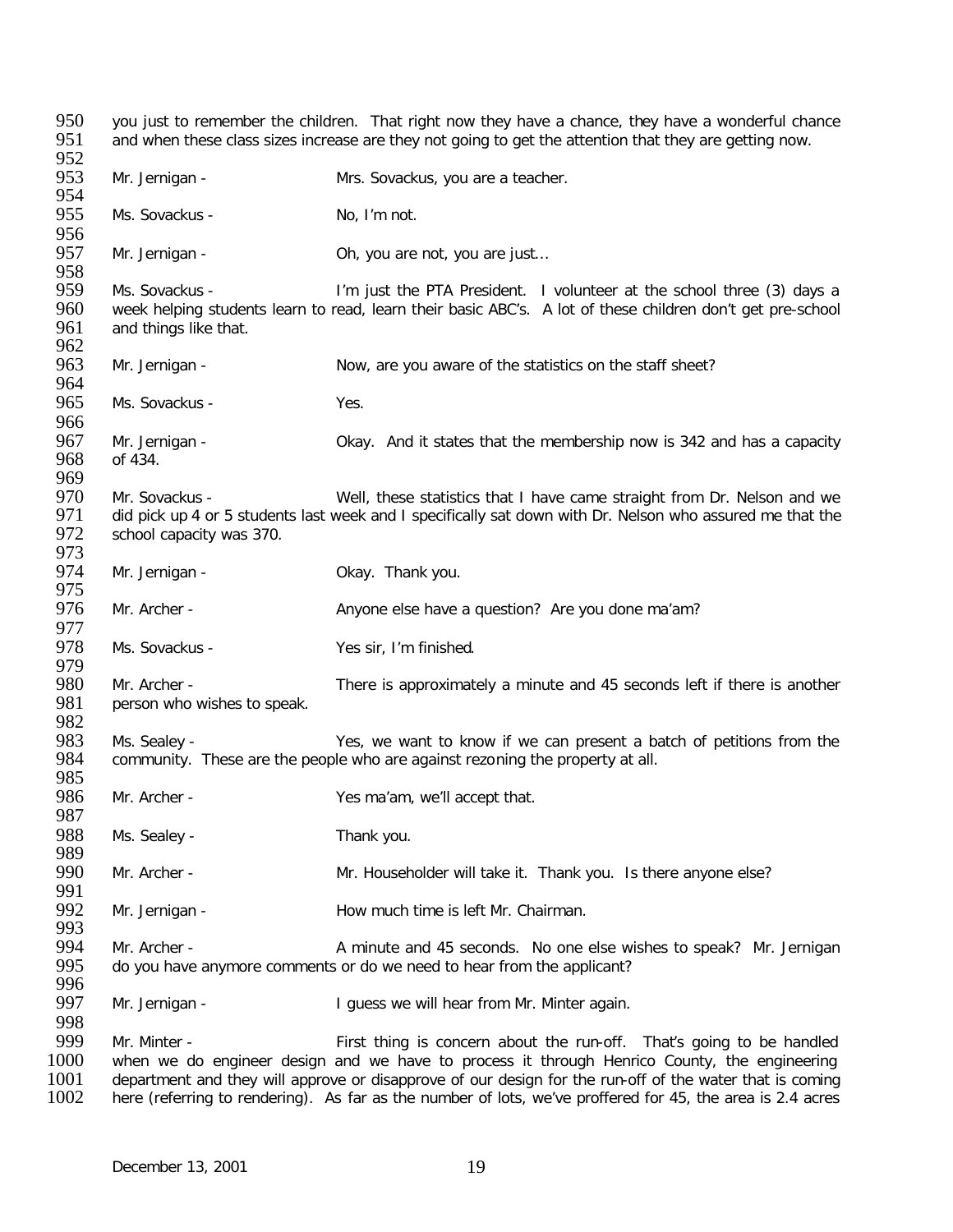1003 times 27 we could have about 66 lots and we're down to 1.6. So we are about in the middle ground of 1004 vhat County proposed zoning for this area. I mean this area is developing as you can see (referring to 1004 vhat County proposed zoning for this area. I mean this area is developing as you can see (referring to 1005 centering to 1005 centering to 1005 centering to 1005 centering to 1005 centering to 1005 rendering). You see subdivisions all around. I mean you've got Airport Drive and 295, which is in 1006 rendering and traffic. Hanover Road has been 1006 proximity to this location. Schools, we cannot control the schools and traffic. Hanover Road has been 1007 there for vears and we can't control what's happening on all of Hanover Road. there for years and we can't control what's happening on all of Hanover Road.

1008<br>1009 Mr. Vanarsdall - But you understand that everything is A-1 as we speak now.

- $\frac{1010}{1011}$ Mr. Minter - There is R-2A right behind it.
- $\frac{1012}{1013}$ 1013 Mr. Vanarsdall - Right. Whatever comes now its usually going to follow and I think what <br>1014 Live heard tonight is they don't want the density that you are proposing. I've heard tonight is they don't want the density that you are proposing.
- $\frac{1015}{1016}$ Mr. Minter - Right.
- $\frac{1017}{1018}$ Mr. Vanarsdall - Because all those people have larger lots.
- 1019<br>1020 1020 Mr. Minter - Right. I have names of four (4) of the surrounding property owners that 1021 abut the properties on the same side of the street that are signed and I had some names of people of 1021 abut the properties on the same side of the street that are signed and I had some names of people of 1022 Chartwood Area around there that have no opposition to this development also. Chartwood Area around there that have no opposition to this development also.
- 1023<br>1024 1024 Mr. Vanarsdall - And what the lady said was about the school. The school is going to 1025 become overcrowded and the more homes, you know, the more crowded the school is. That is the only 1025 become overcrowded and the more homes, you know, the more crowded the school is. That is the only 1026 point that you are missing. point that you are missing.
- 1027<br>1028 1028 Mr. Minter - Right. I understand that. But you know we can't predict how many<br>1029 beople are going to move into any subdivision. No one can predict how many people are going to move 1029 people are going to move into any subdivision. No one can predict how many people are going to move 1030 in with children now or in the future. in with children now or in the future.
- 1031<br>1032 Mr. Archer - All right. Any other questions for Mr. Minter?
- 1033<br>1034 1034 Mr. Taylor - Mr. Chairman with regards to that last point. Our control of density is<br>1035 Freally a function of the zoning and the size of lots permitted, which is the R-2, is roughly a half-acre 1035 really a function of the zoning and the size of lots permitted, which is the R-2, is roughly a half-acre lot.<br>1036 So at a half-acre lot on this, theoretically you'd get up to 54 units. But it you made those 1 acre lo 1036 So at a half-acre lot on this, theoretically you'd get up to 54 units. But it you made those 1 acre lots<br>1037 vou'd get 27 and there is a number in there that is kind to the community, kind to you, and fits the area 1037 you'd get 27 and there is a number in there that is kind to the community, kind to you, and fits the area<br>1038 and that's the condition that we are in now is to try to find out. Recognizing that is agricultural land. 1038 and that's the condition that we are in now is to try to find out. Recognizing that is agricultural land,<br>1039 recognizing that it will probably transit to residential which fills the adioining area. What is a reasona 1039 recognizing that it will probably transit to residential which fills the adjoining area. What is a reasonable<br>1040 fit of lot size and occupancy that goes with the rest of the community? So, as you deal with numbers fit of lot size and occupancy that goes with the rest of the community? So, as you deal with numbers 1041 and you said, " you had to put this together in a hurry", we can understand that. But in looking at the 1042 numbers, if the numbers were 5 or 6 or 7 or 16 it might be more tolerable than what you have here. numbers, if the numbers were 5 or 6 or 7 or 16 it might be more tolerable than what you have here.
- 1043<br>1044 1044 Mr. Minter - I only have 15. It's only 15 compared to what I have. I had 42 and it<br>1045 may come down to 41 and two (2) of them are existing houses that's on there now. So we are talking 1045 may come down to 41 and two (2) of them are existing houses that's on here now. So we are talking 1046 about 41, 39, we are talking about 12 additional houses compared to what it could be. about 41, 39, we are talking about 12 additional houses compared to what it could be.
- 1047<br>1048 Mr. Taylor - Well, when we get to that range we are in the R-1 category basically.
- 1049<br>1050 Mr. Minter - The Sut we have some restrictions on there. You've got the County sewer 1051 that runs right through the middle of the property that is restricting some of it and you've got the 1052 wetlands. wetlands.
- 1053<br>1054 1054 Mr. Taylor - So what I'm saying, if we go ahead and put this as R and then the next<br>1055 time that we look at this it would be at POD stage and we'll get the layout. What we have now is the time that we look at this it would be at POD stage and we'll get the layout. What we have now is the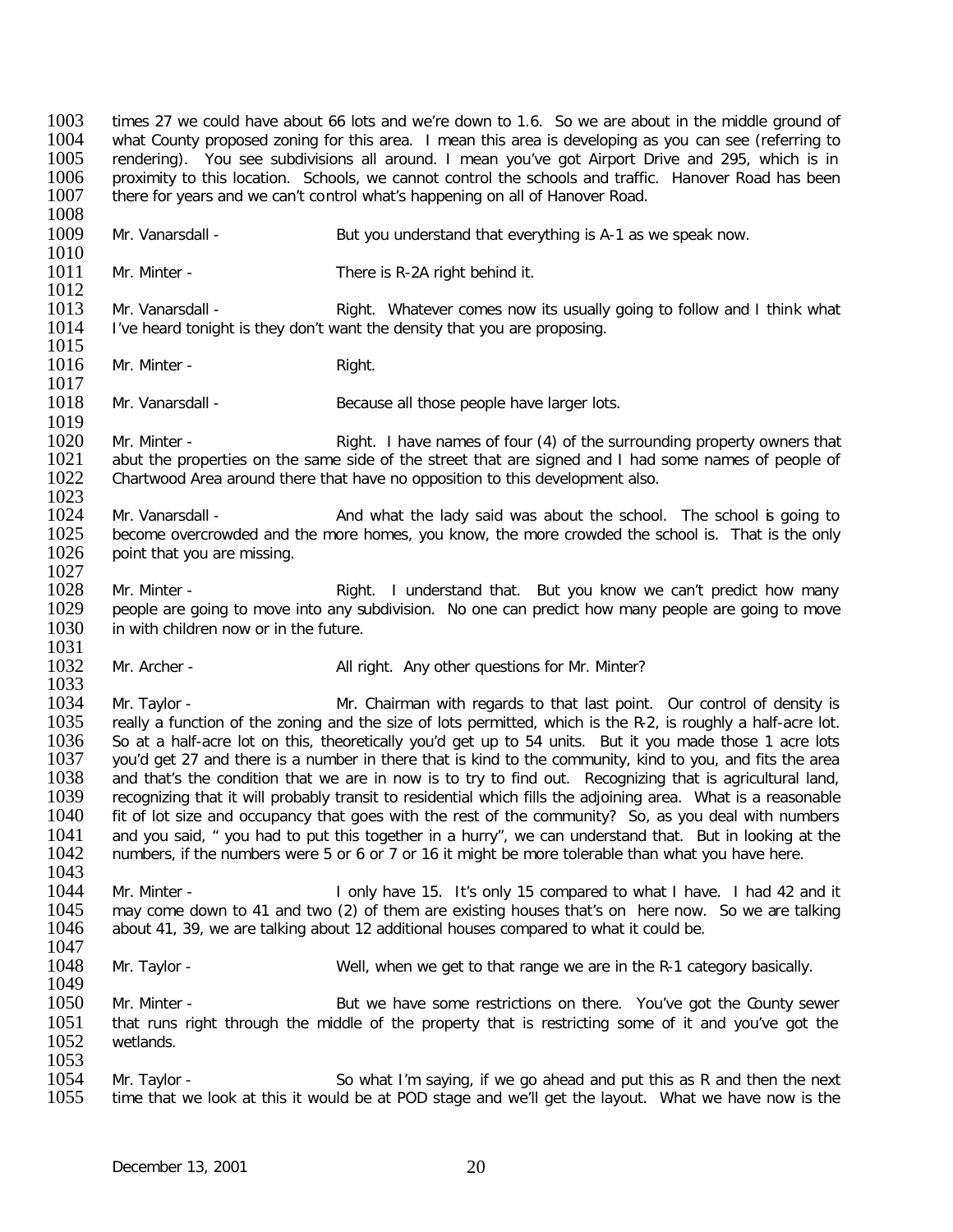1056 layout and looking at the layout I'm thinking the neighbors are saying that is to dense for our community<br>1057 and our environment and that's their only concern, as I hear it. They are not adverse to you developing 1057 and our environment and that's their only concern, as I hear it. They are not adverse to you developing<br>1058 it as residential. The question is how dense is, dense enough to be fair to you and consistent with the 1058 it as residential. The question is how dense is, dense enough to be fair to you and consistent with the 1059 neighborhood has it stands today. neighborhood has it stands today. 1060<br>1061 1061 Mr. Minter - I understand. But I don't, if it comes down to it I'll have to talk to the<br>1062 developer. The feasibility of putting it in the roads, the sewer, and the water. It's not feasible, you know 1062 developer. The feasibility of putting it in the roads, the sewer, and the water. It's not feasible, you know<br>1063 to go down to any less lots then what we have. to go down to any less lots then what we have. 1064<br>1065 Mr. Taylor - <br> **1065** At this point and time, what you are saying is we haven't really looked at<br>
that. 1066 1067<br>1068 Mr. Minter - The Right. 1069<br>1070 1070 Mr. Taylor - <br>1071 few days to give you some more time. The other question that I had in passing is whether or not you 1071 few days to give you some more time. The other question that I had in passing is whether or not you <br>1072 have meet publicly with the neighbors... have meet publicly with the neighbors... 1073<br>1074 Mr. Minter - Yes. 1075<br>1076 Mr. Taylor – **Example 2018** Mr. Taylor – **Mr.** Taylor – 1077<br>1078 1078 Mr. Minter - We've meet with the neighbors and we meet with an Association that we<br>1079 thought was representing the area before we meet with the neighbors because I deferred the last 1079 thought was representing the area before we meet with the neighbors because I deferred the last 1080 meeting because we were lead in the wrong direction that this Association represented these neighbors. meeting because we were lead in the wrong direction that this Association represented these neighbors. 1081<br>1082 1082 Mr. Kaechele - Are the neighbors concerned about the home sizes and home values as 1083 copposed to what's there? Has that been brought up? opposed to what's there? Has that been brought up? 1084<br>1085 1085 Mr. Minter - We've talked about the sizes, the sizes are larger than your normal R-2, 1086 vou know. you know. 1087<br>1088 Mr. Kaechele - But in comparison to the neighborhood and what's there today? 1089<br>1090 Mr. Minter - The houses are going, it's going to be above some and below some, I mean. 1091 1092<br>1093 Mr. Kaechele - They don't see it as bringing down their property values. 1094<br>1095 1095 Mr. Minter - No, I don't see it bringing down the property values. I see it bringing up<br>1096 the property values. the property values. 1097<br>1098 Mr. Kaechele - Thank you. 1099<br>1100 Mr. Archer - All right. Are there further questions from the Commission? 1101<br>1102 Mr. Jernigan - Mr. Minter do you have any wiggle room on the lots as far as numbers? 1103 1104 Mr. Minter - I don't believe so. May have one or two but I don't believe I can come<br>1105 down to what, to make it work to what they are looking for, 28 lots. And that's 26 houses because 2 of 1105 down to what, to make it work to what they are looking for, 28 lots. And that's 26 houses because 2 of 1106 them are existing. I mean we are incorporating 2 of the houses into the lots that we are going to 1106 them are existing. I mean we are incorporating 2 of the houses into the lots that we are going to 1107 develop. develop. 1108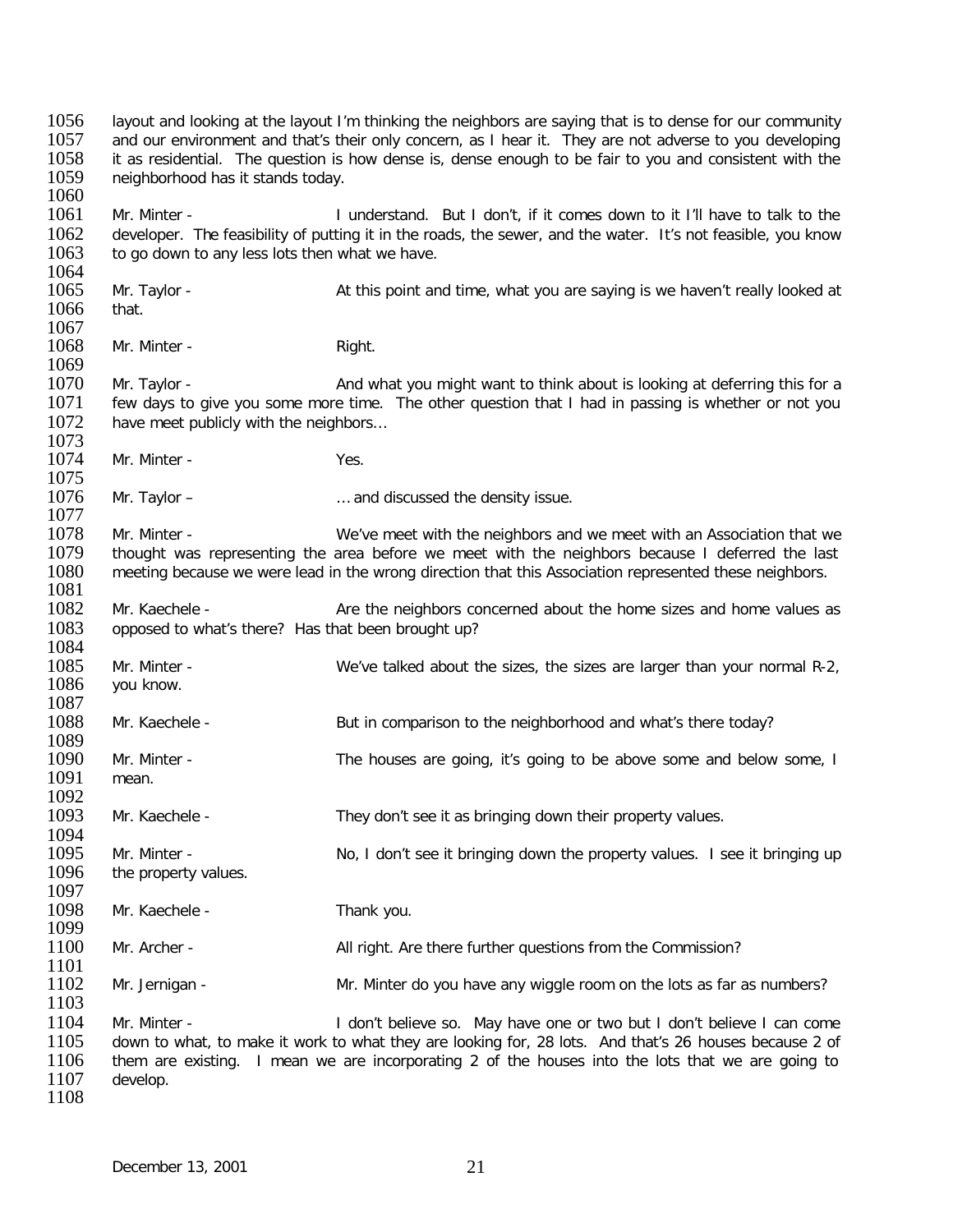1109 Mr. Jernigan - Ms. Sealey would you come back up front please. Mr. Minter you can 1110 wait. 1111<br>1112 Ms. Sealey - Yes sir. 1113<br>1114 Mr. Jernigan - Being that you are the spoke person for the neighborhood. 1115<br>1116 Ms. Sealey - Yes. 1117<br>1118 Mr. Jernigan - If we didn't do 1.6 density, what do you think you all would be happy with? 1119 1120<br>1121 1121 Ms. Sealey - We spoke about this and we said that we would be happy with one acre,<br>1122 one home per acre, one home per acre. 1123<br>1124 1124 Mr. Jernigan - If he could come down a few points, do you think you could go up a<br>1125 couple of points? couple of points? 1126<br>1127 Ms. Sealey - That is not, I cannot make that decision on my own just now, sir. 1128<br>1129 Mr. Archer - Please state your name for the record ma'am. 1130<br>1131 1131 Ms. Soile Hepp - My name is Soile Hepp, I live at 490 Hanover and this development 1132 would be very close to my driveway. I really have no problem if there were a few homes built across the 1132 would be very close to my driveway. I really have no problem if there were a few homes built across the<br>1133 way. But when we are talking about 40 some homes, there is just one entrance way and that would 1133 way. But when we are talking about 40 some homes, there is just one entrance way and that would 1134 affect us most directly. affect us most directly. 1135 1136 Mr. Vanarsdall - That's what we said, "you are concerned about density." 1137<br>1138 Ms. Hepp - Charles Controllers Controllers Controllers Manuscript Oh, absolutely. 1139<br>1140 1140 Mr. Taylor - And we've been talking about, Ms. Hepp. is the developer has mentioned 1141 45 lots and he is not sure he can make that number. And the acreage is 28 acres and somewhere 1141 45 lots and he is not sure he can make that number. And the acreage is 28 acres and somewhere<br>1142 between that there is probably a number we can all agree is environmentally sound because there is such 1142 between that there is probably a number we can all agree is environmentally sound because there is such 1143 a thing as net space that comes off of a lot and that's the lot for water being base and management 1143 a thing as net space that comes off of a lot and that's the lot for water being base and management 1144 program type things and roads, and he has got some wetlands in there. So when we look at the net, I'm 1144 program type things and roads, and he has got some wetlands in there. So when we look at the net, I'm<br>1145 not sure what the net is on that log and I just think it requires some additional looking, and platting, and 1145 not sure what the net is on that log and I just think it requires some additional looking, and platting, and<br>1146 vorking with the community to come up with something that is fair to the community, but something working with the community to come up with something that is fair to the community, but something 1147 that's also fair to the developer and is fair to the people who is going to buy in there. Because if he only<br>1148 est 5 or 6 lots in there those homes for him to make a reasonable economic return has to be very highly 1148 gets 5 or 6 lots in there those homes for him to make a reasonable economic return has to be very highly 1149 priced and possibly out of creature with the neighborhood. priced and possibly out of creature with the neighborhood.  $\frac{1150}{1151}$ 1151 Ms. Hepp - Well, especially if you are looking at such, you know, low amount. But if 1152 we are talking about one house per acre and putting on possibly 27 houses there I understand that some 1152 we are talking about one house per acre and putting on possibly 27 houses there I understand that some 153<br>1153 beople feel that they could not handle that because houses would be so much more expensive and that 1153 people feel that they could not handle that because houses would be so much more expensive and that 1154 area would not sustain that. But I believe that there is room for upper scale homes in that area. Now I 1154 area would not sustain that. But I believe that there is room for upper scale homes in that area. Now I<br>1155 live right across the way and we have upper scale homes. live right across the way and we have upper scale homes. 1156 1157 Mr. Taylor - And I think this is what I hear. So I don't, I think perhaps if you get 1158 together privately and discuss this openly and recognize that there is a number in there somewhere that's 1158 together privately and discuss this openly and recognize that there is a number in there somewhere that's<br>1159 fair to the developer and fair to the neighbors and would result in up scale development that protects 1159 fair to the developer and fair to the neighbors and would result in up scale development that protects 1160 everybody's values and it is nice and rural that can be arrived at. everybody's values and it is nice and rural that can be arrived at. 1161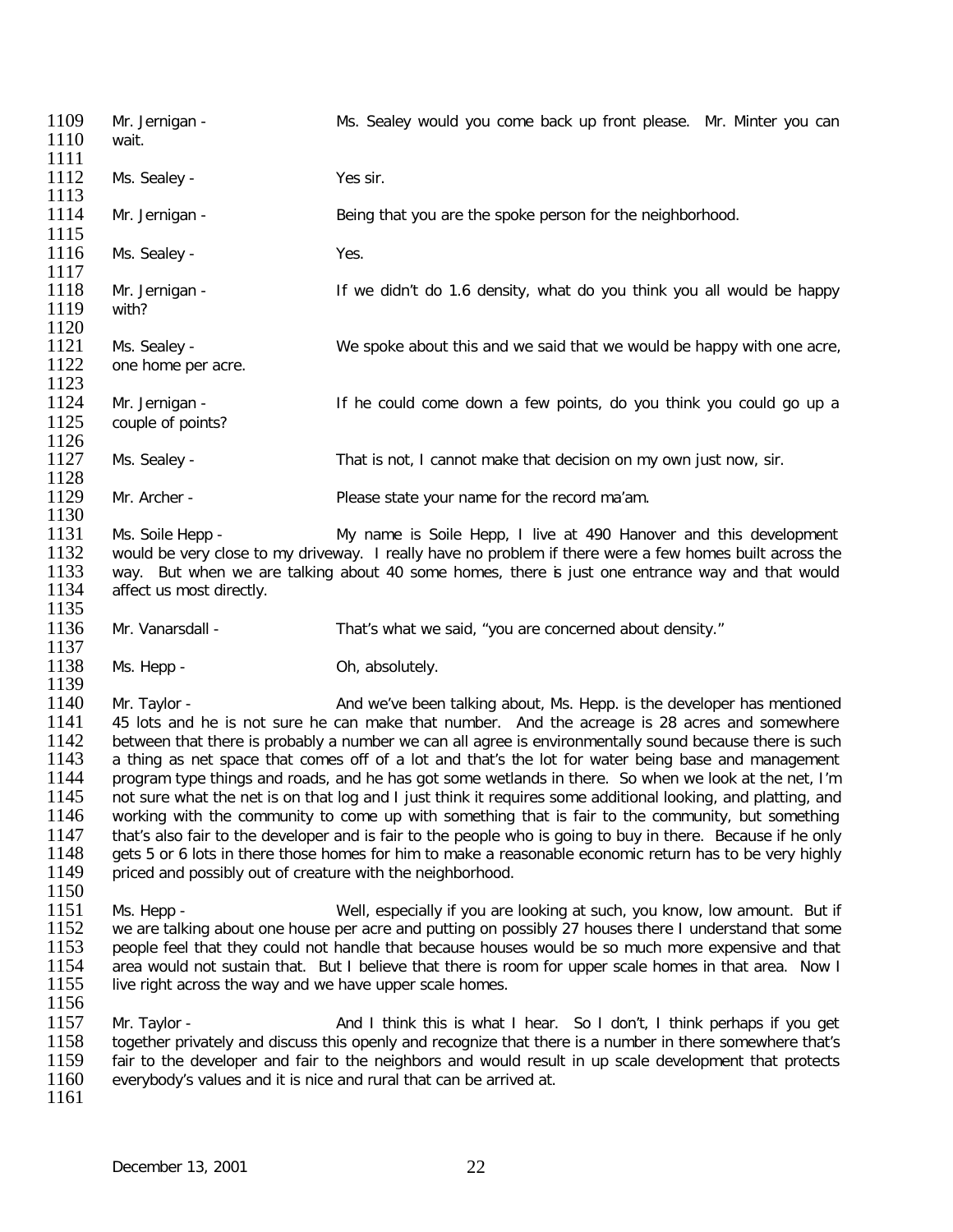1162 Ms. Hepp - Well, what they've proposed I think is nice. But the range you are<br>1163 talking about is good. I've looked at the different houses that would be available. You know the 1163 talking about is good. I've looked at the different houses that would be available. You know the 1164 different... different… 1165<br>1166 1166 Mr. Taylor - But I want you to recognize that the next stage of the plan in process is<br>1167 at the plan of developing stage where we get a better site plan. It is easier for us to look at this and get at the plan of developing stage where we get a better site plan. It is easier for us to look at this and get 1168 resolution and that to is a public hearing. 1169<br>1170 Ms. Hepp - Right. 1171<br>1172 1172 Mr. Taylor - So if we go ahead and approve the zoning change tonight we can still<br>1173 have another opportunity to discuss the density at a later time after the applicant meets with the 1173 have another opportunity to discuss the density at a later time after the applicant meets with the 1174 neighbors and comes to something that everybody can agree with. neighbors and comes to something that everybody can agree with. 1175<br>1176 1176 Ms. Hepp - Right. Well our major concern is the entrance way and all those cars,<br>1177 vou know, pretty much right across from our property. Right, you know, close to my driveway. you know, pretty much right across from our property. Right, you know, close to my driveway. 1178<br>1179 1179 Mr. Taylor - And that becomes an issue of design, where to best put it, how to dress<br>1180 it up so that it is attractive and nice and pleasant and fits the community and a wise developer works 1180 it up so that it is attractive and nice and pleasant and fits the community and a wise developer works<br>1181 with the neighbors that are adiacent because they are the ones that set the climate for the people who 1181 with the neighbors that are adjacent because they are the ones that set the climate for the people who 1182 are new comers to the neighborhood to live with them. are new comers to the neighborhood to live with them. 1183<br>1184 Ms. Hepp - Right. 1185<br>1186 1186 Mr. Taylor - So it's to everybody's advantage to work together and get something<br>1187 that's a matter of many difficult compromises. that's a matter of many difficult compromises. 1188<br>1189 Ms. Hepp - Right. 1190<br>1191 Mr. Taylor - And everybody benefits from that approach. 1192<br>1193 1193 Ms. Hepp - But generally we would like to see one house per acre, but I know it's 1194 not feasible. not feasible. 1195<br>1196 1196 Mr. Taylor - Well, and that's what I'm saying. You may find in net that comes out to 1197 be true. be true. 1198<br>1199 Ms. Hepp - Yes, I understand. 1200<br>1201 1201 Mr. Archer - Excuse me Mr. Taylor. May I ask ma'am you were concerned about the 1202 configuration of the property and that the driveway or the entrance road would be across from you. We 1202 configuration of the property and that the driveway or the entrance road would be across from you. We<br>1203 normally don't require more than one point of entrance when they are less than 50 houses in a 1203 normally don't require more than one point of entrance when they are less than 50 houses in a 1204 subdivision. subdivision. 1205<br>1206 Ms. Hepp - Yes, we are aware of that. 1207<br>1208 1208 Mr. Archer - But if the configuration could be done so that there is more than one 1209 entrance would that satisfy you to any degree. entrance would that satisfy you to any degree.  $\frac{1210}{1211}$ Ms. Hepp - Yes that would help, definitely, absolutely.  $\frac{1212}{1213}$ Mr. Archer - Changel Mr. Archer - Changel Mr. Archer - Okay, just wanted to know. 1214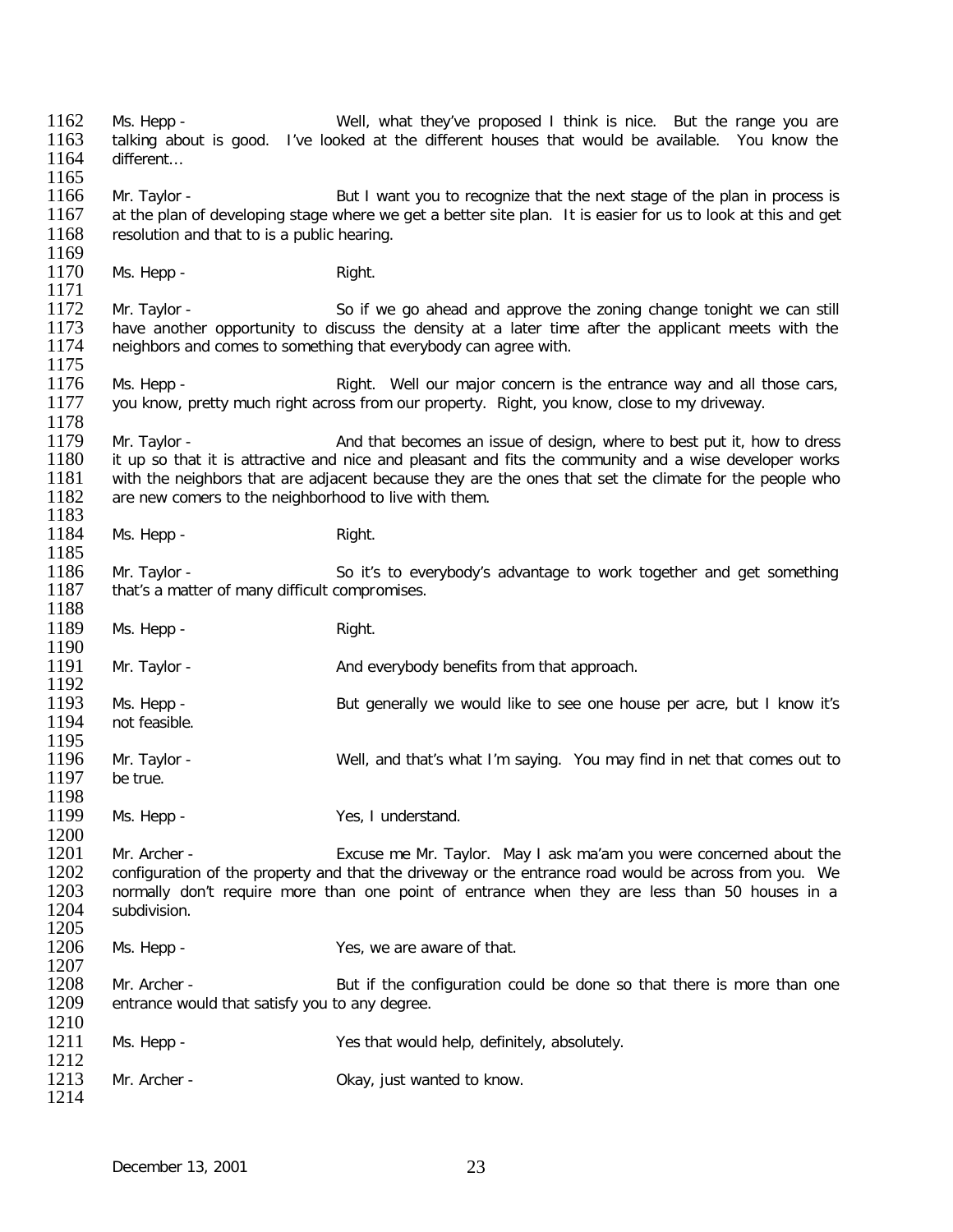1215 Mr. Marlles - Maiam would you spell your name for the record. I just want to make 1216 sure it gets picked up by our Recording Secretary. sure it gets picked up by our Recording Secretary.  $\frac{1217}{1218}$ Ms. Hepp - Yes, it is SOILE HEPP. 1219<br>1220 1220 Mr. Archer - Mr. Taylor, I believe you had something else you wanted to mention.<br>1221 I'm sorry... I'm sorry… 1222<br>1223 1223 Mr. Jernigan - Ms. Sealey you don't have to leave yet. I still want to ask you something 1224 else. I know you are trying to get out. else. I know you are trying to get out. 1225<br>1226 Ms. Sealey - No. 1227<br>1228 1228 Mr. Jernigan - Initially I had made up my mind and that I was going to try this case<br>1229 and we were going to come out with a decision tonight. And I would still like to do that but at the 1229 and we were going to come out with a decision tonight. And I would still like to do that but at the 1230 reighborhood meeting there was a lot of head butting going on. I mean, everybody was nice to each 1230 neighborhood meeting there was a lot of head butting going on. I mean, everybody was nice to each 1231 other but we didn't come out with anything. Mr. Minter, are you stuck on the 1.6 density? other but we didn't come out with anything. Mr. Minter, are you stuck on the 1.6 density? 1232<br>1233 Mr. Minter - The Muslim Community of the developer. 1234<br>1235 Mr. Jernigan - All right. Mr. Holt is not here. 1236<br>1237 Mr. Minter - The is not here. I mean that 1.6 is based on 45. 1238<br>1239 Mr. Jernigan - I know. 1240<br>1241 1241 Mr. Minter - Okay. I'm sure it's going to be 42, which is down to less than 1.5, I<br>1242 believe and it may be down to another lot. Because if we try to save the swimming pool there and put in 1242 believe and it may be down to another lot. Because if we try to save the swimming pool there and put in 1243 another we are more than likely going to losse another lot. I mean, but right now here we are bouncing 1243 another we are more than likely going to loose another lot. I mean, but right now here we are bouncing<br>1244 back and forth. I can't spend the developer's money to do this design work and come in here and this is 1244 back and forth. I can't spend the developer's money to do this design work and come in here and this is 1245 what is going to happen again. what is going to happen again. 1246<br>1247 1247 Mr. Jernigan - Well, what I was thinking if, I know that the neighborhood wants one<br>1248 per acre and you are at 1.5 or 1.6, if there was a little bit of ground that we may be able to negotiate 1248 per acre and you are at 1.5 or 1.6, if there was a little bit of ground that we may be able to negotiate 1249 between that I would be willing to defer this to the next month. If we are stuck on those flaures from 1249 between that I would be willing to defer this to the next month. If we are stuck on those figures from 1250 both parties then we'll have to try tonight. both parties then we'll have to try tonight. 1251<br>1252 Mr. Minter - Can she speak? 1253<br>1254 Mr. Jernigan - Who is it? 1255<br>1256 Mr. Minter - This is Debbie Stoddard. 1257<br>1258 1258 Ms. Stoddard - My name is Debbie Stoddard. My father is not here right now so I'll<br>1259 speak briefly on his behalf. You had asked about the number of lots and the feasibility of that. I think 1259 speak briefly on his behalf. You had asked about the number of lots and the feasibility of that. I think<br>1260 originally Richard had something like 45 or 46 lots in there which we were going to try to go for and in 1260 originally Richard had something like 45 or 46 lots in there which we were going to try to go for and in<br>1261 the process of meeting with the original group of people that we did and kind of being led down the road 1261 the process of meeting with the original group of people that we did and kind of being led down the road<br>1262 that they were the representative. We thought everything was fine at that point. They had expressed a that they were the representative. We thought everything was fine at that point. They had expressed a 1263 desire to increase the lots at that point, at that meeting with them. We had gone back with Richard and 1264 actually dropped it down to 42 lots to make the lots even larger than they were. The preliminary figures 1264 actually dropped it down to 42 lots to make the lots even larger than they were. The preliminary figures<br>1265 that we have are judging by the water and sewer and cost of curb and gutter and making this a really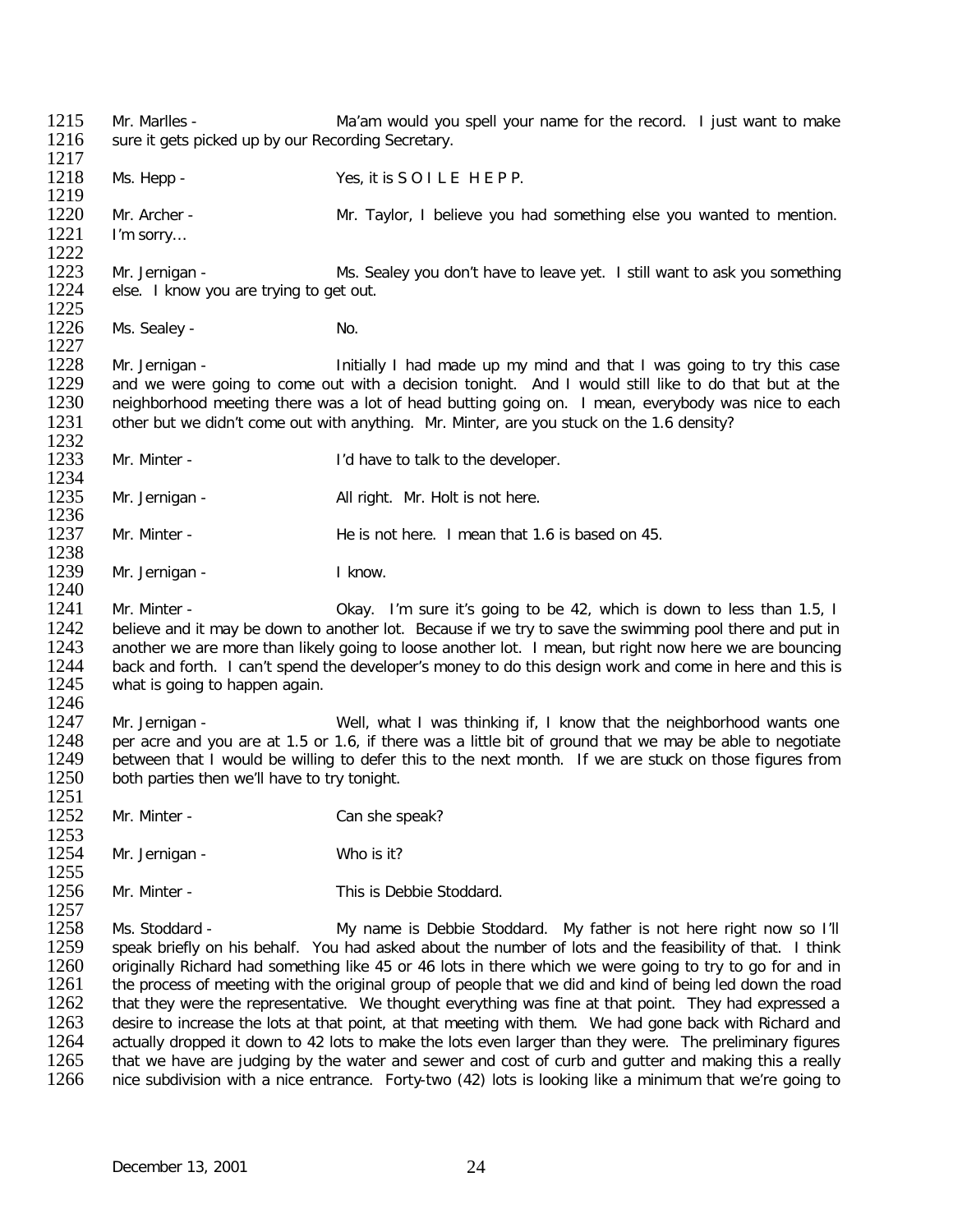1267 do in order to make this thing work. You know, we certainly understand the adjacent homeowners and 1268 their concerns and we have been talking to them. Its either been, what has it been two (2) meetings. their concerns and we have been talking to them. Its either been, what has it been two (2) meetings. 1269<br>1270 Mr. Minter - No, we met with that Association, Clay met with him several times. 1271<br>1272 1272 Ms. Stoddard - Several times. So it's not just been a one time or two time meeting.<br>1273 The first group we met with we thought was the group we needed to talk to. The first group we met with we thought was the group we needed to talk to. 1274<br>1275 Mr. Jernigan - All right. You are stuck on 42 then. 1276<br>1277 1277 Ms. Stoddard - Yes. In order to make it work for us. You know, as far as the cost in 1278 water and sewer. water and sewer. 1279<br>1280 Mr. Jernigan - Okay. 1281 Mr. Archer - All right. Thank you, ma'am. All right, Mr. Jernigan. 1283<br>1284 1284 Mr. Jernigan - I thought if you'll want to take your seat. Mr. Chairman this has been a 1285 tough case. tough case. 1286<br>1287 Mr. Archer - Yes it has. 1288<br>1289 1289 Mr. Jernigan - The developer, you know, does propose a nice subdivision, nice size<br>1290 homes, 1.750 square feet on the two levels and 1.650 on the single level. We do have R-2 behind it and 1290 homes, 1,750 square feet on the two levels and 1,650 on the single level. We do have R-2 behind it and 1291 R-3 behind the acreage across the street. The only thing that really bothers me about this, all the 1291 R-3 behind the acreage across the street. The only thing that really bothers me about this, all the 1292 adjoining landowners and those are abutted across the street all have 2 plus acres. If these were acre 1292 adjoining landowners and those are abutted across the street all have 2 plus acres. If these were acre<br>1293 lots next door I wouldn't hesitate, but at this point, being that there is no wiggle room I'm looking for one lots next door I wouldn't hesitate, but at this point, being that there is no wiggle room I'm looking for one 1294 acre per lot density. So I going to send it to the Board of Supervisors with a denial. 1295<br>1296 1296 Mr. Archer - Motion by Mr. Jernigan and seconded by Mr. Vanarsdall. All in favor of 1297 the motion say aye—all those opposed by saying nay. The ayes have it. Planning Commission 1297 the motion say aye—all those opposed by saying nay. The ayes have it. Planning Commission 1298 recommends denial. The vote is 5-0. Mr. Kaechele abstained. recommends denial. The vote is 5-0. Mr. Kaechele abstained. 1299<br>1300 1300 REASON: Acting on a motion by Mr. Jernigan, seconded by Mr. Vanarsdall, the Planning Commission<br>1301 voted 5-0 (one abstention) to recommend that the Board of Supervisors **deny** the request because it 1301 voted 5-0 (one abstention) to recommend that the Board of Supervisors **deny** the request because it 1302 represents an increase in intensity which could influence future zoning and development of adiacent 1302 represents an increase in intensity which could influence future zoning and development of adjacent 1303 properties. properties. 1304 1305 Mr. Coleman: Mr. Chairman, I'm sorry. In light of the discussions that the applicant 1306 has had, the representative of the applicant, with some neighbors concerning case C-72C-01 that would 1306 has had, the representative of the applicant, with some neighbors concerning case C-72C-01 that would 1307 be Kidd for Louis Clifford Schroeder in the Three Chopt District. They have requested deferral of that 1307 be Kidd for Louis Clifford Schroeder in the Three Chopt District. They have requested deferral of that 1308 case. So if the Planning Commission would hear that at this time this would allow the neighbors not to 1308 case. So if the Planning Commission would hear that at this time this would allow the neighbors not to 1309 continue to sit through the meeting. continue to sit through the meeting. 1310<br>1311 Mr. Archer - Okay. 1312<br>1313 Mr. Vanarsdall - What case is that? 1314<br>1315 Mr. Coleman - C-72C-01. 1316<br>1317 1317 Mr. Marlles - Mr. Coleman, if I could get this in. Ladies and Gentlemen on that last 1318 case the Planning Commission is actually making a recommendation to the Board of Supervisors. The 1318 case the Planning Commission is actually making a recommendation to the Board of Supervisors. The 1319 Board of Supervisors will hold a similar Public Hearing on January  $22^{nd}$  and of course they will make the Board of Supervisors will hold a similar Public Hearing on January 22<sup>nd</sup> and of course they will make the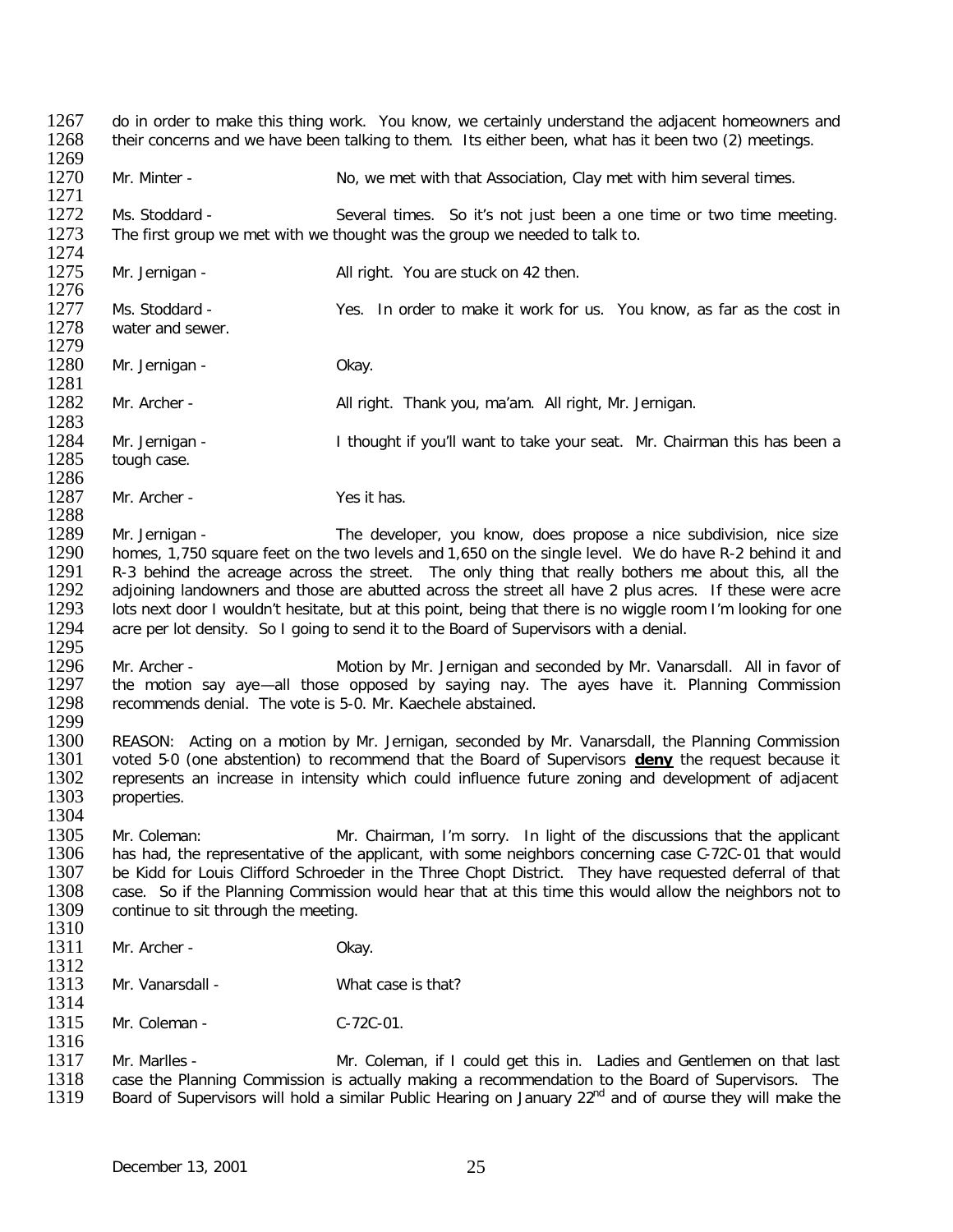1320 final decision. I just want to make sure you are aware of that. It does go to the Board and the Board 1321 does make the final decision. does make the final decision. 1322<br>1323 Mr. Vanarsdall -  $\mu$  January 22<sup>nd</sup>. 1324<br>1325 Mr. Marlles -  $\mu$  1325  $\mu$  1325  $\mu$  1335  $\mu$  1335  $\mu$  1335  $\mu$  1335  $\mu$  1335  $\mu$  1335  $\mu$  1335  $\mu$  1335  $\mu$  1335  $\mu$  1335  $\mu$  1335  $\mu$  1335  $\mu$  1335  $\mu$  1335  $\mu$  1335  $\mu$  1335  $\mu$  1335  $\mu$  1335  $\mu$  13 1326<br>1327 Mr. Archer - Thank you, Mr. Marlles. Mr. Coleman you were saying now. 1328<br>1329 1329 Mr. Coleman - Concerning case C-72C-01, that would be Kidd for Louis Clifford 1330 Schroeder, the applicant has requested a one (1) month deferral on that case. Schroeder, the applicant has requested a one (1) month deferral on that case. 1331<br>1332 Mr. Archer - The Is there anyone in opposition to the deferral? 1333<br>1334 1334 Mr. Kaechele - The deferral is to get together with the opposition to further refine their<br>1335 concerns. concerns. 1336<br>1337 Mr. Coleman - Yes sir. 1338<br>1339 Mr. Kaechele - Okay. 1340<br>1341 Mr. Archer - We need a motion Mr. Taylor. 1342<br>1343 1343 Mr. Taylor - Mr. Chairman, I will move one (1) month deferral for case C-72C-01,<br>1344 Edward Kidd for Louis Schroeder at the request of the applicant. Edward Kidd for Louis Schroeder at the request of the applicant. 1345<br>1346 Mr. Vanarsdall -  $\blacksquare$  I believe that would be January 10<sup>th</sup>. 1347<br>1348 1348 Mr. Archer - Motion by Mr. Taylor and seconded by Mr. Vanarsdall. All in favor of the<br>1349 motion say ave—all those opposed by saving nay. The aves have it. The deferral is granted. The vote is 1349 motion say aye—all those opposed by saying nay. The ayes have it. The deferral is granted. The vote is 1350 5-0. Mr. Kaechele abstained. 1350 5-0. Mr. Kaechele abstained. 1351<br>1352 1352 **THE COMMISSION WILL RECESS FOR APPROXIMATELY 10 MINUTES.** 1353<br>1354 **THE COMMISSION RECONVENED.** 1355<br>1356 1356 Mr. Archer - The Planning Commission will reconvene. All right, Mr. Secretary let's 1357 take up where we left off. take up where we left off. 1358<br>1359 Mr. Marlles - The next case is C-65C-01. 1360<br>1361 1361 **C-65C-01 Robert L. Stout for Roberta J. Holt:** Request to conditionally rezone 1362 from A-1 Agricultural District to R-3C One Family Residence District, part of Parcel 192-A-5, containing<br>1363 approximately 3.9 acres, located on the south line of Old Oakland Road approximately 190 feet west of 1363 approximately 3.9 acres, located on the south line of Old Oakland Road approximately 190 feet west of 1364 Oakvale Street. A single family residential subdivision is proposed. The applicant proffers no more than 1364 Oakvale Street. A single family residential subdivision is proposed. The applicant proffers no more than<br>1365 four (4) residential lots will be developed on the property. The Land Use Plan recommends Suburban 1365 four (4) residential lots will be developed on the property. The Land Use Plan recommends Suburban 1366 Residential 1, 1.0 to 2.4, units net density per acre. Residential 1, 1.0 to 2.4, units net density per acre. 1367 1368 The staff report will be given by Mr. Lee Householder. 1369<br>1370 1370 Mr. Archer - Thank you, Mr. Marlles. Is there anyone here opposed to C-65C-01,<br>1371 Robert L. Stout for Roberta Holt? No opposition. Mr. Householder. Robert L. Stout for Roberta Holt? No opposition. Mr. Householder. 1372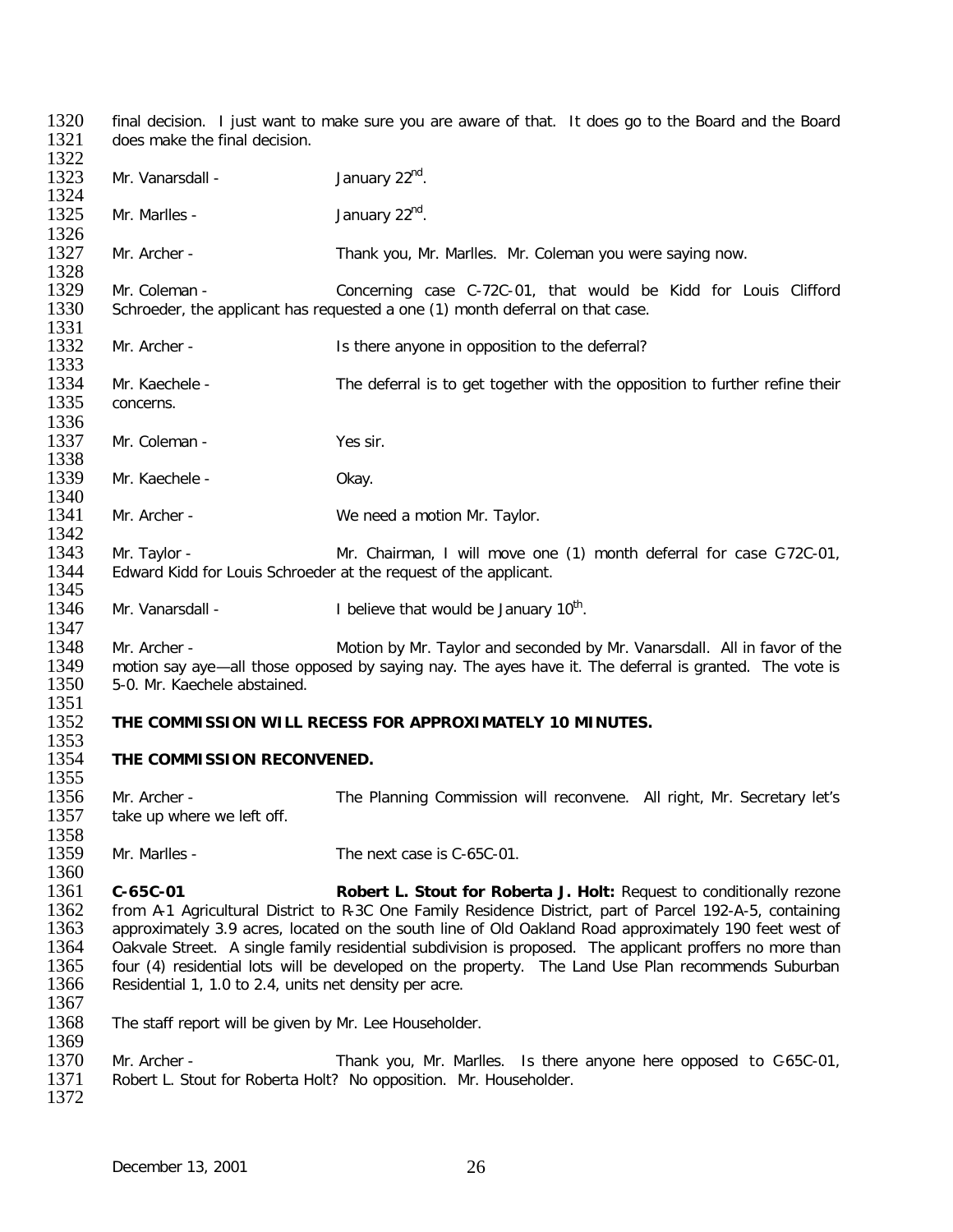1373 Mr. Jernigan - Mr. Householder, I'm going to defer this tonight so there is no sense in<br>1374 vou giving a speech on it. Mr. Stout, I'm going to take it for sixty (60) days because of the time of the 1374 you giving a speech on it. Mr. Stout, I'm going to take it for sixty (60) days because of the time of the<br>1375 vear. All right? Because Christmas is here. Let's do sixty (60), we're not in a push on this. year. All right? Because Christmas is here. Let's do sixty (60), we're not in a push on this. 1376<br>1377 Mr. Holt - Chay. 1378<br>1379 1379 Mr. Jernigan - So, Mr. Chairman I'd like to make a motion to defer zoning case C-65C-<br>1380 01. Roberta J. Holt with my commission deferment. 01, Roberta J. Holt with my commission deferment. 1381<br>1382 Mr. Vanarsdall - Second. 1383<br>1384 1384 Ms. Dwyer - The May I ask a question? Do you have sixty (60) days? Are you allowed<br>1385 sixty (60) days? sixty (60) days? 1386<br>1387 Mr. Marlles - This hasn't been deferred before has it? 1388<br>1389 Mr. Jernigan - No. This is the first time it's come around. 1390<br>1391 Mr. Vanarsdall - That would be February  $14<sup>th</sup>$ , Mr. Jernigan. 1392<br>1393 1393 Mr. Archer - Motion by Mr. Jernigan and seconded by Mr. Vanarsdall. All in favor of 1394 the motion say ave-all those opposed by saving nay. The aves have it. The deferral is granted. The 1394 the motion say aye—all those opposed by saying nay. The ayes have it. The deferral is granted. The 1395 vote is 5-0. Mr. Kaechele abstained. vote is 5-0. Mr. Kaechele abstained. 1396<br>1397 Mr. Archer - Okay. 1398<br>1399 Mr. Marlles - Mr. Chairman, the next case is C-66C-01. 1400<br>1401 1401 **C-66C-01 H. R. Pollard, IV for Branch Banking & Trust Co. of Virginia:** 1402 Request to conditionally rezone from 0-1 Office District and R-3 One Family Residence District to 0-2C<br>1403 Office District (Conditional), Parcels 162-A-56 and 56A and part of Parcel 162-A-52, containing 1.421 1403 Office District (Conditional), Parcels 162-A-56 and 56A and part of Parcel 162-A-52, containing 1.421<br>1404 acres, located at the northeast intersection of S. Laburnum Avenue and Finlav Street. A commercial 1404 acres, located at the northeast intersection of S. Laburnum Avenue and Finlay Street. A commercial 1405 branch bank is proposed. The use will be controlled by proffered conditions and zoning ordinance 1405 branch bank is proposed. The use will be controlled by proffered conditions and zoning ordinance<br>1406 regulations. The Land Use Plan recommends Office. The site is also in the Airport Safety Overlay 1406 regulations. The Land Use Plan recommends Office. The site is also in the Airport Safety Overlay<br>1407 District. District. 1408<br>1409 The staff report will be given by Mr. Lee Householder. 1410 1411 Mr. Archer - All right. Thank you, sir. Is there anyone here opposed to C-66C-01,<br>1412 BB&T? No opposition. Mr. Householder. BB&T? No opposition. Mr. Householder. 1413<br>1414 1414 Mr. Householder - Thank you, Mr. Chairman, Members of the Commission. The subject 1415 property in this case consists of basically this parcel here (referring to rendering), this parcel 56 and then 1415 property in this case consists of, basically this parcel here (referring to rendering), this parcel 56 and then<br>1416 a part of this parcel up here (referring to rendering). It is located at the corner of busy intersec 1416 a part of this parcel up here (referring to rendering). It is located at the corner of busy intersection at 1417 the corner of Laburnum and Finlay. There is an existing office on the site, it looks like this (referrin 1417 the corner of Laburnum and Finlay. There is an existing office on the site, it looks like this (referring to 1418 rendering) and there is also a residential structure that I'll pull up that is located within the zonin 1418 rendering) and there is also a residential structure that I'll pull up that is located within the zoning<br>1419 request, the applicant has indicated that both structures will be removed for the development of a 1419 request, the applicant has indicated that both structures will be removed for the development of a<br>1420 commercial bank. commercial bank. 1421<br>1422 1422 The 2010 Land Use Plan recommends Office for the subject parcels, and the proposed use is consistent with<br>1423 this designation. this designation. 1424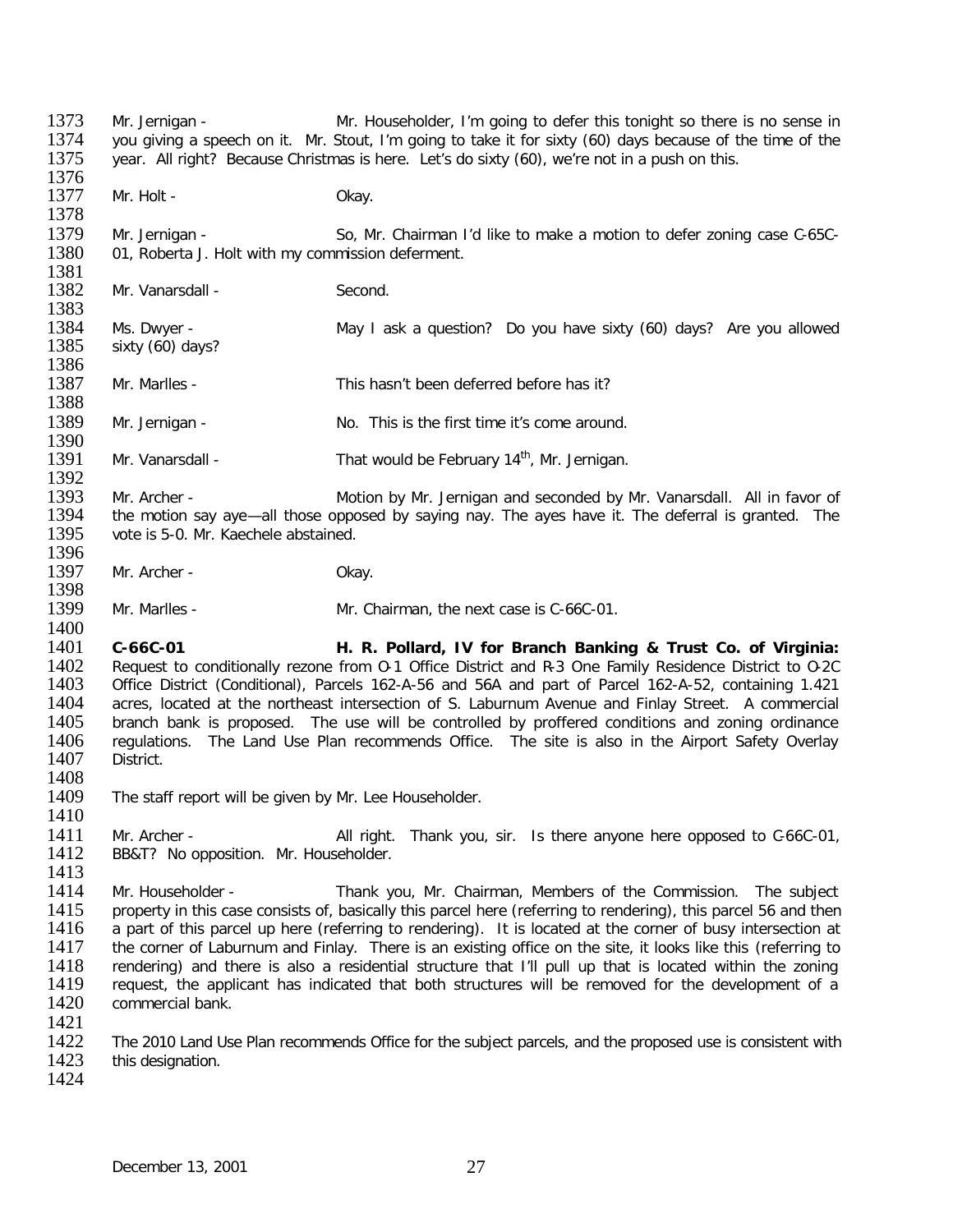- 1425 The applicant has also revised their proffers from the time the staff report was written. Those proffers were<br>1426 iust handed out to you. They are not black lined, but the proffers that they are adding are proffers 2 1426 just handed out to you. They are not black lined, but the proffers that they are adding are proffers 2<br>1427 through 11. So the only proffer that is the same is proffer 1. through 11. So the only proffer that is the same is proffer 1.
- 1428<br>1429 1429 The applicant has proffered this preliminary site layout for the bank on this site. This shows one access<br>1430 Doint on Laburnum and one access point on Finlay and this layout has been discussed with the 1430 point on Laburnum and one access point on Finlay and this layout has been discussed with the 1431 Department of Public Works. What they were originally concerned with the first layout in the staff report 1431 Department of Public Works. What they were originally concerned with the first layout in the staff report<br>1432 and this meet their standards both for access and in these locations and then the stacking and general 1432 and this meet their standards both for access and in these locations and then the stacking and general 1433 circulation on the site and a preliminary review by the Assistant Traffic Engineer. circulation on the site and a preliminary review by the Assistant Traffic Engineer.
- 1434<br>1435 1435 The applicant has also given us this elevation (referring to rendering) for the proposed bank, but this has<br>1436 not been proffered. Instead they have included proffer number 3, which provides more details as to the 1436 not been proffered. Instead they have included proffer number 3, which provides more details as to the 1437 two building materials that will be used in construction. type building materials that will be used in construction.
- 1438<br>1439 1439 They also have proffered number 4 to provide a 15-foot landscape buffer along Laburnum and Finlay<br>1440 Street and a 20-foot buffer, let me pull up the site plan again (referring to rendering), and fence to be Street and a 20-foot buffer, let me pull up the site plan again (referring to rendering), and fence to be 1441 vinyl or a wooden fence
- 
- 1442<br>1443 1443 Other proffers they have added to this case include limited lighting, signage, screening of HVAC and trash<br>1444 Treceptacles, site coverage ratio, as staff requested, limited building height, and all utilities will be 1444 receptacles, site coverage ratio, as staff requested, limited building height, and all utilities will be <br>1445 underground. underground.
- 1446<br>1447 1447 Overall, this request does conform with the land use designation of the 2010 Plan. There are commercial 1448 banks located at the other three corners of this and staff feels that the proposed use is reasonable and 1448 banks located at the other three corners of this and staff feels that the proposed use is reasonable and<br>1449 the revised proffers we feel will ensure quality development on the site. Staff does recommend approval 1449 the revised proffers we feel will ensure quality development on the site. Staff does recommend approval 1450 of this request and I'll answer any questions you may have of this request and I'll answer any questions you may have
- 1451<br>1452 1452 Mr. Archer - Thank you, sir. Are there questions from the Commission for Mr.<br>1453 Householder? Householder? 1454<br>1455 1455 Mr. Kaechele - The elevation of the building, is that just a typical elevation or is that 1456 proposed for this site. proposed for this site. 1457<br>1458 Mr. Householder - My understanding is what is proposed for this site. 1459<br>1460 Mr. Jernigan - The Muslim Human Human It hadn't been proffered though. 1461<br>1462 Mr. Archer - All right. Any thing further? 1463<br>1464 Mr. Jernigan - I'm okay with this Mr. Householder. 1465<br>1466 Mr. Archer - Chay. You don't need to hear from the applicant Mr. Jernigan? 1467 1468 Mr. Jernigan - Well we don't have any opposition and Mr. Pollard and I have spoke on<br>1469 this a couple of times and I feel pretty good about it. this a couple of times and I feel pretty good about it. 1470<br>1471 Mr. Archer - All right. 1472 1473 Mr. Jernigan - So, Mr. Chairman I'd like to make a motion to approve zoning case C-<br>1474 66C-01. Branch Banking & Trust Co. of Virginia. 66C-01, Branch Banking & Trust Co. of Virginia. 1475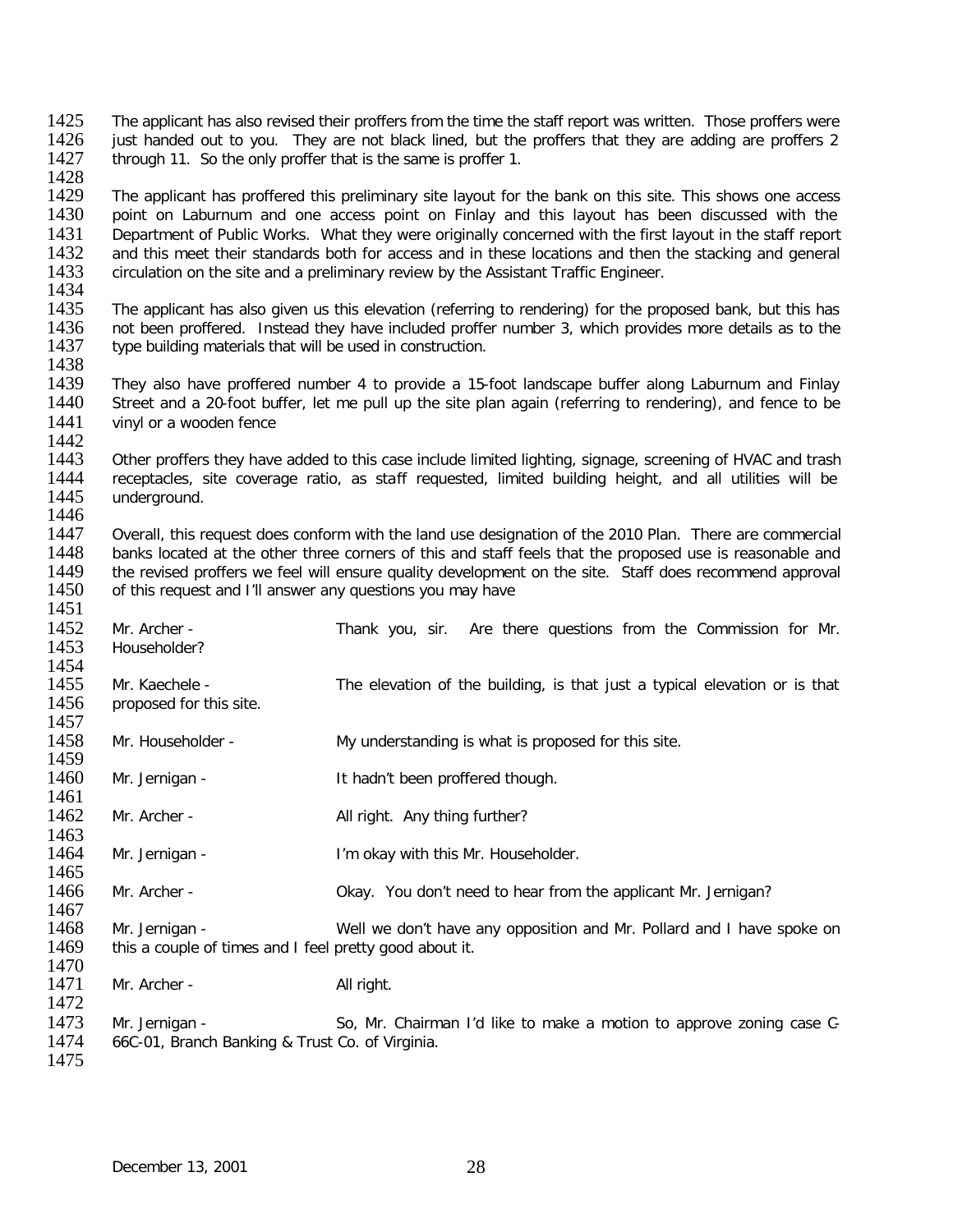1476 Mr. Archer - Motion by Mr. Jernigan and seconded by Ms. Dwyer. All in favor of the 1477 motion say ave-all those opposed by saving nay. The aves have it. The motion is granted. The vote is 1477 motion say aye—all those opposed by saying nay. The ayes have it. The motion is granted. The vote is 1478 5-0. Mr. Kaechele abstained. 5-0. Mr. Kaechele abstained.

1479<br>1480 1480 REASON: Acting on a motion by Mr. Jernigan, seconded by Ms. Dwyer, the Planning Commission voted 1481 5-0 (one abstention) to recommend that the Board of Supervisors **grant** the request because it complies 1481 5-0 (one abstention) to recommend that the Board of Supervisors **grant** the request because it complies 1482 with recommendation of the Land Use Plan and the profered conditions will provide appropriate quality 1482 with recommendation of the Land Use Plan and the proffered conditions will provide appropriate quality 1483 assurances not otherwise possible. assurances not otherwise possible.

- 1484<br>1485 Mr. Archer - Chay, Mr. Secretary the next case.
- 1486<br>1487 1487 Mr. Marlles - The next case is in the Brookland District

1488<br>1489 1489 **C-67C-01 Chamberlayne Realty Co. for G. A. Barta T/a Glen Allen Towing:** 1490 Request to conditionally rezone from R-3 One Family Residence District to M-1C Light Industrial District<br>1491 (Conditional), Parcel 61-7-9-12, containing approximately 0.573 acre, located on the west line of 1491 (Conditional), Parcel 61-7-9-12, containing approximately 0.573 acre, located on the west line of 1492 Broadway Avenue approximately 570 feet south of Oakdale Avenue in the Brookland Gardens subdivision.<br>1493 A fenced storage lot and towing business are proposed. The use will be controlled by proffered 1493 The fenced storage lot and towing business are proposed. The use will be controlled by proffered 1494 Theorditions and zoning ordinance requidations. The Land Use Plan recommends Suburban Residential 1. 1494 conditions and zoning ordinance regulations. The Land Use Plan recommends Suburban Residential 1, 1495 1.0 to 2.4, units net density per acre. 1.0 to 2.4, units net density per acre.

1496<br>1497 The staff report will also be given by Mr. Lee Householder.

1498<br>1499 Mr. Archer - Good evening again Mr. Householder. All right. Is there anyone here 1500 opposed to C-67C-01? No opposition. Did you raise your hand sir, I'm sorry? Oh, okay. All right. Mr.<br>1501 Householder. Householder.

 $\frac{1502}{1503}$ Mr. Householder - **Okay. Thank you Mr. Chairman.** 

1504<br>1505 1505 The subject property of this request is a small heavily wooded parcel that acts as a buffer between the<br>1506 industrial zoning in this area (referring to rendering) to the north, and the R-3 residential zoning in this 1506 industrial zoning in this area (referring to rendering) to the north, and the R-3 residential zoning in this area<br>1507 (referring to rendering) to the south and it sets on the dividing line between the M-1 zoning and 1507 (referring to rendering) to the south and it sets on the dividing line between the M-1 zoning and the 1508 Brookland Gardens subdivision. There is an existing single-family home on this parcel right here (referring 1508 Brookland Gardens subdivision. There is an existing single-family home on this parcel right here (referring<br>1509 to rendering) and property is being cleared in this area (referring to rendering) for new single-family to rendering) and property is being cleared in this area (referring to rendering) for new single-family homes.

1510<br>1511 1511 There is a towing business located on this parcel (referring to rendering) that is adjacent to the north and<br>1512 that is subiect of this request. They would like to expand their existing business by permitting a larg 1512 that is subject of this request. They would like to expand their existing business by permitting a larger area<br>1513 dedicated to the storage of cars, trucks, and other vehicles on this subject parcel. The requested Mdedicated to the storage of cars, trucks, and other vehicles on this subject parcel. The requested M-1C 1514 zoning would permit a variety of light industrial and business/retail uses, but in this case the applicant has<br>1515 proffered to limit the use of the property to only a storage lot. proffered to limit the use of the property to only a storage lot.

1516<br>1517 1517 The applicant has submitted additional proffers that were handed out to you. To ensure the protection of<br>1518 nearby residential areas including a 50' buffer between the residential property here to the south (referri 1518 nearby residential areas including a 50' buffer between the residential property here to the south (referring<br>1519 to rendering) and along Broadway Ayenue. They have also revised proffer number 5 to address the 1519 to rendering) and along Broadway Avenue. They have also revised proffer number 5 to address the 1520 appearance of the chain link fence and they have proffered that they would paint the fence black to help 1520 appearance of the chain link fence and they have proffered that they would paint the fence black to help 1521 improve the appearance of the site. improve the appearance of the site.

1522<br>1523 It is likely that this development would not require a Plan of Development, but staff feels that administrative 1524 site planning review would be necessary in order to adequately enforce the proffers that have been<br>1525 submitted on this site. submitted on this site.

1526<br>1527 1527 The 2010 Land Use Plan recommends Suburban Residential for this subject property. This request is not 1528 consistent with this designation. However, staff feels that the buffers that have been proffered by the consistent with this designation. However, staff feels that the buffers that have been proffered by the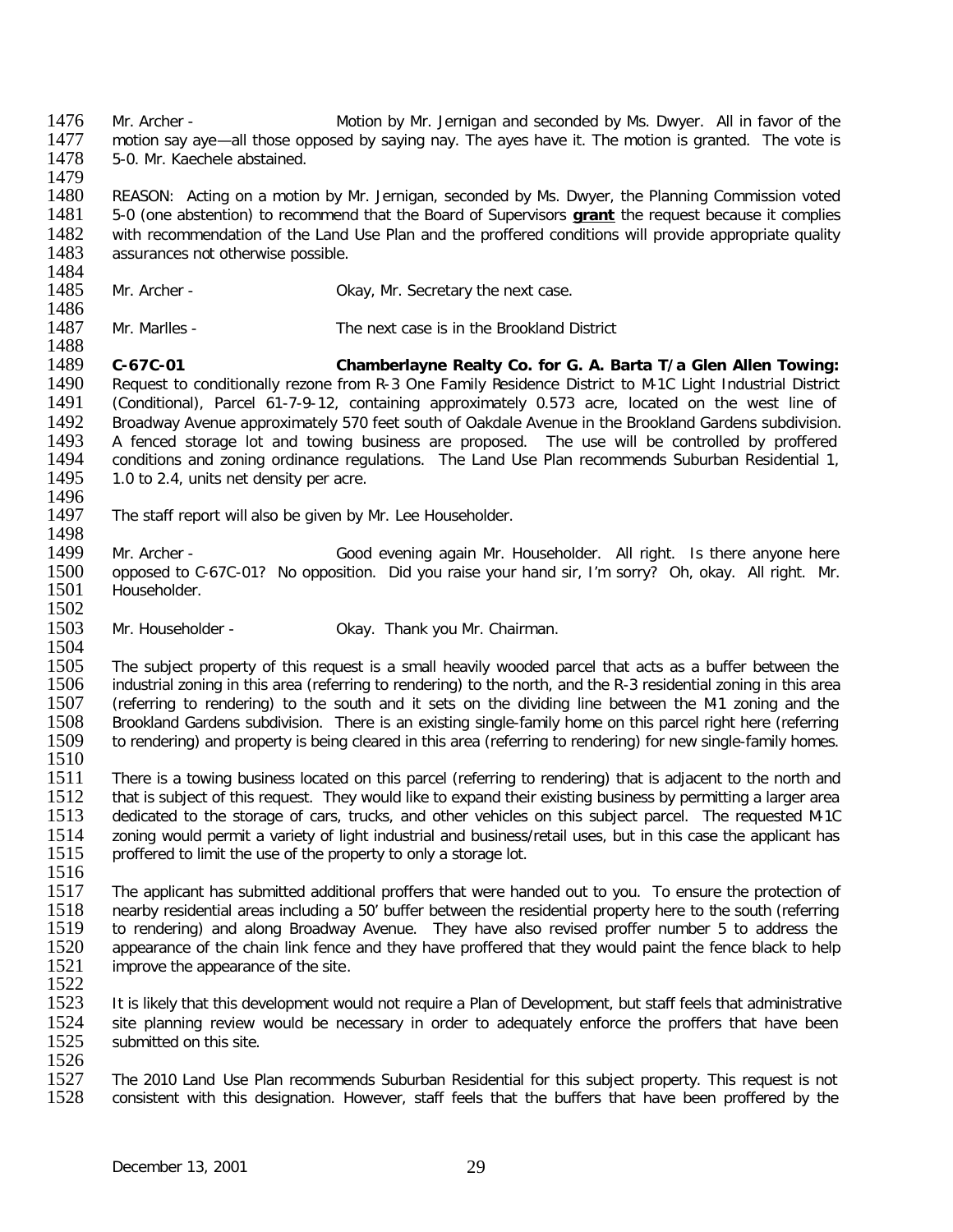1529 applicant and the other elements would provide adequate protection to the nearby residential properties.<br>1530 Therefore, staff recommends approval of this request and I'll answer any questions that you may have. Therefore, staff recommends approval of this request and I'll answer any questions that you may have. 1531<br>1532 Mr. Archer - Changer Mr. Archer - Okay. Thank you, sir. Are there questions? 1533<br>1534 1534 Ms. Dwyer - Mr. Householder do we know how this came to be zoned as it is with M-1<br>1535 against R-3? Limagine it has a pretty interesting history. against R-3? I imagine it has a pretty interesting history. 1536<br>1537 1537 Mr. Householder - I didn't do research into the original zoning, but my guess the zoning<br>1538 Freflects existing use. So it was obviously zoned at a time for what was existing. The residence has been 1538 reflects existing use. So it was obviously zoned at a time for what was existing. The residence has been<br>1539 there for a while. Business has been there for a while. And this vacant property. I'm not real sure why 1539 there for a while. Business has been there for a while. And this vacant property, I'm not real sure why<br>1540 they drew the line where they did, but it most likely was because it was existing industrial use, they drew 1540 they drew the line where they did, but it most likely was because it was existing industrial use, they drew<br>1541 the line there between the vacant to provider a buffer. the line there between the vacant to provider a buffer. 1542<br>1543 Ms. Dwyer - The Right. Because it's a nice neighborhood. 1544<br>1545 1545 Mr. Householder - Yes and there is a defiant residential character in the area too about this 1546 point. But then there is a very definite industrial character. This is vacant land here (referring to 1546 point. But then there is a very definite industrial character. This is vacant land here (referring to 1547 rendering), but I would characterize this as non-residential for sure and while this would act as a buffer we 1547 rendering), but I would characterize this as non-residential for sure and while this would act as a buffer we<br>1548 think the proffers, I did a little diagram on the GIS that kind of shows what would be left with a 50' 1548 think the proffers, I did a little diagram on the GIS that kind of shows what would be left with a 50' buffer.<br>1549 With seeing that made staff more comfortable in the 50' buffer recommendation. With seeing that made staff more comfortable in the 50' buffer recommendation.  $\frac{1550}{1551}$ 1551 Ms. Dwyer - Will the fence have, or is it prevented from having the slats that go in and 1552 out the chain length? That's not addressed here obviously. out the chain length? That's not addressed here obviously. 1553<br>1554 1554 Mr. Householder - There is no prevention from that or requirement for that. It was discussed<br>1555 with the applicant. He indicated that he would like to do that and I told them that staff did not recommend with the applicant. He indicated that he would like to do that and I told them that staff did not recommend 1556 that type of fencing. We didn't think the slats were a long term solution and because the buffers are fairly 1557 deep and a chain link fence without slats would be adequate to fence in this area. deep and a chain link fence without slats would be adequate to fence in this area. 1558<br>1559 1559 Ms. Dwyer - Do you think it would be better to put the chain link inside in the 50' buffer<br>1560 instead of around the perimeter of the property? Or it's going around the storage lot, so would that in fact 1560 instead of around the perimeter of the property? Or it's going around the storage lot, so would that in fact<br>1561 be inside the buffer. be inside the buffer. 1562<br>1563 1563 Mr. Householder - To me the storage lot would be the more appropriate place, the perimeter 1564 of the storage lot. Are vou saving put the fence around here instead (referring to rendering)? of the storage lot. Are you saying put the fence around here instead (referring to rendering)? 1565<br>1566 Ms. Dwyer - No, I don't think it should be there. I just wanted to make sure that's 1567 what was intended. 1568<br>1569 1569 Mr. Householder - Yes, the intention is to place it directly around the storage lot. It wouldn't 1570 be allowed the way it's proffered to go in the buffer. be allowed the way it's proffered to go in the buffer. 1571<br>1572 Ms. Dwyer - Changel Ms. Dwyer - Changel Ms. Dwyer - Okay. That's just what I want to be sure about. 1573<br>1574 1574 Mr. Jernigan - Mr. Householder, why wouldn't they just put up a black clad fence rather<br>1575 than a chain link and paint it? than a chain link and paint it? 1576 1577 Mr. Householder - I don't know, you might want to ask the applicant. 1578<br>1579 1579 Mr. Jernigan - I'd suggest to them that would be the best thing to do rather than having<br>1580 to maintain that fence. The black clad is vinyl. to maintain that fence. The black clad is vinyl. 1581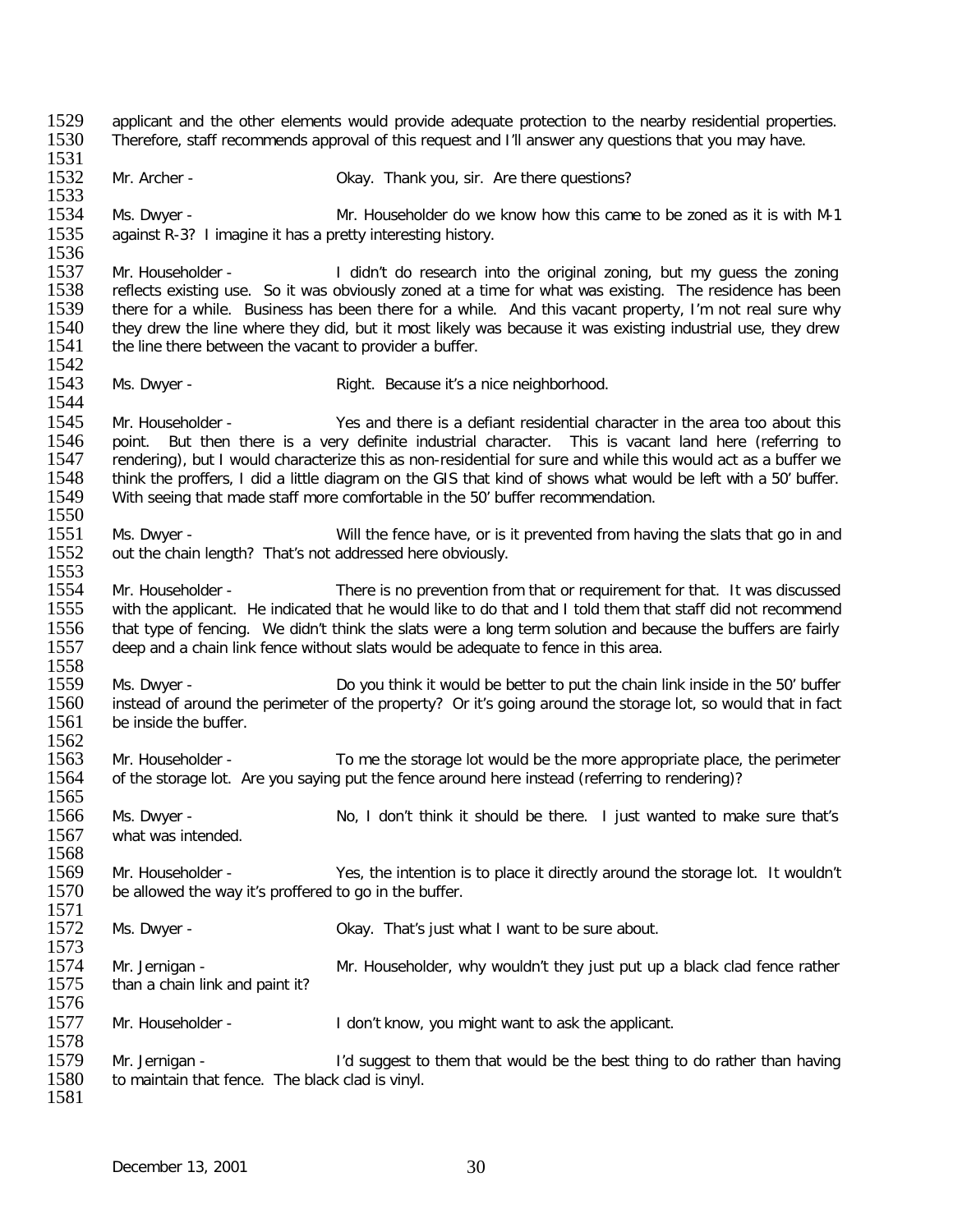1582 Mr. Vanarsdall - I can answer that. Are you talking about a stockade fence? 1583<br>1584 Ms. Dwyer - No. 1585<br>1586 Mr. Jernigan - No, he is putting up a chain link, but you can get... 1587<br>1588 Mr. Householder - A vinyl coated fence, is that what you are talking about? 1589<br>1590 Mr. Jernigan - Yes. Get the black vinyl coated fence and you don't have to maintain it. 1591<br>1592 1592 Mr. Householder - That was the recommendation from staff originally and the applicant said<br>1593 we would rather just paint it black. But he said he could answer that one. we would rather just paint it black. But he said he could answer that one. 1594<br>1595 1595 Ms. Dwyer - Do you think that, were you recommending that an additional condition be<br>1596 added to require a POD type submission to staff before any development occurred? added to require a POD type submission to staff before any development occurred? 1597<br>1598 1598 Mr. Householder - I would like to recommend that, but I have not. That came up recently 1599 and I haven't had a chance to address it with the applicant. I do think staff would prefer to have some sort 1599 and I haven't had a chance to address it with the applicant. I do think staff would prefer to have some sort<br>1600 of review to ensure that the proffers would be enforced properly. Most likely we would require 1600 of review to ensure that the proffers would be enforced properly. Most likely we would require<br>1601 administrative review of some sort, but to ensure it I think a proffer would be helpful. But like I said, "I've 1601 administrative review of some sort, but to ensure it I think a proffer would be helpful. But like I said, "I've 1602 haven't communicated that until now to the applicant." haven't communicated that until now to the applicant." 1603<br>1604 1604 Mr. Archer - **All right.** Are there any further questions? All right, I think someone 1605 wanted to hear from the applicant. wanted to hear from the applicant. 1606<br>1607 Mr. Vanarsdall - Wasn't any opposition was it? 1608<br>1609 Mr. Archer - No. I don't think so. 1610<br>1611 1611 Mr. McKinney - Good evening Mr. Chairman, Ms. Dwyer, Mr. Supervisor, Mr. Kaechele and<br>1612 Board Members. My name is Mo McKinney I own Chamberlayne Realty and I represent Mr. Barta from Glen 1612 Board Members. My name is Mo McKinney I own Chamberlayne Realty and I represent Mr. Barta from Glen<br>1613 Hellen Towing. Allen Towing. 1614<br>1615 1615 Mr. Jernigan, we did some studies on the fencing. We've found recently that the coated fencing on the 1616<br>1616 Change of weather, on the cold and the warm, expansion and contracting, the coating pops off. They have 1616 change of weather, on the cold and the warm, expansion and contracting, the coating pops off. They have 1617 a new way of doing the fences, they call it electro-galvanized coating which they charge the fence and once 1617 a new way of doing the fences, they call it electro-galvanized coating which they charge the fence and once<br>1618 this goes onto the fence it stavs, it doesn't come off. And that is the reason we went with that rather 1618 this goes onto the fence it stays, it doesn't come off. And that is the reason we went with that rather than<br>1619 the coating. Even though this buffer that you've got around this, but inside it's trees all the way aro the coating. Even though this buffer that you've got around this, but inside it's trees all the way around it. 1620 We're setting the fence back inside the trees where you really can't see it any how. This property has 1621 worked out, in fact, Mr. Householder and myself worked on it and tried to address all the staffs concerns. 1621 worked out, in fact, Mr. Householder and myself worked on it and tried to address all the staffs concerns.<br>1622 It's working out right now. The usable area that he is getting is running 62.240 an area in this area, wh 1622 It's working out right now. The usable area that he is getting is running 62,240 an area in this area, which<br>1623 is totally ridiculous in my opinion. Mr. Barta of Glen Allen Towing has a contract for Henrico County P 1623 is totally ridiculous in my opinion. Mr. Barta of Glen Allen Towing has a contract for Henrico County Police<br>1624 Department and all this is to be used for is some overage for the towing for the County and usually the 1624 Department and all this is to be used for is some overage for the towing for the County and usually these<br>1625 cars are only there for a couple of weeks and he just needs some more space. cars are only there for a couple of weeks and he just needs some more space. 1626<br>1627 Mr. Archer - All right. Any further questions for Mr. McKinney? 1628<br>1629 1629 Ms. Dwyer - Staff mentioned that they would like to have some sort of proffer that 1630 would agree to submit whatever development is planned as a POD. would agree to submit whate ver development is planned as a POD. 1631<br>1632 1632 Mr. McKinney - There is no development plan whatsoever other than a storage lot and we<br>1633 have not problem with that Ms. Dwyer. have not problem with that Ms. Dwyer. 1634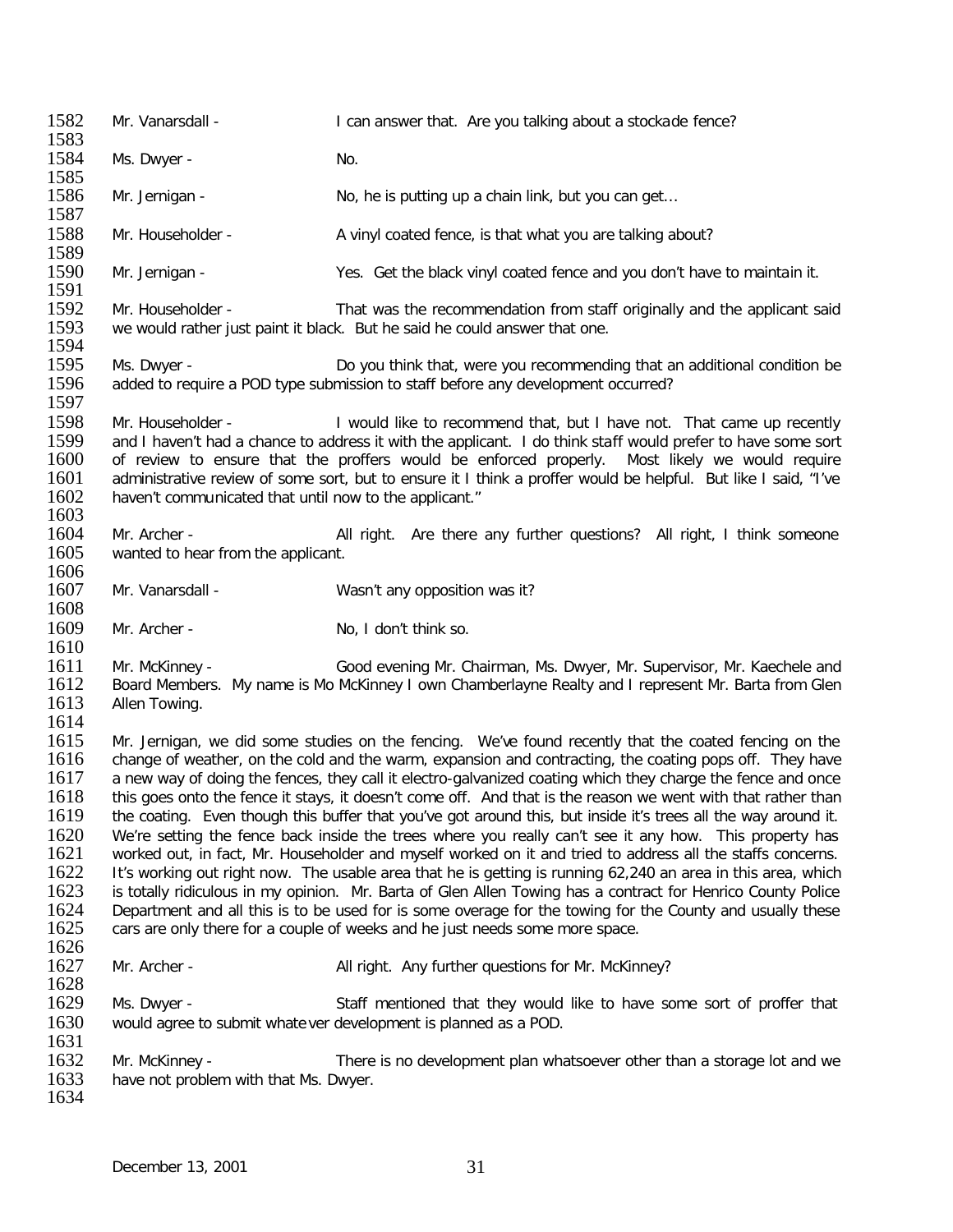1635 Ms. Dwyer - Channel Okay. So that will just be added as a... 1636<br>1637 Mr. McKinney - That's fine, yes ma'am. 1638<br>1639 Mr. Archer - Case Collection Collection Changelse? 1640<br>1641 1641 Mr. Jernigan - Mr. McKinney when I was speaking of the fencing, I've had vinyl fencing<br>1642 for 16 years and mine is in perfect shape. You might have seen a cheaper grade that came apart, but there 1642 for 16 years and mine is in perfect shape. You might have seen a cheaper grade that came apart, but there<br>1643 are some good ones that don't. are some good ones that don't. 1644<br>1645 Mr. McKinney - There might be. 1646<br>1647 1647 Mr. Jernigan - I was just looking after the applicant. He might be better off rather than<br>1648 having to go out and service or paint it on a regular basis. having to go out and service or paint it on a regular basis. 1649<br>1650 Mr. McKinney - The intends, the adjacent property, to upgrade that also. He has a 1651 first right-of-refusal, has a contract on this property. So he wants to encompass all of it together and he<br>1652 wants to do some landscaping and so forth on the existing M-1 that he has adiacent. And we've proffered 1652 wants to do some landscaping and so forth on the existing M-1 that he has adjacent. And we've proffered<br>1653 that we will not enter from Broadway. It will be entered from the property he has now. So we'll not impact 1653 that we will not enter from Broadway. It will be entered from the property he has now. So we'll not impact<br>1654 the street whatsoever other than the impact that it has. Actually all the way down to this property is M-1654 the street whatsoever other than the impact that it has. Actually all the way down to this property is M-1.<br>1655 It's high industrial property. It's high industrial property. 1656<br>1657 Mr. Jernigan - There is not going to be any barbed wire on this fence. 1658 1659 Mr. McKinney - No sir. 1660<br>1661 Mr. Jernigan - Okay. 1662<br>1663 Mr. Archer - **All right.** Any thing further? Thank you Mr. McKinney. 1664<br>1665 Mr. McKinney - Thank you, Mr. Chairman. 1666<br>1667 Mr. Archer - All right. Mr. Vanarsdall. 1668<br>1669 1669 Mr. Vanarsdall - Sand Mr. Chairman you want to word something about the POD on there or Mr.<br>1670 Householder. Householder. 1671<br>1672 Mr. McKinney - Whatever Mr. Householder would like I would be glad to initial it for him. 1673<br>1674 Mr. Vanarsdall - You want to word it Lee? 1675<br>1676 1676 Mr. Householder - My recommendation is to do it. To get the language right I'd rather spend<br>1677 some time on crafting it. I think we can do it between now and writing the Board Reports so it's included in some time on crafting it. I think we can do it between now and writing the Board Reports so it's included in 1678 the report for the Board of Supervisors. 1679<br>1680 Mr. McKinney - That's fine. Yes sir. 1681<br>1682 Mr. Archer - All right. Thank you sir. 1683<br>1684 1684 Mr. Vanarsdall - I move that C-67C-01, G. A. Barta Trading as Glen Allen Towing be<br>1685 Fecommended to the Board for approval and would add a proffer number 7 between now and the Board 1685 recommended to the Board for approval and would add a proffer number 7 between now and the Board<br>1686 which would indicate some sort of a review for POD and landscaping and so forth back to the Commission. which would indicate some sort of a review for POD and landscaping and so forth back to the Commission. 1687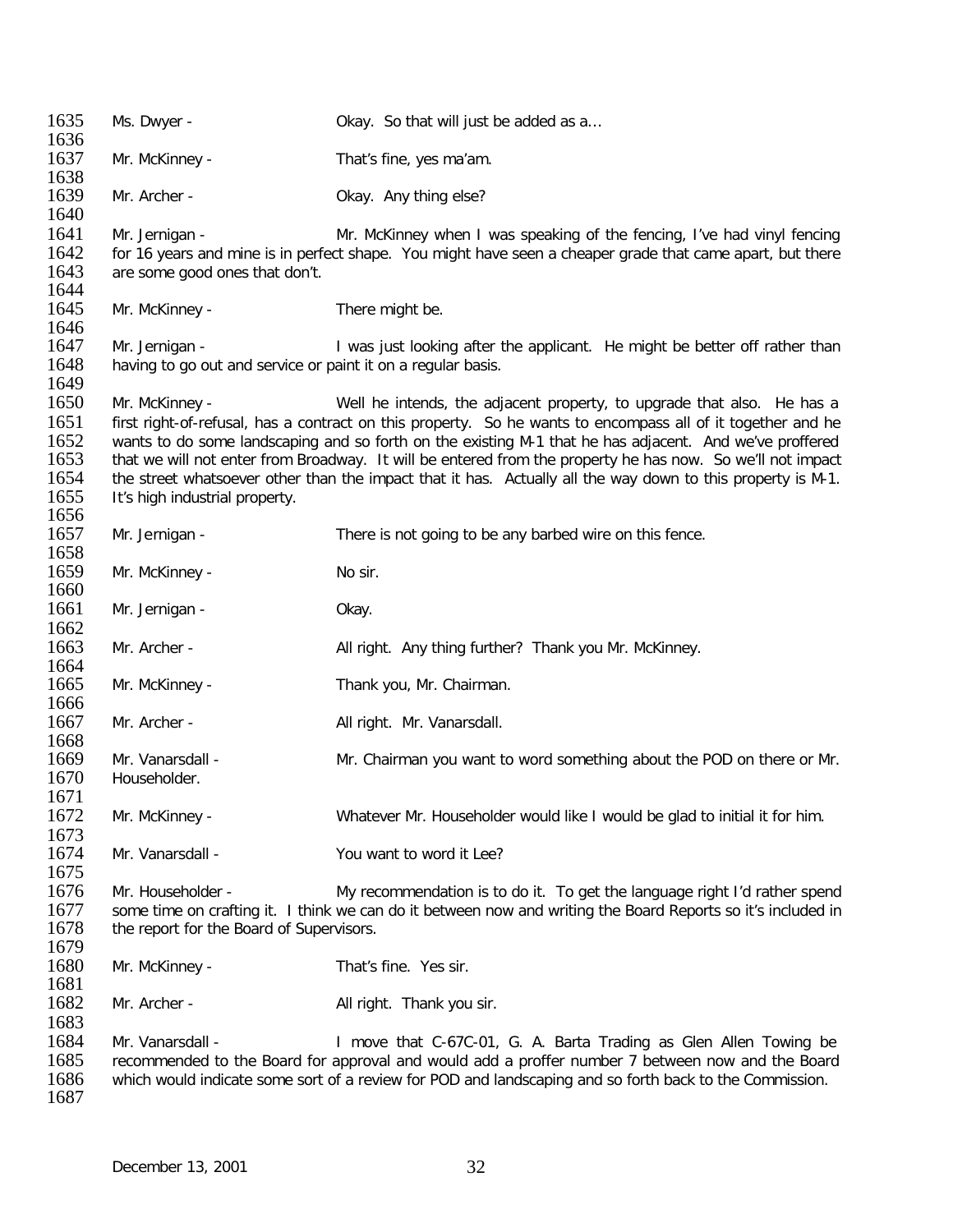1688 Mr. Archer - Motion by Mr. Vanarsdall and seconded by Ms. Taylor. All in favor of the 1689 motion say ave-all those opposed by saving nay. The aves have it. The motion is granted. The vote is 1689 motion say aye—all those opposed by saying nay. The ayes have it. The motion is granted. The vote is 1690 5-0. Mr. Kaechele abstained. 5-0. Mr. Kaechele abstained.

1691<br>1692 1692 REASON: Acting on a motion by Mr. Vanarsdall, seconded by Mr. Taylor, the Planning Commission voted 1693 5-0 (one abstention) to recommend that the Board of Supervisors **grant** the request because the zoning 1693 5-0 (one abstention) to recommend that the Board of Supervisors **grant** the request because the zoning<br>1694 allows for the expansion of an existing business and proffered conditions should minimize the potential 1694 allows for the expansion of an existing business and proffered conditions should minimize the potential 1695 impacts on the surrounding neighborhood. impacts on the surrounding neighborhood.

- 1696<br>1697 Mr. Archer - All right, Mr. Secretary where are we.
- 1698<br>1699 1699 Mr. Marlles - Okay. Mr. Chairman the next case was originally on the expedited agenda.
- 1701<br>1702 1702 **C-69C-01 Jay M. Weinberg Atack Properties, Inc.:** Request to amend 1703 proffered conditions accepted with rezoning case C-72C-90, on part of Parcel 12-A-4B, Parcel 12-A-7, part<br>1704 of Parcel 13-A-24, and part of Parcels 21-A-2, 4, and 5, containing 194.7 acres, located beginning on the 1704 of Parcel 13-A-24, and part of Parcels 21-A-2, 4, and 5, containing 194.7 acres, located beginning on the<br>1705 north line of 1295 approximately 600 feet west of Mill Road. The property is zoned RTHC Residential 1705 north line of I-295 approximately 600 feet west of Mill Road. The property is zoned RTHC Residential 1706 Townhouse District (Conditional) and O/SC Office/Service District (Conditional). The amendment is 1706 Townhouse District (Conditional) and O/SC Office/Service District (Conditional). The amendment is 1707 related to buffers, setbacks, access, fencing, and total amount of development on the overall Hunton 1707 related to buffers, setbacks, access, fencing, and total amount of development on the overall Hunton<br>1708 Property. The Land Use Plan recommends Office/Service. Urban Residential. 3.4 to 6.8 units net density 1708 Property. The Land Use Plan recommends Office/Service, Urban Residential, 3.4 to 6.8 units net density 1709 per acre, and Environmental Protection Area. per acre, and Environmental Protection Area.
- 1710<br>1711 The staff report will be given by Mr. Mark Bittner.
- 1712<br>1713 1713 Mr. Archer - All right. Thank you Mr. Secretary. This is the case we moved off the 1714 expedited agenda I believe, isn't it. expedited agenda I believe, isn't it.
- 1715<br>1716 Mr. Marlles - Yes sir.

1717<br>1718 1718 Mr. Archer - All right. Is there any one here opposed to this case, C-69C-01? There 1719 is a hand I believe. Is that correct? All right. Go ahead Mr. Bittner. is a hand I believe. Is that correct? All right. Go ahead Mr. Bittner.

1720<br>1721 1721 Mr. Bittner - Thank you Mr. Archer. Bear with me, please. I had not prepared a full 1722 presentation for this. I'm going to have to wing it a little bit. presentation for this. I'm going to have to wing it a little bit.

1723<br>1724 1724 Just some quick history on the Hunton Property, which was originally rezoned in 1990 and extended from<br>1725 Staples Mills Road onto this site here (referring to rendering) underneath Mill Road and further to the Staples Mills Road onto this site here (referring to rendering) underneath Mill Road and further to the 1726 east. It was planned for mainly office service development and there would have been a main road, as I<br>1727 said, underneath Mill Road to the south side of Mill Road to a large piece of property there (referring to 1727 said, underneath Mill Road to the south side of Mill Road to a large piece of property there (referring to<br>1728 rendering). Over the last decade, as you are probably, several changes to that original plan have taken 1728 rendering). Over the last decade, as you are probably, several changes to that original plan have taken<br>1729 place including the south side of Mill Road which would be to the right of this picture (referring to 1729 place including the south side of Mill Road which would be to the right of this picture (referring to 1730 rendering) has been rezoned from, when it was planned for office service and is now a single-family 1730 rendering) has been rezoned from, when it was planned for office service and is now a single-family<br>1731 residential development. Then recently we also had a rezoning for Manor Homes for retiree type 1731 residential development. Then recently we also had a rezoning for Manor Homes for retiree type<br>1732 residents in this area as well (referring to rendering). There's no longer a plan for a road to go 1732 residents in this area as well (referring to rendering). There's no longer a plan for a road to go<br>1733 underneath Mill Road or to access Mill Road in any way. Basically the road will cul-de-sac here (referring 1733 underneath Mill Road or to access Mill Road in any way. Basically the road will cul-de-sac here (referring<br>1734 to rendering) and be called Hunton Park Boulevard and will extend all the way out to Staples Mill Road 1734 to rendering) and be called Hunton Park Boulevard and will extend all the way out to Staples Mill Road<br>1735 near 295. Because of all the changes that have taken place from the original plan many of the proffers near 295. Because of all the changes that have taken place from the original plan many of the proffers 1736 that were put in place in 1990 are no longer in effect or they need to be changed basically because in 1737 essence they don't make sense at this point. That is want the applicant is asking to do with this case 1737 essence they don't make sense at this point. That is want the applicant is asking to do with this case 1738 right here. We look at it as mainly a house cleaning type measure. right here. We look at it as mainly a house cleaning type measure. 1739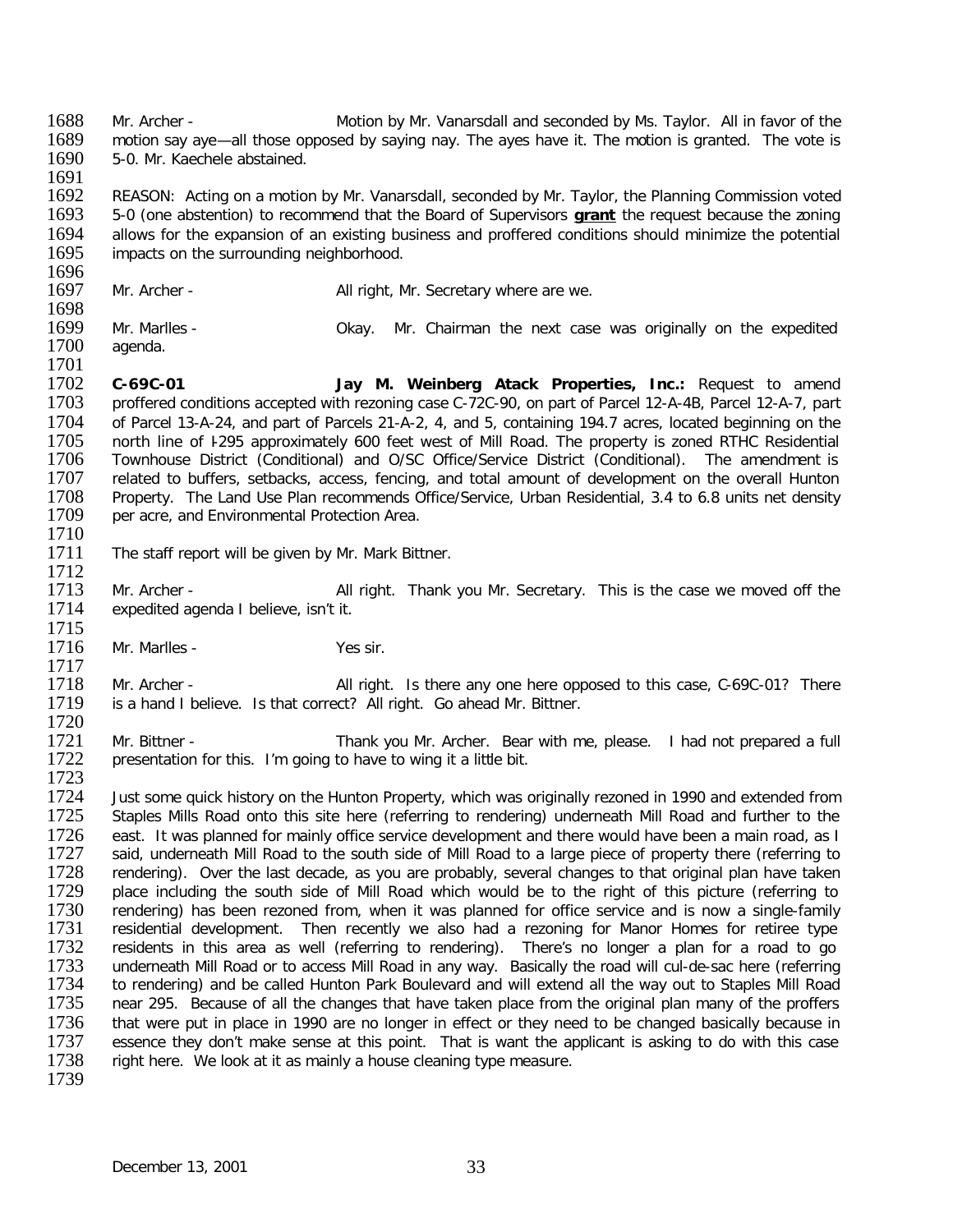1740 Now during the break I had a chance to speak with Ms. Hann. Her main concern is the buffering and I'll<br>1741 Let her and the applicant speak to what their maior ideas might be on that. But I will quickly go over 1741 let her and the applicant speak to what their major ideas might be on that. But I will quickly go over 1742 what the applicant is asking to do relative to buffers. The current proffers right now, along the Rock 1742 what the applicant is asking to do relative to buffers. The current proffers right now, along the Rock<br>1743 Springs Estates subdivision in this area (referring to rendering), require either a 75' or a 50' buffer. And 1743 Springs Estates subdivision in this area (referring to rendering), require either a 75' or a 50' buffer. And<br>1744 this property on the Hunton Estate site is zoned RTHC. The applicant is not asking to change the width 1744 this property on the Hunton Estate site is zoned RTHC. The applicant is not asking to change the width 1745 of that buffer at all. That would stav the same. There is also required a 50' buffer along either side of 1745 of that buffer at all. That would stay the same. There is also required a 50' buffer along either side of<br>1746 Hunton Park Boulevard and then a 50' buffer along this border (referring to rendering) which is the O/S 1746 Hunton Park Boulevard and then a 50' buffer along this border (referring to rendering) which is the O/S<br>1747 or Office Service portion of the site extending in this direction. The applicant has asked to change that 1747 or Office Service portion of the site extending in this direction. The applicant has asked to change that 1748 from a 50' buffer to a 25' buffer with a 50' building setback. Staff had no objection to reducing the buff 1748 from a 50' buffer to a 25' buffer with a 50' building setback. Staff had no objection to reducing the buffer<br>1749 along Hunton Park Boulevard. We feel that the main purpose of that buffer is aesthetic instead any type 1749 along Hunton Park Boulevard. We feel that the main purpose of that buffer is aesthetic instead any type<br>1750 of barrier between differing uses. However, we were not in favor of reducing the buffer along this 1750 of barrier between differing uses. However, we were not in favor of reducing the buffer along this<br>1751 section (referring to rendering). However, once we looked at the case further and checked all the 1751 section (referring to rendering). However, once we looked at the case further and checked all the 1752 surrounding zoning, which in this case is R-3. A-1, and R-5AC, we went back and looked at the code. 1752 surrounding zoning, which in this case is R-3, A-1, and R-5AC, we went back and looked at the code.<br>1753 The code requires a 50' buffer on O/S property when it is next to those zoning districts. So even if they 1753 The code requires a 50' buffer on O/S property when it is next to those zoning districts. So even if they<br>1754 ask to reduce it, they can't because the code requires a 50' buffer. So in essence the only ways buffers 1754 ask to reduce it, they can't because the code requires a 50' buffer. So in essence the only ways buffers<br>1755 would change with this case are to allow 25' buffers along Hunton Park Boulevard instead of 50'. As I 1755 would change with this case are to allow 25' buffers along Hunton Park Boulevard instead of 50'. As I<br>1756 said, the other measures are mainly housekeeping. I'd be happy to answer any questions you may have. 1756 said, the other measures are mainly housekeeping. I'd be happy to answer any questions you may have.<br>1757 Other than that staff recommends approval of this application. Other than that staff recommends approval of this application.

1758<br>1759 1759 Mr. Archer - All right. Thank you, Mr. Bittner. Are there questions from the 1760 Commission? Commission? 1761<br>1762 1762 Ms. Dwyer - I must admit Mr. Bittner I'm still a little confused about the buffer<br>1763 situation in part because we have two (2) sets of proffers that we're working from. I received a revised situation in part because we have two (2) sets of proffers that we're working from. I received a revised 1764 set of proffers… 1765<br>1766 Mr. Bittner - Yes. 1767<br>1768 1768 Ms. Dwyer - …..that were faxed to me and I assume those are the ones that you are<br>1769 working from as well. working from as well. 1770<br>1771 Mr. Bittner - Yes, those are… 1772<br>1773 Ms. Dwyer - Not the ones that were originally submitted in the staff report. 1774<br>1775 Mr. Bittner - Correct. 1776<br>1777 Ms. Dwyer - So the new, the most recent set of proffers that I have simply said, "that 1778 there will be a 75' buffer along the eastern exterior boundary of the Office Service property," and omits<br>1779 any other references. Is that because a 50' buffer is required by code so nothing is mentioned about any other references. Is that because a 50' buffer is required by code so nothing is mentioned about those? 1780 1781<br>1782 Mr. Bittner - Yes. 1783<br>1784 Ms. Dwyer - Because they are no longer suggesting that for a 25' buffer. 1785<br>1786 Mr. Bittner - Yes. That is correct. 1787 1788 Ms. Dwyer - Chay. So that explains the absence of that. Okay. Would you mind just 1789 for my information again going around the outside borders of this property and explaining what the 1789 for my information again going around the outside borders of this property and explaining what the 1790 buffers will be. buffers will be. 1791<br>1792 Mr. Bittner - There would be 50' along here (referring to rendering)...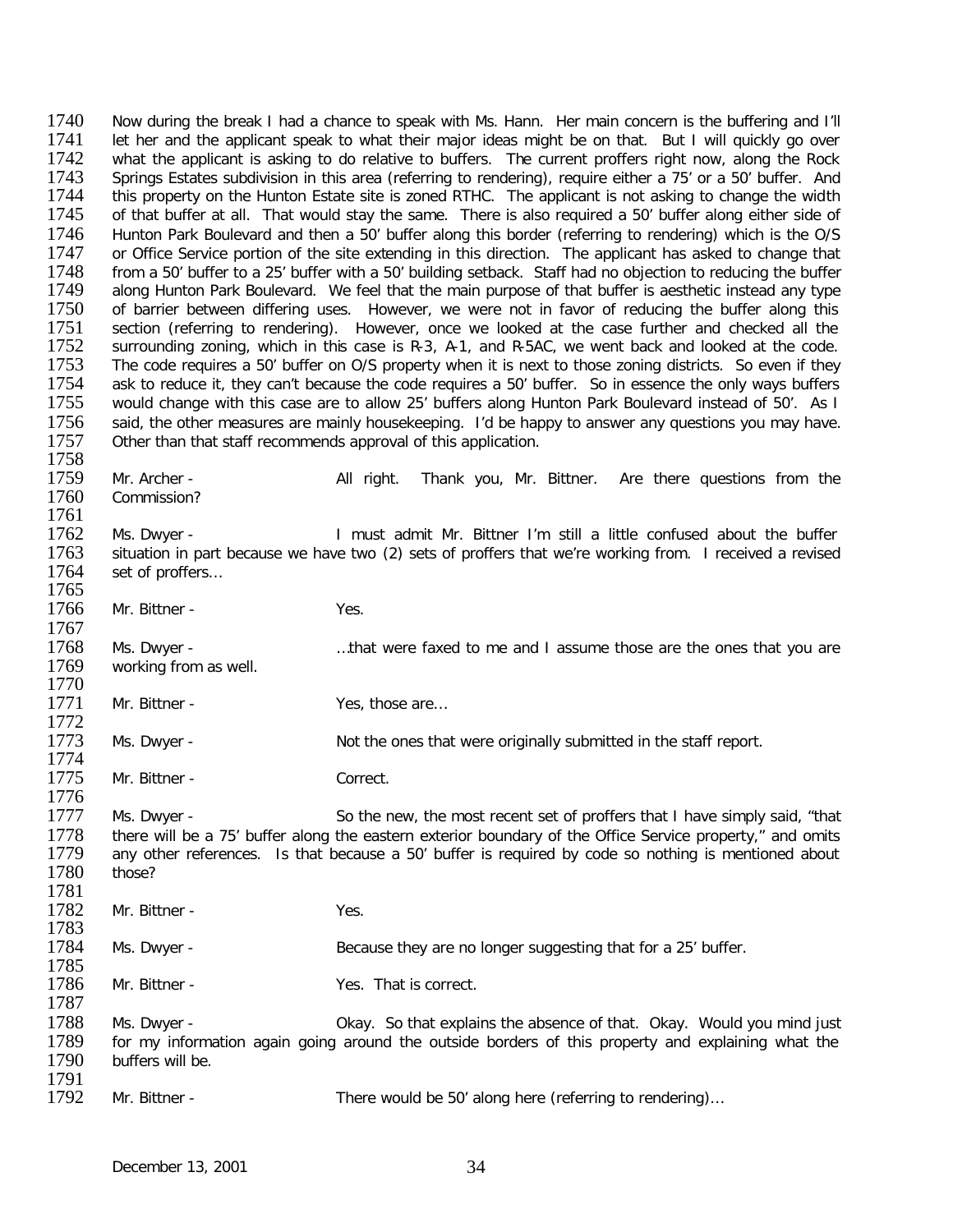| 1793         |                                  |                                                                                                                                         |
|--------------|----------------------------------|-----------------------------------------------------------------------------------------------------------------------------------------|
| 1794         | Ms. Dwyer -                      | By code.                                                                                                                                |
| 1795         |                                  |                                                                                                                                         |
| 1796         | Mr. Bittner -                    | by code. This property and you've actually already recommended                                                                          |
| 1797         |                                  | approval to add that to the Hunton Property, 50' and was it 75'                                                                         |
| 1798         |                                  |                                                                                                                                         |
| 1799         | Ms. Dwyer -                      | $75'$ .                                                                                                                                 |
| 1800         |                                  |                                                                                                                                         |
| 1801         | Mr. Bittner -                    | along the R-5AC, then, I can't recall exactly but along Rock Springs                                                                    |
| 1802         |                                  | Estates where there is townhouse property (RTHC) its either a 50' or a 75' buffer, I just can't recall.                                 |
| 1803         |                                  | Maybe you know Jay, where 50' or 75' would be along this northern border next to Rock Springs Estates.                                  |
| 1804         |                                  |                                                                                                                                         |
| 1805         | Ms. Dwyer -                      | Is that by code or proffer?                                                                                                             |
| 1806         |                                  |                                                                                                                                         |
| 1807         | Mr. Bittner -                    | Proffer.                                                                                                                                |
| 1808         |                                  |                                                                                                                                         |
| 1809         | Mr. Jernigan -                   | I think you said 50' earlier.                                                                                                           |
| 1810         |                                  |                                                                                                                                         |
| 1811         | Ms. Dwyer -                      | I thought that was taken out of the second version, but I could be                                                                      |
| 1812         | wrong.                           |                                                                                                                                         |
| 1813         |                                  |                                                                                                                                         |
| 1814         | Mr. Bittner -                    | Let me see if I can double check for it real quick. So it would be 75'                                                                  |
| 1815         |                                  | here on this portion (referring to rendering), and 50' here (referring to rendering).                                                   |
| 1816         |                                  |                                                                                                                                         |
| 1817         | Ms. Dwyer -                      | Which proffer, okay that is proffer 22 then.                                                                                            |
| 1818         |                                  |                                                                                                                                         |
| 1819         | Mr. Bittner -                    | 22, yes. Basically is would be 75' where the lots in Rock Springs Estates                                                               |
| 1820         |                                  | comes up next to the Hunton Property, 50' where there is a little more space where there is some, looks                                 |
| 1821<br>1822 | like floodplain area back there. |                                                                                                                                         |
| 1823         | Ms. Dwyer -                      |                                                                                                                                         |
| 1824         |                                  | So 50' along the western most portion of the northern boundary is the<br>way that's worded. Okay. I think I'm clear on that. Thank you. |
| 1825         |                                  |                                                                                                                                         |
| 1826         | Mr. Archer -                     | Okay. Any thing further? All right. Thank you, Mr. Bittner.<br>Mr.                                                                      |
| 1827         |                                  | Weinberg we did have opposition, sir. Ms. Hann were you here when we were explaining the ten (10)                                       |
| 1828         | minute rule previously?          |                                                                                                                                         |
| 1829         |                                  |                                                                                                                                         |
| 1830         | Ms. Hann -                       | Yes.                                                                                                                                    |
| 1831         |                                  |                                                                                                                                         |
| 1832         | Mr. Archer -                     | Okay. Mr. Weinberg knows that rule well.                                                                                                |
| 1833         |                                  |                                                                                                                                         |
| 1834         | Mr. Weinberg -                   | Yes sir.                                                                                                                                |
| 1835         |                                  |                                                                                                                                         |
| 1836         | Mr. Archer -                     | Would you like to reserve some time sir?                                                                                                |
| 1837         |                                  |                                                                                                                                         |
| 1838         | Mr. Weinberg -                   | Two (2) minutes, please?                                                                                                                |
| 1839         |                                  |                                                                                                                                         |
| 1840         | Mr. Archer -                     | Two (2) minutes need to reserve, Mr. Secretary. Good evening sir.                                                                       |
| 1841         |                                  |                                                                                                                                         |
| 1842         | Mr. Weinberg -                   | Good evening, Mr. Chairman and Members of the Commission. I'm Jay                                                                       |
| 1843         |                                  | Weinberg and I represent Atack Properties, Bob Atack is with us this evening. As Mr. Bittner has                                        |
| 1844         |                                  | explained it is a request to amend and restate the proffered conditions for all of this property, which is                              |
| 1845         |                                  | now east of Mill Road out to Staples Mill Road. The principle changes involve the fact that the                                         |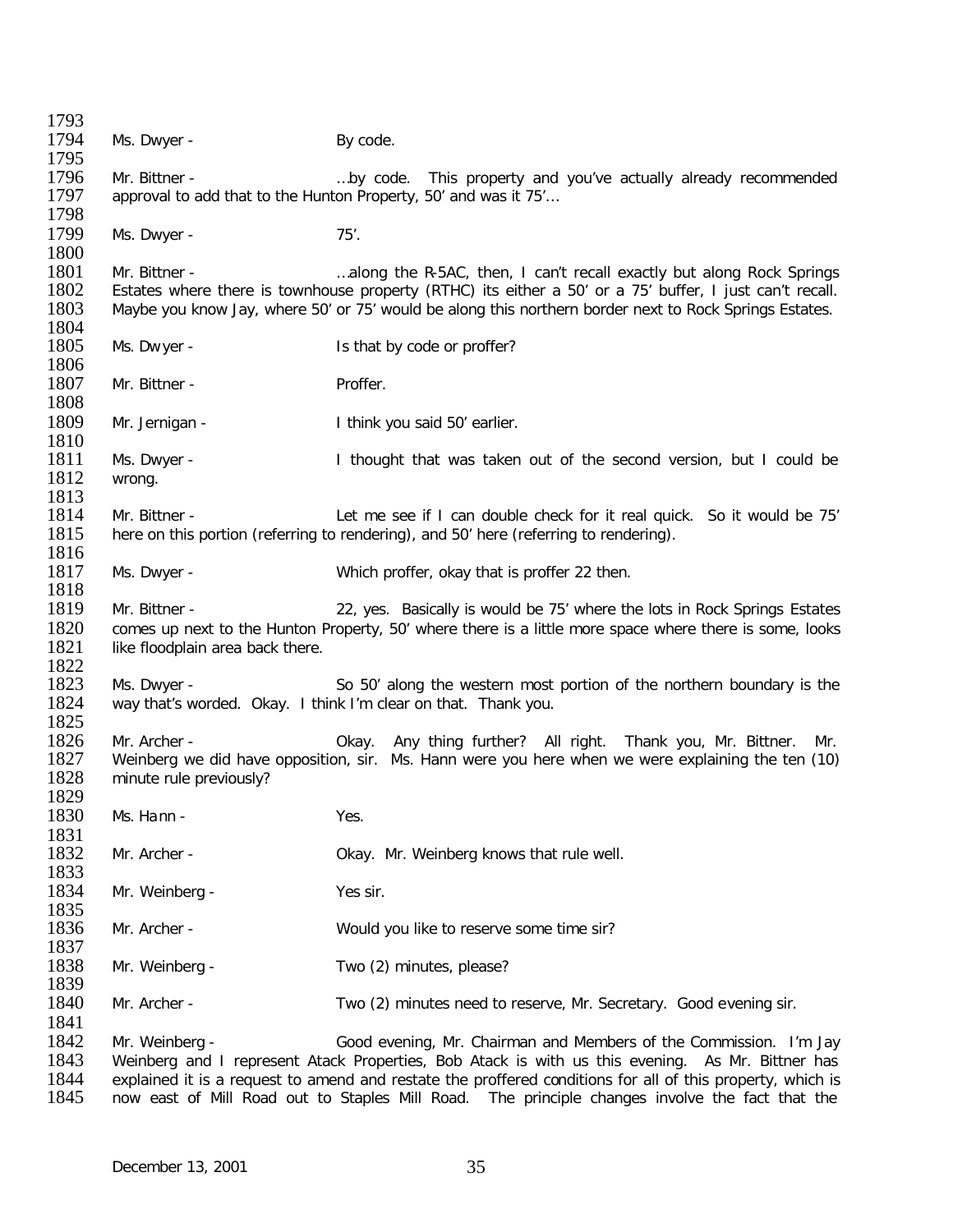1846 development of this property is no longer planned to access Mill Road or Long Meadow Drive rendering a<br>1847 unimber of the proffers obsolete and to amend the traffic proffers to bring them into conformity with the 1847 number of the proffers obsolete and to amend the traffic proffers to bring them into conformity with the<br>1848 revised traffic study and recent approved zoning. The Department of Public Works has specifically 1848 Frevised traffic study and recent approved zoning. The Department of Public Works has specifically 1849 approved those proffers. Also in a number of instances the Planning Departments more current wording 1849 approved those proffers. Also in a number of instances the Planning Departments more current wording 1850<br>1850 has been utilized. Such as specific language regarding HVAC, trash dumpsters and conservation areas. 1850 has been utilized. Such as specific language regarding HVAC, trash dumpsters and conservation areas.<br>1851 These proffers have been amended merely to utilize the more current language preferred by the 1851 These proffers have been amended merely to utilize the more current language preferred by the 1852 professional staff without changing the substance or meaning of the original proffers and to make them 1852 professional staff without changing the substance or meaning of the original proffers and to make them<br>1853 uniformed throughout all of this Hunton community. It should also be noted that we have addressed the 1853 uniformed throughout all of this Hunton community. It should also be noted that we have addressed the 1854 uniformed the 1854 unestions raised by staff, specifically buffers and traffic impact studies were needed. And 1854 questions raised by staff, specifically buffers and traffic impact studies were needed. And we have lawe<br>1855 revised our proffers so that we are now in complete conformity with what the staff has requested of us. 1855 revised our proffers so that we are now in complete conformity with what the staff has requested of us,<br>1856 both orally and in meetings and in their staff report. We've also reviewed all of the foregoing with the 1856 both orally and in meetings and in their staff report. We've also reviewed all of the foregoing with the<br>1857 Commissioner of the district. Mr. Vanarsdall, who attended our meetings with Mr. Bittner and Mr. Silber. 1857 Commissioner of the district, Mr. Vanarsdall, who attended our meetings with Mr. Bittner and Mr. Silber.<br>1858 And I believe it's a fair statement to say that we are all in agreement regarding these proffer 1858 And I believe it's a fair statement to say that we are all in agreement regarding these proffer<br>1859 amendments. We also submit that the request complies with all of the iurisdictional conditions precedent 1859 amendments. We also submit that the request complies with all of the jurisdictional conditions precedent<br>1860 and that it complies with the Land Use Plan Recommendation, the Land Development Guide as well as 1860 and that it complies with the Land Use Plan Recommendation, the Land Development Guide as well as as well<br>1861 the goals, objectives and policies and is recommended to you by your professional staff. Accordingly, I 1861 the goals, objectives and policies and is recommended to you by your professional staff. Accordingly, I<br>1862 would respectfully request that you recommend approval to the Board of Supervisors of these amended 1862 would respectfully request that you recommend approval to the Board of Supervisors of these amended<br>1863 and restated proffered conditions. Mr. Chairman, I would be happy to answer any questions that anyone 1863 and restated proffered conditions. Mr. Chairman, I would be happy to answer any questions that anyone 1864 may have. may have. 1865

| 100J |                                                           |                                                                                                   |
|------|-----------------------------------------------------------|---------------------------------------------------------------------------------------------------|
| 1866 | Mr. Archer -                                              | Thank you so much sir. Are there questions from the Commission?                                   |
| 1867 |                                                           |                                                                                                   |
| 1868 | Mr. Vanarsdall -                                          | I believe you changed the proffers. What was the date of the last ones?                           |
| 1869 | I know I have them.                                       |                                                                                                   |
| 1870 |                                                           |                                                                                                   |
| 1871 | Mr. Weinberg -                                            | I think it was December 6 <sup>th</sup> .                                                         |
| 1872 |                                                           |                                                                                                   |
| 1873 | Mr. Vanarsdall -                                          | Yea, okay.                                                                                        |
| 1874 |                                                           |                                                                                                   |
| 1875 | Mr. Weinberg -                                            | Immediately following our meeting to review those.                                                |
| 1876 |                                                           |                                                                                                   |
| 1877 | Ms. Dwyer -                                               | Mr. Weinberg I have just one question for clarification                                           |
| 1878 |                                                           |                                                                                                   |
| 1879 | Mr. Weinberg -                                            | Yes ma'am.                                                                                        |
| 1880 |                                                           |                                                                                                   |
| 1881 | Ms. Dwyer -                                               | again. When I look at the old 32, which is the traffic proffer and the                            |
| 1882 |                                                           | new 33. I guess I'm trying to determine what, if there is any difference between the two. I mean, |
| 1883 | they've been revised but they seem to say the same thing. |                                                                                                   |
| 1884 |                                                           |                                                                                                   |

1885 Mr. Weinberg - Proffer number 32 reflects the current zoning. Namely it not only has 1886 the office service component but also to reflect the townhouses and the apartments and the age 1886 the office service component but also to reflect the townhouses and the apartments and the age<br>1887 Festrictive houses, which was not addressed in the other proffer. Now it's a comprehensive proffer that 1887 bestrictive houses, which was not addressed in the other proffer. Now it's a comprehensive proffer that 1888 covers it all based on statistics agreed to with our traffic engineer and Mr. Foster, who wrote a specific 1888 covers it all based on statistics agreed to with our traffic engineer and Mr. Foster, who wrote a specific<br>1889 memorandum addressing it. In number 33, we added the last four (4) lines, which basically said, "Upon 1889 memorandum addressing it. In number 33, we added the last four (4) lines, which basically said, "Upon 1890 the written request of the County, from time to time, we'll provide a traffic study." That was in the old 1890 the written request of the County, from time to time, we'll provide a traffic study." That was in the old<br>1891 1990 proffers, it was not in the proffer as we filed the case and staff asked us to put it back in, which 1891 1990 proffers, it was not in the proffer as we filed the case and staff asked us to put it back in, which<br>1892 really gets us back to where we started from. really gets us back to where we started from. 1893

1894 Ms. Dwyer - Well 32 said, "when the owner desires to exceed the numbers, the 1895 owners will provide at the written request of the County an updated study in 32." owners will provide at the written request of the County an updated study in 32."

1896<br>1897 1897 Mr. Weinberg - Right. We had it in both places and in rewriting the language with staff<br>1898 we thought it more appropriate to put it in number 33, which is if owner desires to exceed those he'll we thought it more appropriate to put it in number 33, which is if owner desires to exceed those he'll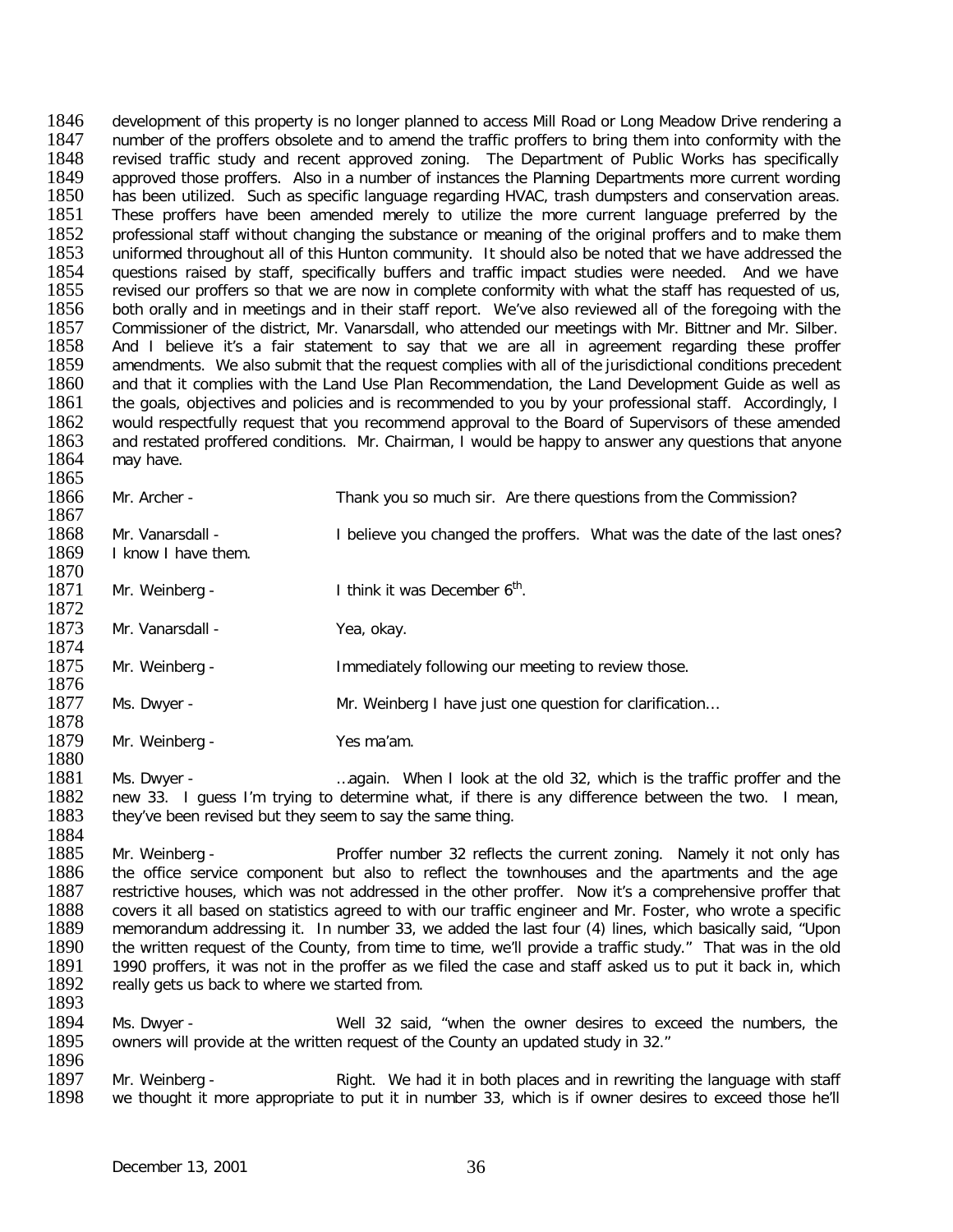1899 have to come back for the study. It was duplicative and somewhat conflicting. This is more easily 1900 understood. understood. 1901<br>1902 Ms. Dwyer - That's all. 1903<br>1904 Mr. Weinberg - Thank you. 1905<br>1906 Ms. Dwyer - Thank you. 1907<br>1908 Mr. Archer - All right. Any one else? Thank you Mr. Weinberg. All right, Mrs. Hann. 1909<br>1910 1910 Ms. Hann - Thank you. I would like to thank Mr. Bittner and Mr. Weinberg. Their<br>1911 Comments and your questions have clarified a great deal for me this evening. I have one last area that 1911 comments and your questions have clarified a great deal for me this evening. I have one last area that 1912 we hadn't heard discussed that I was hoping that I could learn a little bit more this evening. And it has 1912 we hadn't heard discussed that I was hoping that I could learn a little bit more this evening. And it has<br>1913 to do with the fencing and of. I think, a proposed break in the fencing with the boundary to Rock Springs 1913 to do with the fencing and of, I think, a proposed break in the fencing with the boundary to Rock Springs<br>1914 Estates. First I quess I just need to clarify if I'm correct that there would be a break in the fencing. Estates. First I guess I just need to clarify if I'm correct that there would be a break in the fencing. 1915<br>1916 1916 Mr. Weinberg - The Sma'am. The break is right there at the floodplain (referring to 1917 rendering). Right there is the floodplain (referring to rendering). Right there is the floodplain (referring to rendering) that 1917 rendering). Right there is the floodplain (referring to rendering) that is the way the break is. The staff<br>1918 advised us that we are not going to be allowed to put a fence through the floodplain because it would 1918 advised us that we are not going to be allowed to put a fence through the floodplain because it would<br>1919 block the drainage and also it's about a 30' drop in there. So we corrected the error on the old proffer by 1919 block the drainage and also it's about a 30' drop in there. So we corrected the error on the old proffer by<br>1920 eliminating the requirement for it to go. But it's right there (referring to rendering). eliminating the requirement for it to go. But it's right there (referring to rendering). 1921<br>1922 1922 Ms. Hann - Will there be any provision to fence that drop-off and in anyway<br>1923 bounded by the residential property on either side? bounded by the residential property on either side? 1924<br>1925 1925 Mr. Weinberg - We are not allowed to do it because it is floodplain and we are not 1926 allowed to put any form of fencing through there. allowed to put any form of fencing through there. 1927<br>1928 1928 Ms. Hann - I'm not sure I was clear with my question. My question is whether or 1929 not, it's not so much about here, but whether anything can go here and here (referring to rendering). not, it's not so much about here, but whether anything can go here and here (referring to rendering). 1930<br>1931 Mr. Weinberg - Along the sides of that? 1932<br>1933 Ms. Hann - Yes. 1934<br>1935 1935 Mr. Weinberg - What you have is, you have a residential townhouse community and I'm<br>1936 Sure to the extent that, we can't separate it, but to the extent that we can it will be cleaned up and sure to the extent that, we can't separate it, but to the extent that we can it will be cleaned up and 1937 graded and perhaps that's a matter that can be addressed. I honestly don't have a answer to you. But 1938 it's not going to serve the purpose that this fence or that fence serves (referring to rendering) by bringing 1938 it's not going to serve the purpose that this fence or that fence serves (referring to rendering) by bringing<br>1939 it down here (referring to rendering). It's going to really do nothing more than separate what we hope 1939 it down here (referring to rendering). It's going to really do nothing more than separate what we hoped 1940 vould be a unified community. But it is something we need to give some thought too. would be a unified community. But it is something we need to give some thought too. 1941<br>1942 1942 Ms. Hann - I appreciate that. If it is that much of a physical barrier already existing<br>1943 then it seems like maybe re-looking at the fencing for that area would not necessarily be as much a 1943 then it seems like maybe re-looking at the fencing for that area would not necessarily be as much a<br>1944 division. But I remain concerned about what people might do cutting through that area. But I very 1944 division. But I remain concerned about what people might do cutting through that area. But I very 1945 much appreciate vour comments and I think that's all I have. much appreciate your comments and I think that's all I have. 1946 1947 Mr. Archer - Thank you, Ms. Hann. 1948<br>1949 Mr. Vanarsdall - Thank you. 1950<br>1951 1951 Mr. Archer - All right. I think that was the only... Okay, Mr. Vanarsdall.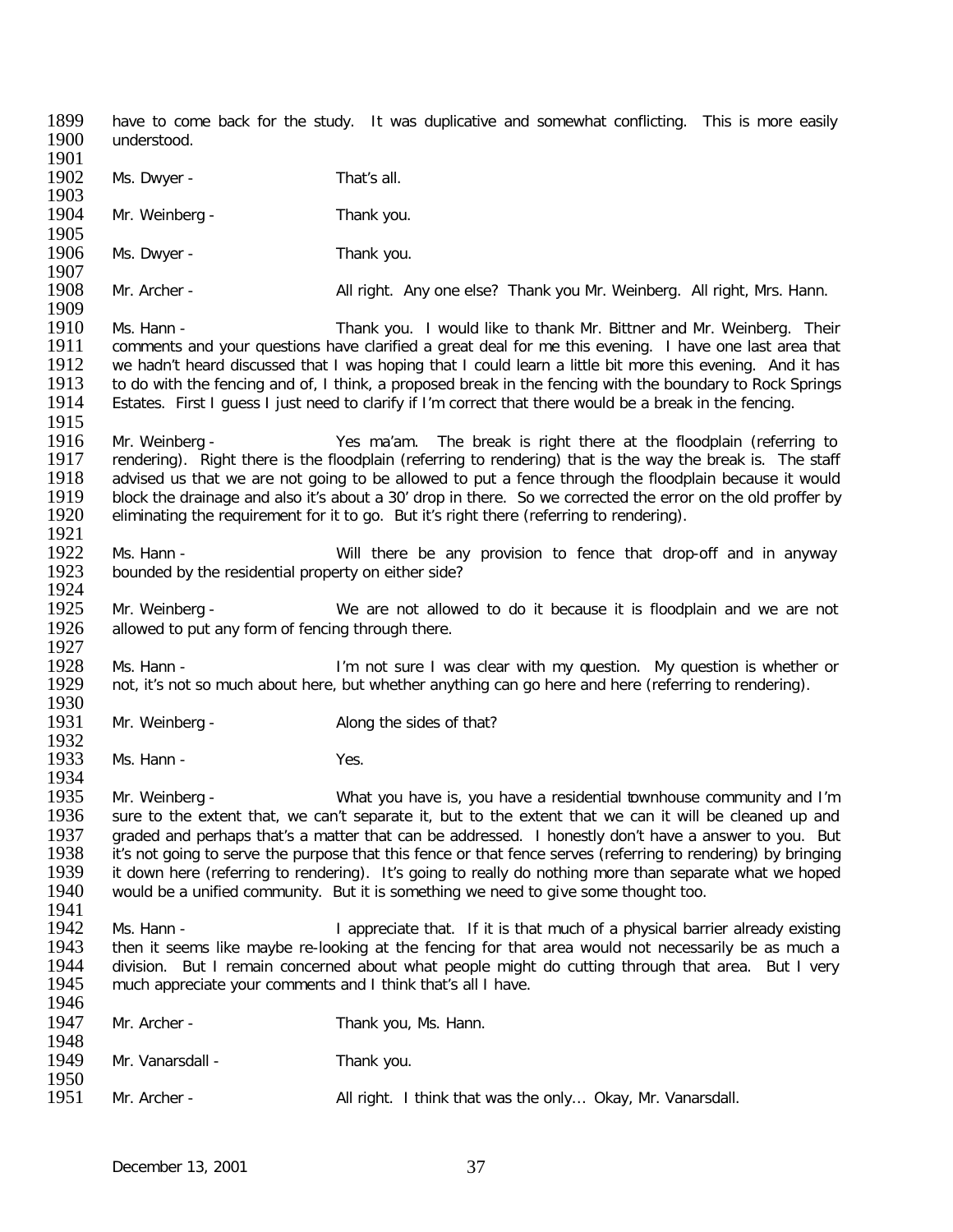1952<br>1953 Mr. Vanarsdall - So you are all right about it now. 1954<br>1955 1955 Ms. Hann - I think so. I have that remaining question about the fencing, but I<br>1956 I understand that Mr. Weinberg can't really answer that right this minute. So I don't know what the next 1956 understand that Mr. Weinberg can't really answer that right this minute. So I don't know what the next 1957 opportunity would be to address it, but I think we've said all we can say for tonight. opportunity would be to address it, but I think we've said all we can say for tonight. 1958<br>1959 1959 Mr. Vanarsdall - Okay. Thank you. Thank you Mr. Weinberg. This is actually, I believe<br>1960 vou call it a housekeeping type thing. We did have a nice meeting on it. I recommend C-70C-01. Atack 1960 you call it a housekeeping type thing. We did have a nice meeting on it. I recommend C-70C-01, Atack 1961<br>1961 Properties to the Board of Supervisors for approval. Properties to the Board of Supervisors for approval. 1962<br>1963 Mr. Archer - C-69C-01. 1964<br>1965 Mr. Vanarsdall - I don't know what I was looking at, C-69C-01. 1966<br>1967 Mr. Archer - Motion by Mr. Vanarsdall and seconded by Ms. Taylor. All in favor of the 1968 motion say aye—all those opposed by saying nay. The ayes have it. The motion is granted. The vote is 1969 5-0. Mr. Kaechele abstained. 5-0. Mr. Kaechele abstained. 1970<br>1971 1971 REASON: Acting on a motion by Mr. Vanarsdall, seconded by Mr. Taylor, the Planning Commission voted 1972 5-0 (one abstention) to recommend that the Board of Supervisors are at the request because it would 1972 5-0 (one abstention) to recommend that the Board of Supervisors **grant** the request because it would 1973 amend proffers that are no longer relevant because of recent rezonings on surrounding properties and 1974 because the substantive aspects of the proffered conditions would remain unchanged. because the substantive aspects of the proffered conditions would remain unchanged. 1975<br>1976 1976 Ms. Dwyer - Mr. Weinberg, would it be possible to meet with Ms. Hann and discuss 1977 the fencing before any... the fencing before any... 1978<br>1979 Mr. Weinberg - (unintelligible) 1980<br>1981 Ms. Dwyer - Before POD. 1982<br>1983 Mr. Weinberg - (unintelligible) 1984<br>1985 Mr. Archer - Thank you Mr. Weinberg. 1986<br>1987 Mr. Weinberg - Thank you. 1988<br>1989 Mr. Vanarsdall - Mr. Weinberg, I think you will be doing that before the Board Meeting. 1990<br>1991 Mr. Weinberg - Sometime early next week. 1992<br>1993 Mr. Archer - Casselling Collection Collection Change. Mr. Secretary next case. 1994<br>1995  $Mr.$  Marlles -  $\qquad \qquad$  The case is C-71C-01. 1996<br>1997 1997 **C-71C-01 Jeffrey W. Soden:** Request to conditionally rezone from A-1 1998 Agricultural District to R-2C One Family Residence District (Conditional), Parcels 30-A-56 and 58 and part<br>1999 of Parcel 30-A-57, containing 14.34 acres, located on the northwest line of Courtney Road approximately of Parcel 30-A-57, containing 14.34 acres, located on the northwest line of Courtney Road approximately

- 2000 500 feet southwest of Lakewood Road. A single family residential subdivision is proposed. The R-2<br>2001 District allows a minimum lot size of 18.000 square feet. The Land Use Plan recommends Suburban 2001 District allows a minimum lot size of 18,000 square feet. The Land Use Plan recommends Suburban 2002 Residential 1, 1.0 to 2.4 units net density per acre. Residential 1, 1.0 to 2.4 units net density per acre.
- 2003<br>2004 The staff report will be given by Mr. Mark Bittner.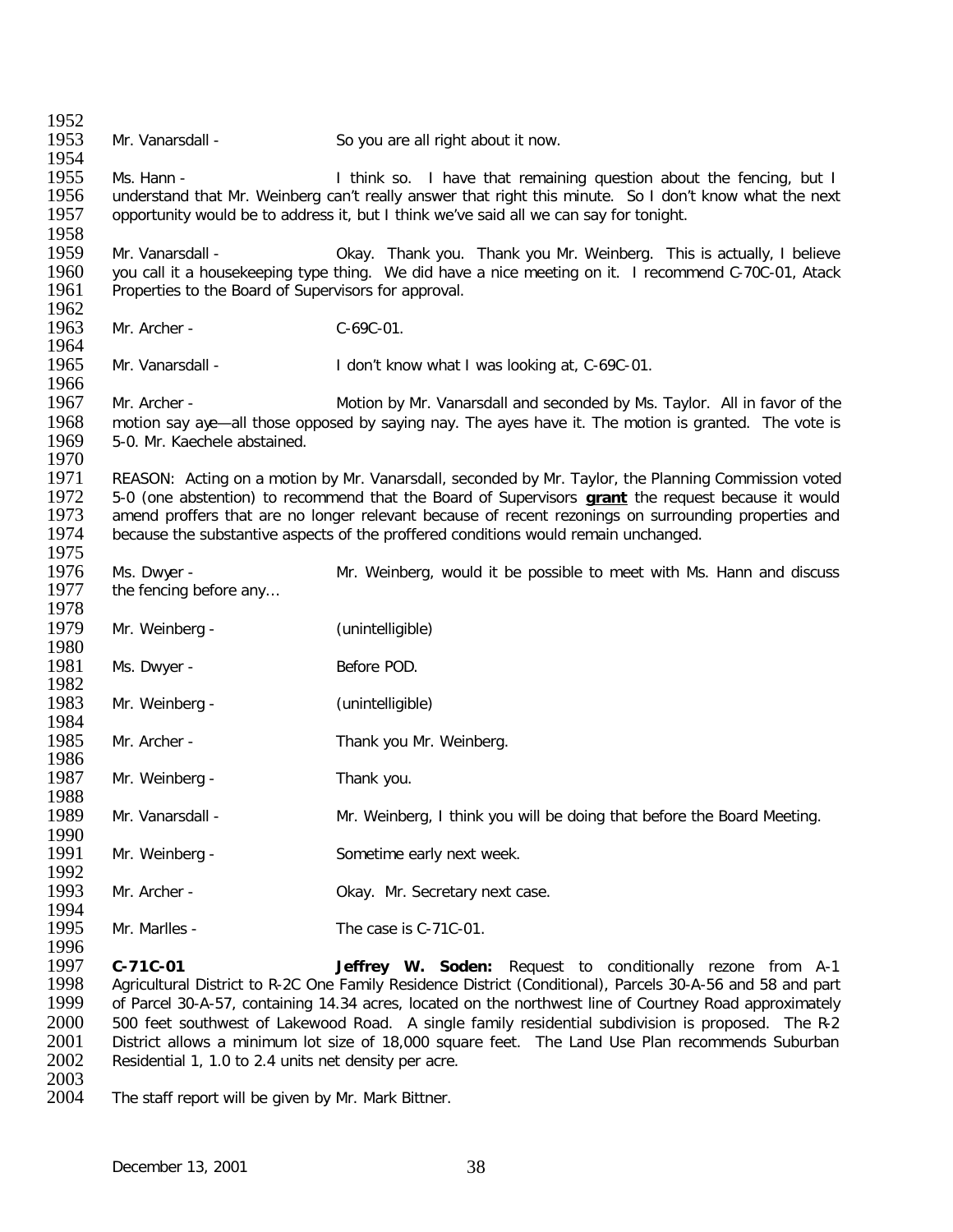2005<br>2006 2006 Mr. Archer - Thank you, sir. Is there any one here opposed to C-71C-01? Okay. We<br>2007 will get to you. All right. Mr. Bittner. will get to you. All right, Mr. Bittner.

2008<br>2009 2009 Mr. Bittner - Thank you Mr. Chairman. This site is adjacent to a stub at the end of 2010 Farm Meadow Road in the Meadow Farms Subdivision. The applicant has submitted several potential 2010 Farm Meadow Road in the Meadow Farms Subdivision. The applicant has submitted several potential 2011 Iavouts. The traffic engineer has recommended having a connection to both Farm Meadow Drive and 2011 Iayouts. The traffic engineer has recommended having a connection to both Farm Meadow Drive and 2012 Courtney Road. The applicant has proffered that he will access Farm Meadow Drive. However, the 2012 Courtney Road. The applicant has proffered that he will access Farm Meadow Drive. However, the 2013 applicant has also indicated, although I don't know if he has signed it vet, but he is prepared to offer 2013 applicant has also indicated, although I don't know if he has signed it yet, but he is prepared to offer<br>2014 another proffer stating that he would not access Courtney Road. Again. I would like to point out that is 2014 another proffer stating that he would not access Courtney Road. Again, I would like to point out that is<br>2015 on twhat the traffic engineer is recommending. But the applicant has indicated that he wants to proffer 2015 ont what the traffic engineer is recommending. But the applicant has indicated that he wants to proffer<br>2016 on access to Courtney Road other than for the existing home, which is on Courtney Road right now. 2016 no access to Courtney Road other than for the existing home, which is on Courtney Road right now.<br>2017 We've also just passed out some revised proffers, which you have not seen before. I believe these were 2017 We've also just passed out some revised proffers, which you have not seen before. I believe these were<br>2018 Submitted today or vesterday, but you would have to waive the time limit to accept them. The new 2018 submitted today or yesterday, but you would have to waive the time limit to accept them. The new<br>2019 proffers are highlighted and they include an increase in the amount of finished floor area. One hundred 2019 proffers are highlighted and they include an increase in the amount of finished floor area. One hundred<br>2020 percent (100%) of the minimum 2.000 square feet of living space as opposed to the previous eighty 2020 percent (100%) of the minimum 2,000 square feet of living space as opposed to the previous eighty<br>2021 percent (80%) must now be finished space. Ten feet (10') of additional rear setback along the Virginia 2021 percent (80%) must now be finished space. Ten feet (10') of additional rear setback along the Virginia<br>2022 Power easement has been provided, crawl spaces on all dwellings have been provided with the 2022 Power easement has been provided, crawl spaces on all dwellings have been provided with the<br>2023 exceptions that dwellings can be constructed over a basement, garages may be built on concrete slabs 2023 exceptions that dwellings can be constructed over a basement, garages may be built on concrete slabs<br>2024 and accessory first floor rooms need not be over a crawl space. A twenty-five foot (25') landscape buffer 2024 and accessory first floor rooms need not be over a crawl space. A twenty-five foot (25') landscape buffer<br>2025 along Courtney Road in addition to building setbacks has been provided. This buffer would not apply to 2025 along Courtney Road in addition to building setbacks has been provided. This buffer would not apply to 2026 the existing home on Courtney Road. Staff suggests that the applicant also consider providing 2026 the existing home on Courtney Road. Staff suggests that the applicant also consider providing<br>2027 Iandscaping in the buffer equivalent to transitional buffer 25 as defined in the zoning ordinance. Staff 2027 Iandscaping in the buffer equivalent to transitional buffer 25 as defined in the zoning ordinance. Staff<br>2028 Ialso recommends that BMPs not be located in this area. also recommends that BMPs not be located in this area.

2029 2030 Finally the applicant has included stub road connections to adjacent undeveloped property. Staff feels<br>2031 that the substance of these proffers are acceptable although the wording could be clarified. However, we 2031 that the substance of these proffers are acceptable although the wording could be clarified. However, we<br>2032 also feel that this case could be sent forward tonight and that the wording could be clarified prior to the 2032 also feel that this case could be sent forward tonight and that the wording could be clarified prior to the<br>2033 Board of Supervisors Meeting. Actually all of the issues we have are technical in nature, like I said no 2033 Board of Supervisors Meeting. Actually all of the issues we have are technical in nature, like I said not<br>2034 Substantive. substantive.

2035<br>2036 2036 In summary the proposed zoning is consistent with Suburban Residential One designation of this<br>2037 property. The revised proffers provide several new positive items. Staff recommends approval and I'll be 2037 property. The revised proffers provide several new positive items. Staff recommends approval and I'll be 2038 happy to answer any questions you may have. happy to answer any questions you may have. 2039

| 2040 | Mr. Archer -                                                  | Thank you, Mr. Bittner. Are there questions from the Commission?            |
|------|---------------------------------------------------------------|-----------------------------------------------------------------------------|
| 2041 |                                                               |                                                                             |
| 2042 | Ms. Dwyer -                                                   | Mr. Bittner did you say that the applicant was going to prohibit access to  |
| 2043 | Courtney Road?                                                |                                                                             |
| 2044 |                                                               |                                                                             |
| 2045 | Mr. Bittner -                                                 | Yes.                                                                        |
| 2046 |                                                               |                                                                             |
| 2047 | Ms. Dwyer -                                                   | And access would only be to Farm Meadow.                                    |
| 2048 |                                                               |                                                                             |
| 2049 | Mr. Bittner -                                                 | Yes, that is correct.                                                       |
| 2050 |                                                               |                                                                             |
| 2051 | Ms. Dwyer -                                                   | How many lots are we talking about?                                         |
| 2052 |                                                               |                                                                             |
| 2053 | Mr. Bittner -                                                 | Potentially up to 34, although from the layouts I've seen it'll probably be |
| 2054 | less than that, probably in the range of 22 to 30, I believe. |                                                                             |
| 2055 |                                                               |                                                                             |
| 2056 | Ms. Dwyer -                                                   | But in the view of traffic engineers that would not provide good            |
| 2057 | circulation. They recommend access to Courtney.               |                                                                             |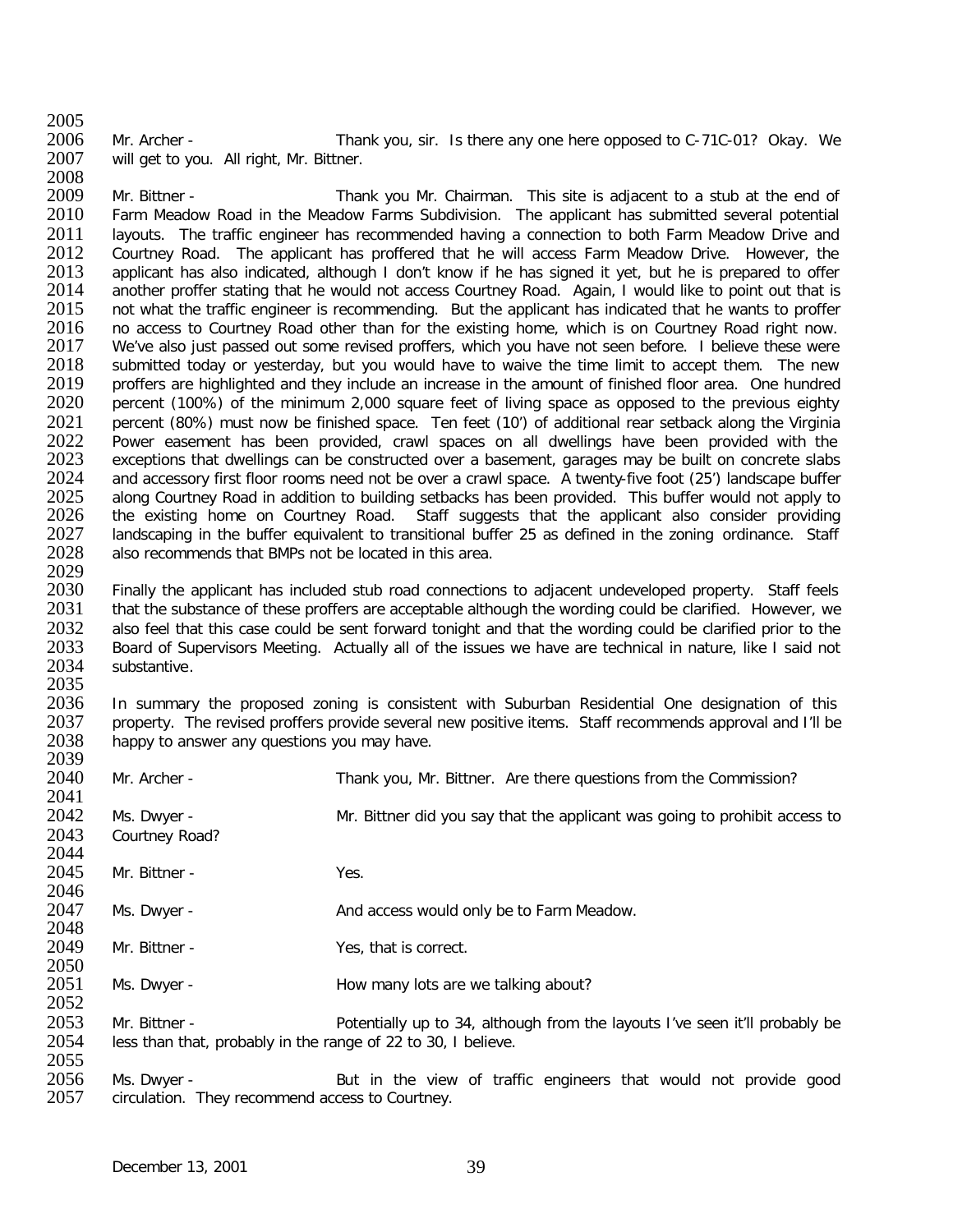2058<br>2059 Mr. Bittner - Yes, that is correct. 2060<br>2061 2061 Ms. Dwyer - So they would recommend access to Farm Meadow or Courtney or 2062 Courtney and not Farm Meadow. Courtney and not Farm Meadow. 2063<br>2064 Mr. Bittner - They recommended it to both. They've also recommended that not be… 2065 Ms. Dwyer - Stub roads. 2067 2068 Mr. Bittner - …a direct connection. 2069<br>2070 Mr. Vanarsdall - **I** don't think you all agreed with that 100% did you, Courtney Road? 2071<br>2072 2072 Mr. Bittner - No, I'm not sure I said that. What I had said is if we were in a situation 2073 where we had to have only one. I think it would be preferable for that to be Farm Meadow. But again 2073 where we had to have only one, I think it would be preferable for that to be Farm Meadow. But again 2074 the most preferable situation is an access to both and not a direct throughway, staggered sort of thing so 2074 the most preferable situation is an access to both and not a direct throughway, staggered sort of thing so 2075 vou wouldn't have cars speeding through there. you wouldn't have cars speeding through there. 2076<br>2077 Ms. Dwyer - To discourage cut though traffic. 2078<br>2079 Mr. Vanarsdall - It's not going to be but 22 houses anyway. 2080<br>2081 2081 Mr. Bittner - That is correct and this proffer came today so we haven't had a chance<br>2082 to examine it closely. If there is only one entrance and it came from Farm Meadow we'd have to look at 2082 to examine it closely. If there is only one entrance and it came from Farm Meadow we'd have to look at 2083 the fact that there are many other houses already on Farm Meadow and the traffic engineer would have 2083 the fact that there are many other houses already on Farm Meadow and the traffic engineer would have<br>2084 to be certain that there is not any traffic hazards created. But again, traffic is recommending both 2084 to be certain that there is not any traffic hazards created. But again, traffic is recommending both 2085 accesses. accesses. 2086<br>2087 Ms. Dwyer - Did you say 32 houses? 2088 Mr. Bittner - Thirty-four at the most. 2090<br>2091 2091 Mr. Vanarsdall - Thirty-two in one of these and thirty-four in the other and the applicant 2092 said it may be twenty-two. said it may be twenty-two. 2093<br>2094 2094 Mr. Bittner - The applicant has shown us several different layouts, basically drafted<br>2095 layouts, he's not settled on one. And we haven't asked him to give us the exact layout. We've been layouts, he's not settled on one. And we haven't asked him to give us the exact layout. We've been 2096 trying to just settle the parameters where the access and so forth would be. 2097<br>2098 Ms. Dwyer - Why would the applicant not want to have access to Courtney Road? 2099<br>2100 2100 Mr. Bittner - Think perhaps maybe the applicant should answer that question instead<br>2101 of me. of me. 2102<br>2103 2103 Mr. Archer - All right. Okay. Any thing further, any other questions? All right if not 2104 the applicant will please come forward. To those members of the audience that were in opposition do we 2104 the applicant will please come forward. To those members of the audience that were in opposition do we<br>2105 eeed to explain the ten (10) minute rule or did you all hear it when we did it before. Okay, Mr. need to explain the ten (10) minute rule or did you all hear it when we did it before. Okay, Mr. 2106 Youngblood you are aware of it I'm sure. 2107<br>2108 Mr. Youngblood - Yes sir. 2109<br>2110 Mr. Archer - All right. Thank you sir.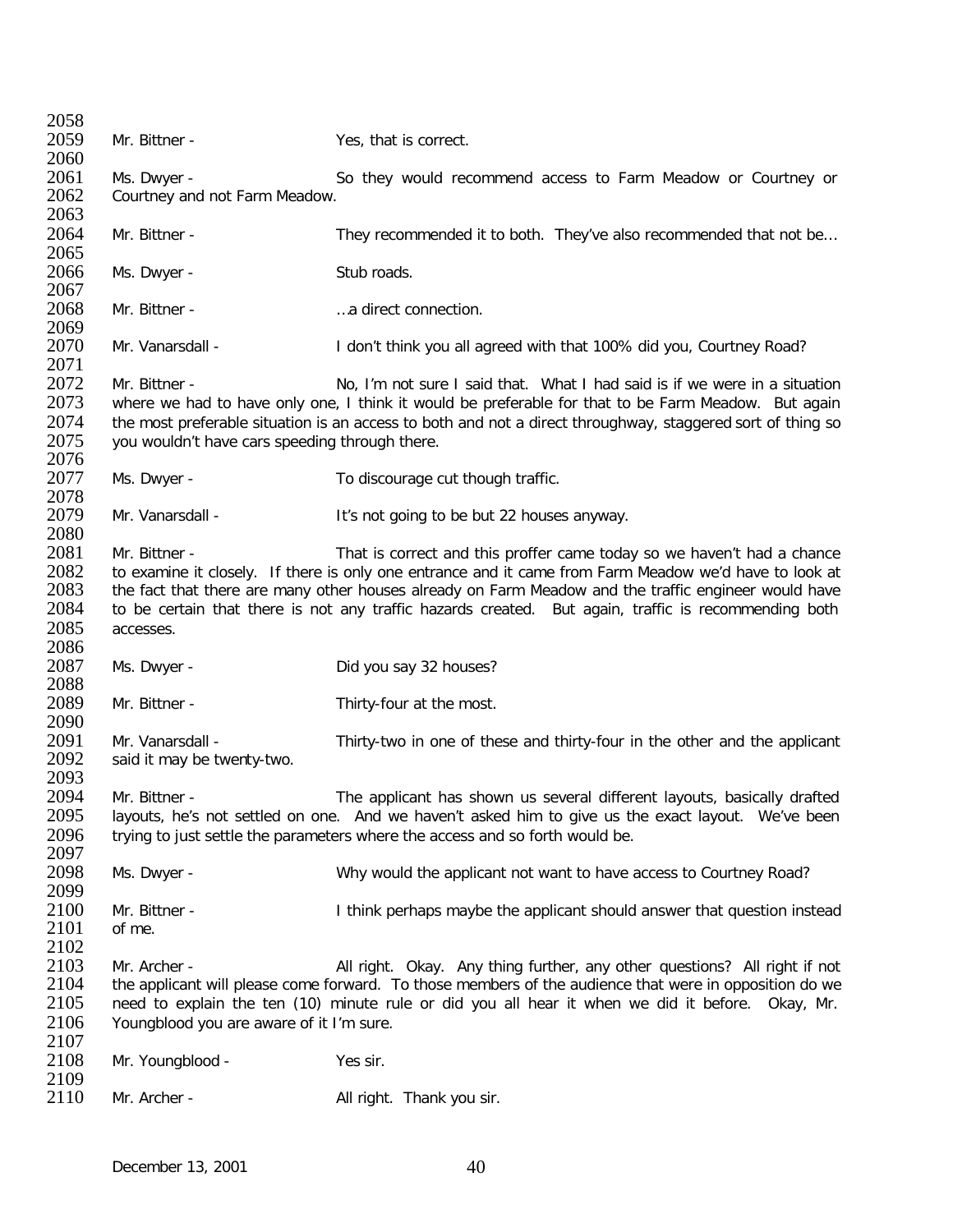$\frac{2111}{2112}$ 2112 Mr. Youngblood - Mr. Chairman, Members of the Commission, I'm Dick Youngblood and 2113 I'm here to represent Jeff Soden. I'm here to represent Jeff Soden. 2114<br>2115 Mr. Archer - I'm sorry sir, did you want to reserve some time for rebuttal. 2116<br>2117 Mr. Youngblood - Two (2) minutes is fine. I'm going to be brief anyhow. 2118<br>2119 Mr. Archer - Chay. 2120<br>2121 2121 Mr. Youngblood - The proffered conditions that have been offered are very similar to the 2122 proffered conditions in the adiacent subdivision, which was Meadow Farms. The reason the lavout hasn't 2122 proffered conditions in the adjacent subdivision, which was Meadow Farms. The reason the layout hasn't 2123 been settled on is at the time that we were working on the layout the wetlands had not been physically 2123 been settled on is at the time that we were working on the layout the wetlands had not been physically 2124 Iocated and we are aware because of the sanitary sewer this area of Meadow Farms went through this 2124 Iocated and we are aware because of the sanitary sewer this area of Meadow Farms went through this 2125 Interval and we were aware there were wetlands there and the wetlands are fairly extensive. So I think 2125 property and we were aware there were wetlands there and the wetlands are fairly extensive. So I think 2126 Mr. Vanarsdall is right. There will not be 32 lots in this property. There will be a great deal less lots. Mr. Vanarsdall is right. There will not be 32 lots in this property. There will be a great deal less lots. 2127<br>2128 2128 Concerning the connection with Farm Meadow Drive to Courtney Road, it's kind of makes a through 2129 street from Mountain Road to Courtney Road and we didn't think that was going to be acceptable to the 2129 street from Mountain Road to Courtney Road and we didn't think that was going to be acceptable to the 2130 neighborhoods so we had offered a proffer which I do not have signed because my client is not here to

2130 neighborhoods so we had offered a proffer which I do not have signed because my client is not here to 2131 sign it. It would not make that connection of Courtney Road. But there is a street. Meadow Pond Lane 2131 sign it. It would not make that connection of Courtney Road. But there is a street, Meadow Pond Lane<br>2132 that connects to Staples Mill Road. It would take most of the traffic off of Farm Meadow Drive. So that 2132 that connects to Staples Mill Road. It would take most of the traffic off of Farm Meadow Drive. So that 2133 is another reason we hadn't proposed a connection to Courtney Road. We feel that with the proffered 2133 is another reason we hadn't proposed a connection to Courtney Road. We feel that with the proffered 2134 conditions that have been offered that this makes it a good zoning case and hope that you would 2134 conditions that have been offered that this makes it a good zoning case and hope that you would<br>2135 favorably recommend it to the Board of Supervisors for approval. Do you have any questions? favorably recommend it to the Board of Supervisors for approval. Do you have any questions?

2136<br>2137 2137 Mr. Archer - Thank you, sir. Are there questions for Mr. Youngblood from the 2138 Commission? Commission?

2139<br>2140 2140 Ms. Dwyer - So you would have access to Farm Meadow and may or may not have 2141 stub roads. Is that other stub roads? stub roads. Is that other stub roads?

2142<br>2143 2143 Mr. Youngblood - We are considering stub roads. It depends on where the wetlands are<br>2144 aoing to dedicate where stub roads can go because you are only allowed to cross a certain width of 2144 going to dedicate where stub roads can go because you are only allowed to cross a certain width of 2145 wetland. There are substantial amounts of wetlands on the property. We have physically located them. 2145 wetland. There are substantial amounts of wetlands on the property. We have physically located them.<br>2146 They were done today. So, I have a map that shows them. That is why I told you there won't be 32 They were done today. So, I have a map that shows them. That is why I told you there won't be 32 2147 lots. 2148

2149 Ms. Dwyer - I think the proffer where you say, "stub roads will be provided if 2150 practical." that if practical should be taken out and it just should be at the option of the Planning 2150 practical," that if practical should be taken out and it just should be at the option of the Planning 2151 Commission. Commission.

2152<br>2153 Mr. Youngblood - That is fine. We realized that...

2154<br>2155 2155 Ms. Dwyer - Don't' want to make you do something that you aren't allowed to do<br>2156 obviously. obviously.

2157<br>2158 Mr. Youngblood - Right. Any other questions?

2159<br>2160 2160 Ms. Dwyer - With the houses then, if you don't have access to Courtney you'd have 2161 houses with rear vards backing up to Courtney then. houses with rear yards backing up to Courtney then. 2162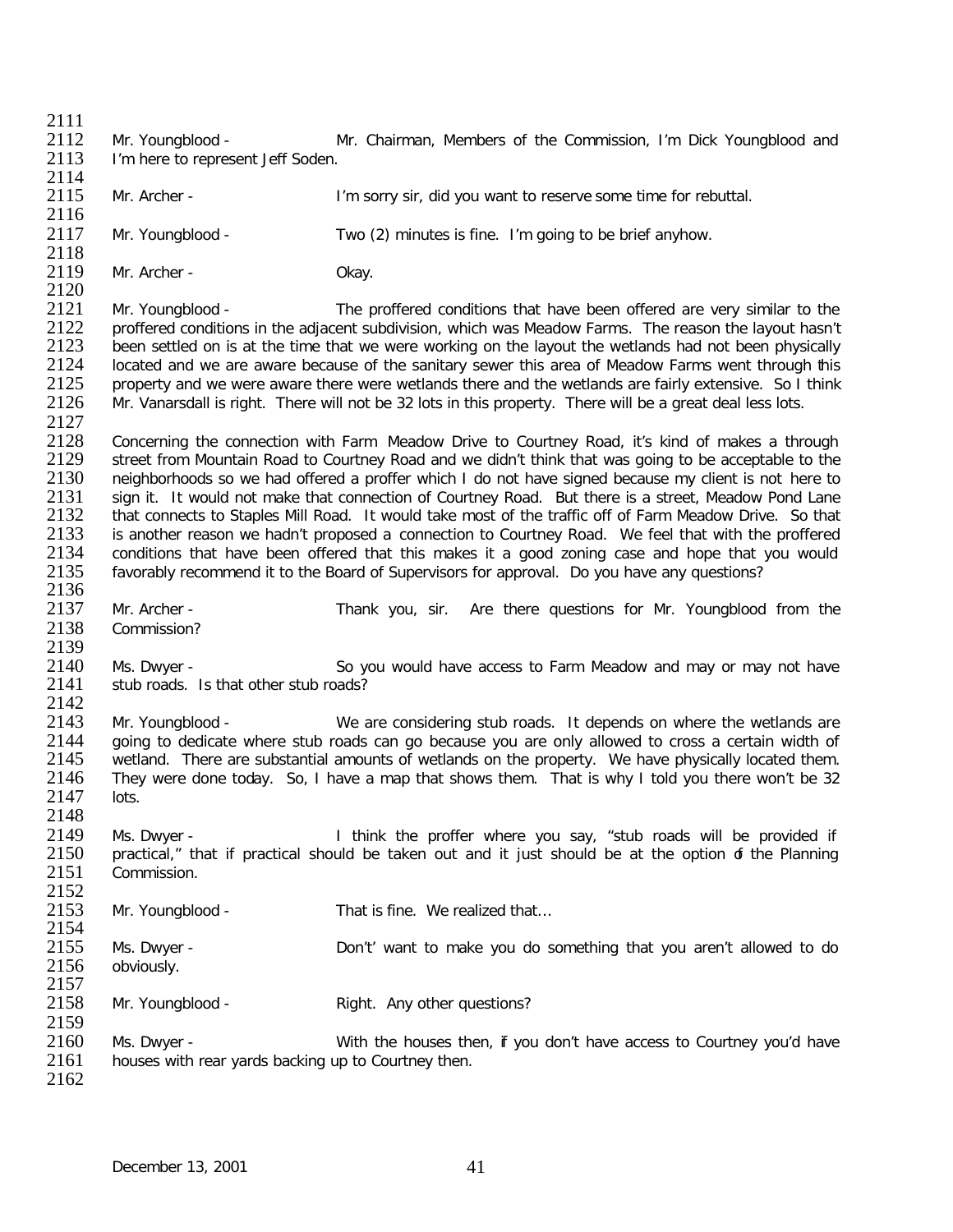2163 Mr. Youngblood - There is an existing house on this property that fronts Courtney Road.<br>2164 That was one of the reasons that we factored the buffer on that existing house. There could possibly be 2164 That was one of the reasons that we factored the buffer on that existing house. There could possibly be 2165 another house that would front on Courtney Road. another house that would front on Courtney Road. 2166<br>2167 Ms. Dwyer - So you just have... 2168<br>2169 2169 Mr. Youngblood - We'd just have two (2) houses that front on Courtney Road. One of 2170 which already exist. which already exist. 2171<br>2172 2172 Mr. Archer - All right. Any thing further? Anyone care to speak for the opposition or 2173 if there is more than one person that would be fine? While you are coming down please state your name 2173 if there is more than one person that would be fine? While you are coming down please state your name 2174 for the record. for the record. 2175<br>2176 Mr. Boyer - **Dan Boyer.** 2177<br>2178 Mr. Archer - The I mean when you got here. 2179<br>2180 2180 Mr. Boyer - I don't usually need a microphone. Thank you. I am a resident of 2181 Meadow Farms subdivision. 10405 Brendan Robert Court and I would like to ask the Commission. request 2181 Meadow Farms subdivision, 10405 Brendan Robert Court and I would like to ask the Commission, request 2182 the Commission to defer consideration of this rezoning of this property for approximately 60 days until 2182 the Commission to defer consideration of this rezoning of this property for approximately 60 days until<br>2183 adiacent residents have been given an opportunity to meet with the developer for the purpose of 2183 adjacent residents have been given an opportunity to meet with the developer for the purpose of 2184 resolving a number of issues which can not be resolved tonight and not waste the Commissions valuable 2184 resolving a number of issues which can not be resolved tonight and not waste the Commissions valuable<br>2185 time. Number one: the holidays are upon is. Residents were not contacted and just found out about 2185 time. Number one; the holidays are upon us. Residents were not contacted and just found out about 2186 the rezoning approximately three (3) weeks ago. A lot of the residents have been out of town. We were the rezoning approximately three (3) weeks ago. A lot of the residents have been out of town. We were 2187 not made aware of this from the developer, only from Mr. Dick Glover, Chairman of the Board of 2188 Supervisors, Brookland. Again, attempt by the developer needs to be made to meet with the residence 2188 Supervisors, Brookland. Again, attempt by the developer needs to be made to meet with the residence<br>2189 of Meadow Farms Subdivision now since I hear that the access is going to be out through Farm Meadow 2189 of Meadow Farms Subdivision now since I hear that the access is going to be out through Farm Meadow<br>2190 Drive instead of also the adiacent Courtney. And meet with other adiacent residence close to the Library. 2190 Drive instead of also the adjacent Courtney. And meet with other adjacent residence close to the Library.<br>2191 The Meadow Farms Subdivision currently has outstanding issues to resolve with Mr. Soden related to the 2191 The Meadow Farms Subdivision currently has outstanding issues to resolve with Mr. Soden related to the 2192 commons area. That is all I have right now. commons area. That is all I have right now. 2193<br>2194 Mr. Archer - All right. Thank you, sir. 2195<br>2196 2196 Mr. Vanarsdall - I think that, I believe you all understood that you all had a meeting 2197 about some of the things that Mr. Soden hadn't done, isn't that right. about some of the things that Mr. Soden hadn't done, isn't that right. 2198<br>2199 Mr. Boyer - Yes sir. 2200 2201 Mr. Vanarsdall - I wasn't there, but I understand you did. 2202<br>2203 Mr. Boyer - Yes sir, we did. It was about the third week of November. 2204<br>2205 2205 Mr. Vanarsdall - Didn't it come up that one of the roads, that first, what is the name of 2206 that street? Farm Meadow. that street? Farm Meadow. 2207<br>2208 Mr. Boyer - Yes. 2209<br>2210 Mr. Vanarsdall - Didn't it come up that it maybe connected to the new subdivision. 2211<br>2212 2212 Mr. Vanarsdall - Did this come up that one of the ways that, what is it, what is the name<br>2213 of that street. Far Meadow? Didn't it come up that that may be connected to the new subdivision? of that street, Far Meadow? Didn't it come up that that may be connected to the new subdivision? 2214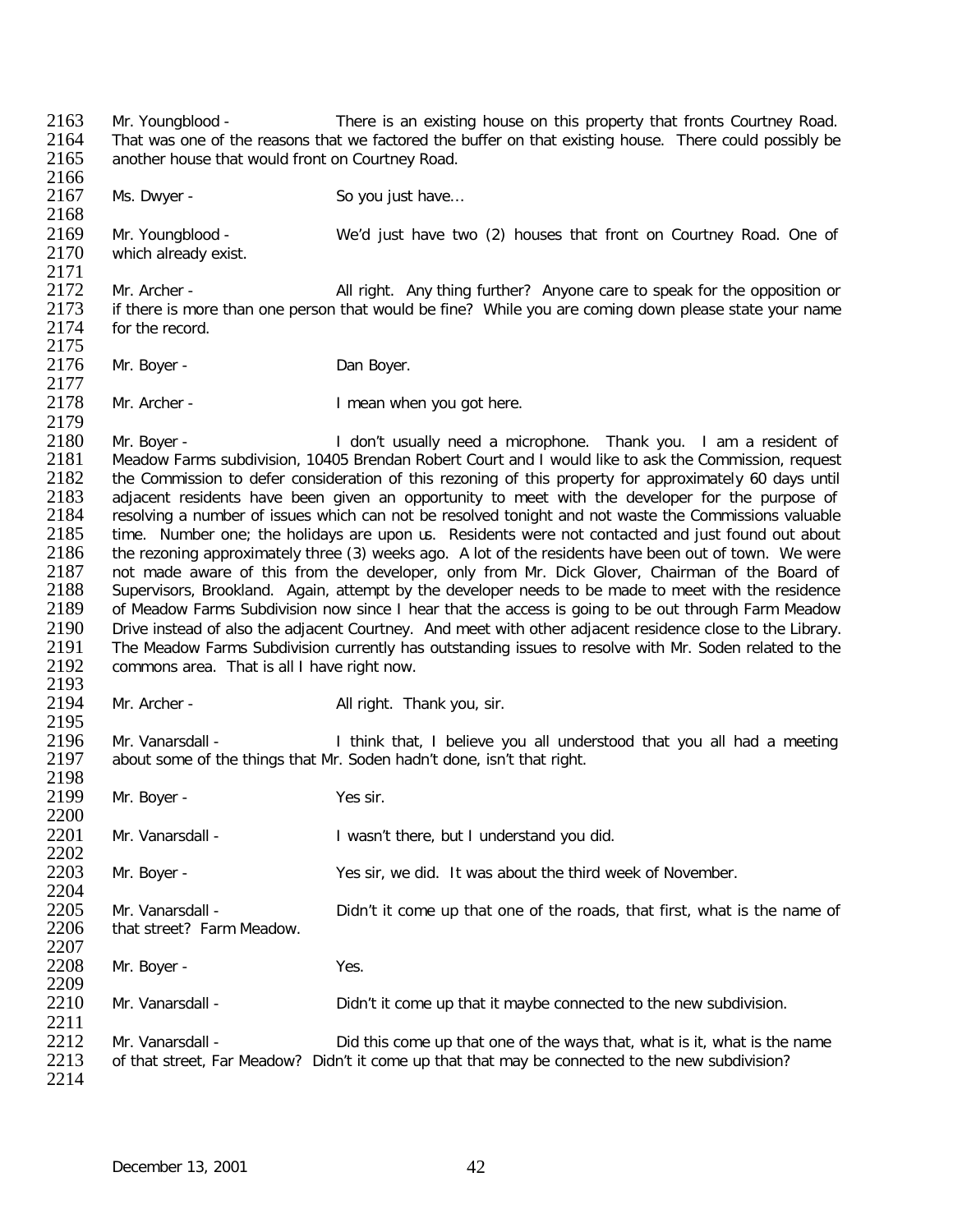2215 Mr. Boyer - Yes, sir. Mr. Glover made us aware after a meeting concerning the<br>2216 commons areas, get that resolved, and made us aware. Approximately less than 60% of the residents 2216 commons areas, get that resolved, and made us aware. Approximately less than 60% of the residents 2217 were present. I have tried to educate them on this meeting, but again, we are in the holidays, so we 2217 were present. I have tried to educate them on this meeting, but again, we are in the holidays, so we 2218 have a lot of people that are not available. have a lot of people that are not available. 2219<br>2220 Mr. Vanarsdall - Think Mr. Silber was there, too. 2221<br>2222 Mr. Boyer - Yes. Mr. Silber was there. 2223<br>2224 2224 Mr. Vanarsdall - I certainly don't have any objection as a Planning Commissioner to do<br>2225 that if the applicant doesn't have any objection to defer the case. that if the applicant doesn't have any objection to defer the case. 2226<br>2227 Mr. Archer - Mr. Youngblood. 2228<br>2229 2229 Mr. Youngblood - Well, I had understood that there was a meeting with the residents of 2230 Meadow Farms and that it did concern the common area in the last section of Meadow Farms, which is 2230 Meadow Farms and that it did concern the common area in the last section of Meadow Farms, which is 2231 close to being recorded, and as they were made aware at that time that this zoning case was coming up. 2231 close to being recorded, and as they were made aware at that time that this zoning case was coming up.<br>2232 liwasn't present at the meeting. I wasn't present at the meeting. 2233<br>2234 Mr. Vanarsdall-<br>
I wasn't either. 2235<br>2236 2236 Mr. Youngblood - And I understood that the common area had been resolved with the 2237 residents at that meeting or soon thereafter, so this is a surprise to me that has come up tonight. I don't 2237 residents at that meeting or soon thereafter, so this is a surprise to me that has come up tonight. I don't 2238 have an objection to a deferral. I think 60 days is a little long. have an objection to a deferral. I think 60 days is a little long. 2239<br>2240 2240 Mr. Vanarsdall - Do you think that issues that have never been addressed, do you think 2241 that we could get those addressed? Do you think so. Mr. Silber? that we could get those addressed? Do you think so, Mr. Silber? 2242<br>2243 Mr. Silber - The Controllectual Health I don't think 60 days is too long. 2244<br>2245 Mr. Vanarsdall - CK. Thank you, Mr. Youngblood. 2246<br>2247 Mr. Youngblood - Thank you. 2248<br>2249 2249 Mr. Vanarsdall - That is the Christmas Spirit. I can tell that on your face. On a serious<br>2250 matter. I appreciate vou suggesting the deferral and I wasn't aware. I knew you had a meeting. but I 2250 matter, I appreciate you suggesting the deferral and I wasn't aware, I knew you had a meeting, but I<br>2251 wasn't aware that this was not brought out, so Mr. Chairman, I move that we defer C-71C-01 for 60 days 2251 wasn't aware that this was not brought out, so Mr. Chairman, I move that we defer C-71C-01 for 60 days 2252 at the applicant's request. at the applicant's request. 2253<br>2254 Mr. Taylor - Second. 2255<br>2256 2256 Mr. Archer - Motion by Mr. Vanarsdall and second by Mr. Taylor to defer for 60 days<br>2257 at the applicant's request. All in favor say ave. All opposed say no. at the applicant's request. All in favor say aye. All opposed say no. 2258<br>2259 2259 At the applicant's request, the Planning Commission deferred Case C-71C-01, Jeffrey W. Soden, to its 2260 meeting on February 14, 2002. meeting on February 14, 2002. 2261<br>2262 **Deferred from the November 15, 2001 Meeting** 2263 **C-61C-01 Robert M. Atack:** Request to conditionally rezone from A-1 Agricultural 2264 District to RTHC Residential Townhouse District (Conditional), Parcel 32-A-8N and 9, containing 7.9 acres,<br>2265 Located at the southeast intersection of Woodman Road and Mountain Road. Residential townhouses for 2265 located at the southeast intersection of Woodman Road and Mountain Road. Residential townhouses for 2266 sale are proposed. The densities in the RTH District cannot exceed nine (9) units per acre. The Land 2266 sale are proposed. The densities in the RTH District cannot exceed nine (9) units per acre. The Land 2267 Use Plan recommends Office. Use Plan recommends Office.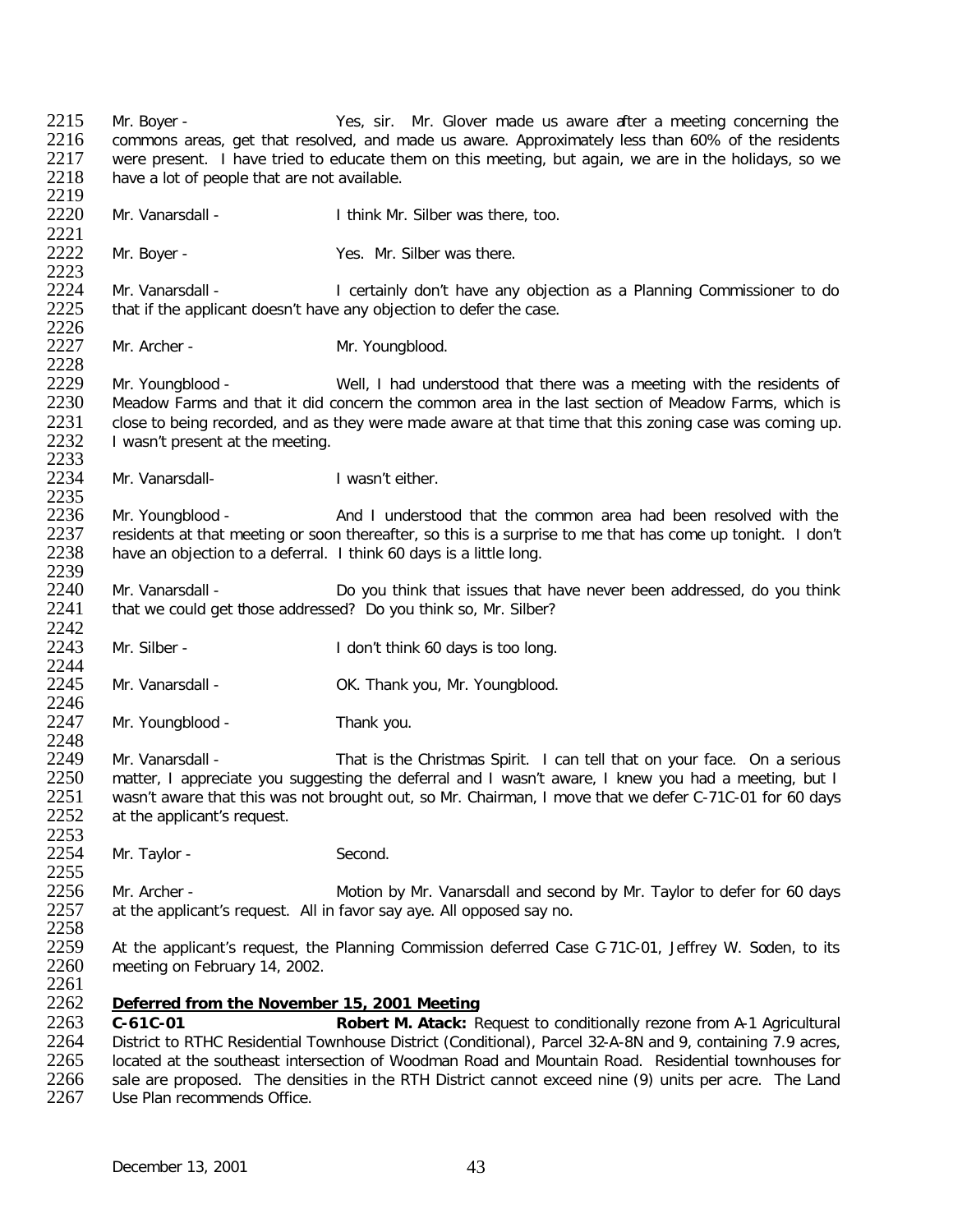2268<br>2269

Mr. Marlles - The staff report will be given by Mr. Householder.

2270<br>2271 2271 Mr. Archer - Thank you, Mr. Secretary. Is there anyone here opposed to Case C-61C-<br>2272 01? We have opposition. Thank you. We will get to you. 01? We have opposition. Thank you. We will get to you.

2273<br>2274 2274 Mr. Householder - Thank you, Mr. Chairman. The subject property consists of one large L-<br>2275 shaped property as seen here on the aerial, and then this one small triangular-shaped piece that is right 2275 shaped property as seen here on the aerial, and then this one small triangular-shaped piece that is right<br>2276 up here named Parcel B. The two parcels are separated by an undeveloped right of way, what was 2276 up here named Parcel B. The two parcels are separated by an undeveloped right of way, what was 2277 criginally known as Old Woodman Road. There is also an existing single-family home located on the 2277 originally known as Old Woodman Road. There is also an existing single-family home located on the 2278 subject property and there are three homes to the west in this area (referring to slide, and then there is a 2278 subject property and there are three homes to the west in this area (referring to slide, and then there is a<br>2279 home to the east in this area (referring to slide). This area here is owned by the County around this 2279 home to the east in this area (referring to slide). This area here is owned by the County around this 2280 water tower, and then right here (referring to slide), this property is also owned by the County of 2280 water tower, and then right here (referring to slide), this property is also owned by the County of 2281 Henrico, and much of this area serves as parking for the Glen Allen Softball Complex. The applicant is 2281 Henrico, and much of this area serves as parking for the Glen Allen Softball Complex. The applicant is 2282 pursuing the purchase of a piece of land right in this area (referring to slide), from the County, and if 2282 pursuing the purchase of a piece of land right in this area (referring to slide), from the County, and if<br>2283 they do obtain it, this land would need to be rezoned if it was to be included as part of this development 2283 they do obtain it, this land would need to be rezoned if it was to be included as part of this development,<br>2284 and I will get into that in a minute. The 2010 Land Use Plan does recommend Office for the subject 2284 and I will get into that in a minute. The 2010 Land Use Plan does recommend Office for the subject 2285 parcel. This request is not consistent with the recommendation, but because the Mountain Laurel 2285 parcel. This request is not consistent with the recommendation, but because the Mountain Laurel<br>2286 Townhouses are across the street here, in such close proximity to this request, staff feels that it is a 2286 Townhouses are across the street here, in such close proximity to this request, staff feels that it is a<br>2287 reasonable variation from the Land Use Plan recommendation. reasonable variation from the Land Use Plan recommendation.

2288<br>2289 2289 The applicant has submitted two schematic plans. This one for as the property is without the 40 feet of 2290 additional land purchased by the County, and as you see, this is Mountain Road here, and this is that 2290 additional land purchased by the County, and as you see, this is Mountain Road here, and this is that 2291 small triangular piece and this is most likely what the configuration would be, but this has not been 2291 small triangular piece and this is most likely what the configuration would be, but this has not been<br>2292 proffered in terms of the lavout. This area is undeveloped in here because of environmental issues. 2292 proffered in terms of the layout. This area is undeveloped in here because of environmental issues.<br>2293 They have also submitted another layout, if they were to obtain the additional 40 feet, and as you can 2293 They have also submitted another layout, if they were to obtain the additional 40 feet, and as you can<br>2294 See, this is where the additional land would be obtained possibly from the County, and it would allow 2294 see, this is where the additional land would be obtained possibly from the County, and it would allow<br>2295 them to add these additional units to the request. As far as the subject request goes, without the 40 2295 them to add these additional units to the request. As far as the subject request goes, without the 40<br>2296 feet, they have proffered to develop no more than 63 units on this site, and they have also addressed 2296 feet, they have proffered to develop no more than 63 units on this site, and they have also addressed<br>2297 staff's concern by proffering an overall density of 7.2 units per acre. This would maintain the density 2297 staff's concern by proffering an overall density of 7.2 units per acre. This would maintain the density<br>2298 whether they had the 40 feet from the County or not. They have also proffered elements that would 2298 whether they had the 40 feet from the County or not. They have also proffered elements that would<br>2299 assure quality development on this site, staff feels. These include brick foundations, no cantilevered 2299 assure quality development on this site, staff feels. These include brick foundations, no cantilevered 2300 chimneys or closets, a commitment to provide restrictive covenants, sidewalks, parking lot lighting and a 2300 chimneys or closets, a commitment to provide restrictive covenants, sidewalks, parking lot lighting and a<br>2301 cresidential scale impervious cover at 40%, not to exceed 40%, and a minimum of one acre of 2301 residential scale impervious cover at 40%, not to exceed 40%, and a minimum of one acre of 2302 recreational area. They have also proffered this layout in terms of the buffers, in Proffer No. 10, and 2302 recreational area. They have also proffered this layout in terms of the buffers, in Proffer No. 10, and 2303 they have committed to provide a minimum of 10 feet of buffer around the perimeter of the site, and in 2303 they have committed to provide a minimum of 10 feet of buffer around the perimeter of the site, and in<br>2304 some instances, it is 20 feet, most notably this area long Mountain Road is shown as a 20-foot buffer in 2304 some instances, it is 20 feet, most notably this area long Mountain Road is shown as a 20-foot buffer in 2305 this area. this area.

2306<br>2307 2307 Staff feels that this does address our concerns with buffering for this case. They have also added at 2308 staff's request Proffer No. 14, which was handed out to you this evening, which commits to obtaining the 2308 staff's request Proffer No. 14, which was handed out to you this evening, which commits to obtaining the<br>2309 fee simple ownership of this Old Woodman Road, and that is prior to any building permits, or occupancy 2309 fee simple ownership of this Old Woodman Road, and that is prior to any building permits, or occupancy<br>2310 permits issued on this site. Overall, staff feels that the proposal for townhouses at this location is a 2310 permits issued on this site. Overall, staff feels that the proposal for townhouses at this location is a<br>2311 reasonable variation from the 2010 Plan, in that they have addressed staff's concerns with the quality of 2311 reasonable variation from the 2010 Plan, in that they have addressed staff's concerns with the quality of<br>2312 the development in the original staff report. Therefore, staff does recommend approval of this request 2312 the development in the original staff report. Therefore, staff does recommend approval of this request 2313 and I will answer any questions that you may have. and I will answer any questions that you may have.

2314<br>2315 Mr. Archer - Thank you, Mr. Householder. I will have some questions for the 2316 applicant, Mr. Householder, but does the rest of the Commission have questions of Mr. Householder?<br>2317 Thank vou, sir. Would the applicant come forward, please. Thank you, sir. Would the applicant come forward, please.

2318<br>2319 2319 Mr. Bob Atack - Mr. Chairman, and members of the Planning Commission, my name is<br>2320 Bob Atack and I am the applicant before you this evening. Our zoning request has met with the County Bob Atack and I am the applicant before you this evening. Our zoning request has met with the County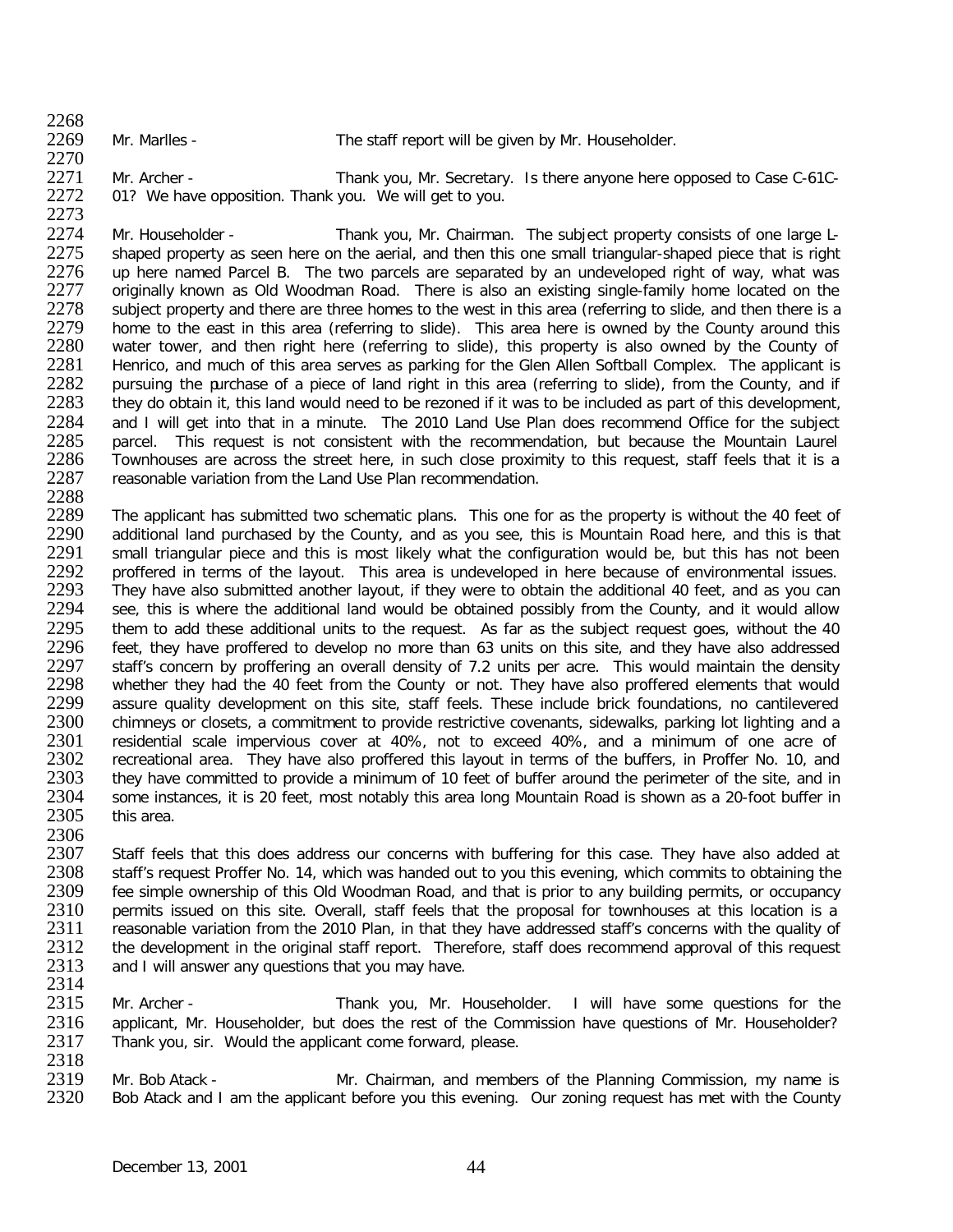2321 Planning staff's recommendation for approval, which is based on 13 proffered conditions. Mr.<br>2322 Householder articulated those. I think, very well. I would allude to some. I think, that are most 2322 Householder articulated those, I think, very well. I would allude to some, I think, that are most 2323 important to insure quality and have as little impact on the area as possible. Those areas are that the 2323 important to insure quality and have as little impact on the area as possible. Those areas are that the 2324 site will have an impervious cover area of no more than 40%. That is a very low ratio of site coverage 2324 site will have an impervious cover area of no more than 40%. That is a very low ratio of site coverage<br>2325 for a multifamily site. We will also have a recreation area of a minimum of one acre. Please take into 2325 for a multifamily site. We will also have a recreation area of a minimum of one acre. Please take into 2326 consideration this site is only approximately eight acres. It is a not a site in which we do have the 2326 consideration this site is only approximately eight acres. It is a not a site in which we do have the 2327 advantage to put in amenities that our company is quite accustomed to. We will also have sound 2327 advantage to put in amenities that our company is quite accustomed to. We will also have sound<br>2328 suppression between the walls of each of these homes, with a transmission co-efficient rating between 2328 suppression between the walls of each of these homes, with a transmission co-efficient rating between<br>2329 50 to 54. All utilities shall be underground with the exception of junction boxes, meters, pedestals, 2329 50 to 54. All utilities shall be underground with the exception of junction boxes, meters, pedestals, 2330 transformers and existing overhead utility lines for technical and environmental reasons. As well, we 2330 transformers and existing overhead utility lines for technical and environmental reasons. As well, we<br>2331 have proffered that we will not access Woodman Road as was suggested by the County. I will be glad to 2331 have proffered that we will not access Woodman Road as was suggested by the County. I will be glad to 2332 answer any questions that you may have. answer any questions that you may have.

2333<br>2334 2334 Mr. Archer - Thank you, Mr. Atack. If this zoning, Mr. Atack, would you develop this 2335 vourself or would you transfer it to someone else? yourself or would you transfer it to someone else?

2336<br>2337

Mr. Atack - Probably we would be the developer.

2338<br>2339 Mr. Archer - **Have you met with the opposition?** Are you aware what the opposition 2340 is?

2341<br>2342 2342 Mr.Atack - I hesitate only in that the opposition I have known for a lot of my life,<br>2343 and so, sometimes it is questionable as to whether this is the opposition tonight or just my growing up 2343 and so, sometimes it is questionable as to whether this is the opposition tonight or just my growing up<br>2344 with some of them. But, so, what we did. We had a meeting with, as you folks may recall, the 2344 with some of them. But, so, what we did. We had a meeting with, as you folks may recall, the 2345 townhouses that are directly across the street are Mountain Road and have been very active in the 2345 townhouses that are directly across the street are Mountain Road and have been very active in the 2346 residential impacts of this area. We met. We had a meeting and one of the directors. Michelle Faison, 2346 residential impacts of this area. We met. We had a meeting and one of the directors, Michelle Faison, 2347 who has spoken before this Board (sic) in the past, was the representative for that association and she 2347 who has spoken before this Board (sic) in the past, was the representative for that association and she<br>2348 was quite satisfied with what we are proposing. Now, I will say in all due respect, some of the folks that 2348 was quite satisfied with what we are proposing. Now, I will say in all due respect, some of the folks that<br>2349 are here this evening are being impacted in a different manner in which those people's concerns were. 2349 are here this evening are being impacted in a different manner in which those people's concerns were.<br>2350 But Ms. Faison was in attendance, also Mr. William Lane, who is one of the adioining property owners 2350 But Ms. Faison was in attendance, also Mr. William Lane, who is one of the adjoining property owners<br>2351 and has lived on the adioining property for 16 years. He and his wife also were in favor of the case, and 2351 and has lived on the adjoining property for 16 years. He and his wife also were in favor of the case, and<br>2352 I should sav this. For the record, and I mentioned to these people that I would be stating this at this 2352 I should say this. For the record, and I mentioned to these people that I would be stating this at this<br>2353 public hearing that I was quoting them that they were in favor of this case, and in Mr. Lane's situation, 2353 public hearing that I was quoting them that they were in favor of this case, and in Mr. Lane's situation,<br>2354 be does have a swimming pool in the back of his vard. Though we did not proffer it, we are going to 2354 he does have a swimming pool in the back of his yard. Though we did not proffer it, we are going to 2355 meet with him and our landscape architect and look at putting some Levland Cyprus and a visual barrier 2355 meet with him and our landscape architect and look at putting some Leyland Cyprus and a visual barrier<br>2356 between the back of our town homes and the corner of his property. between the back of our town homes and the corner of his property.

2357<br>2358 Mr. Archer - **OK. Does anyone else have a question for Mr. Atack?** All right. Thank 2359 you, sir. 2360<br>2361 Mr. Atack - Thank you. 2362<br>2363 2363 Mr. Archer - Who would like to speak for the opposition? Come on up, sir. 2364<br>2365 2365 Mr. George Miles - My name is George Miles and I live at 10517 Woodman Road. Could 2366 someone get me to the plat? someone get me to the plat? 2367<br>2368 Mr. Archer - The Mr. Miles, before you go on, there were some folks in the center here 2369 who were opposed. Are you all neighbors or are you from a different area? 2370<br>2371 Mr. Miles - Yes, we are. 2372<br>2373 2373 Mr. Archer - You are all together then. OK. Thank you. Go ahead, sir.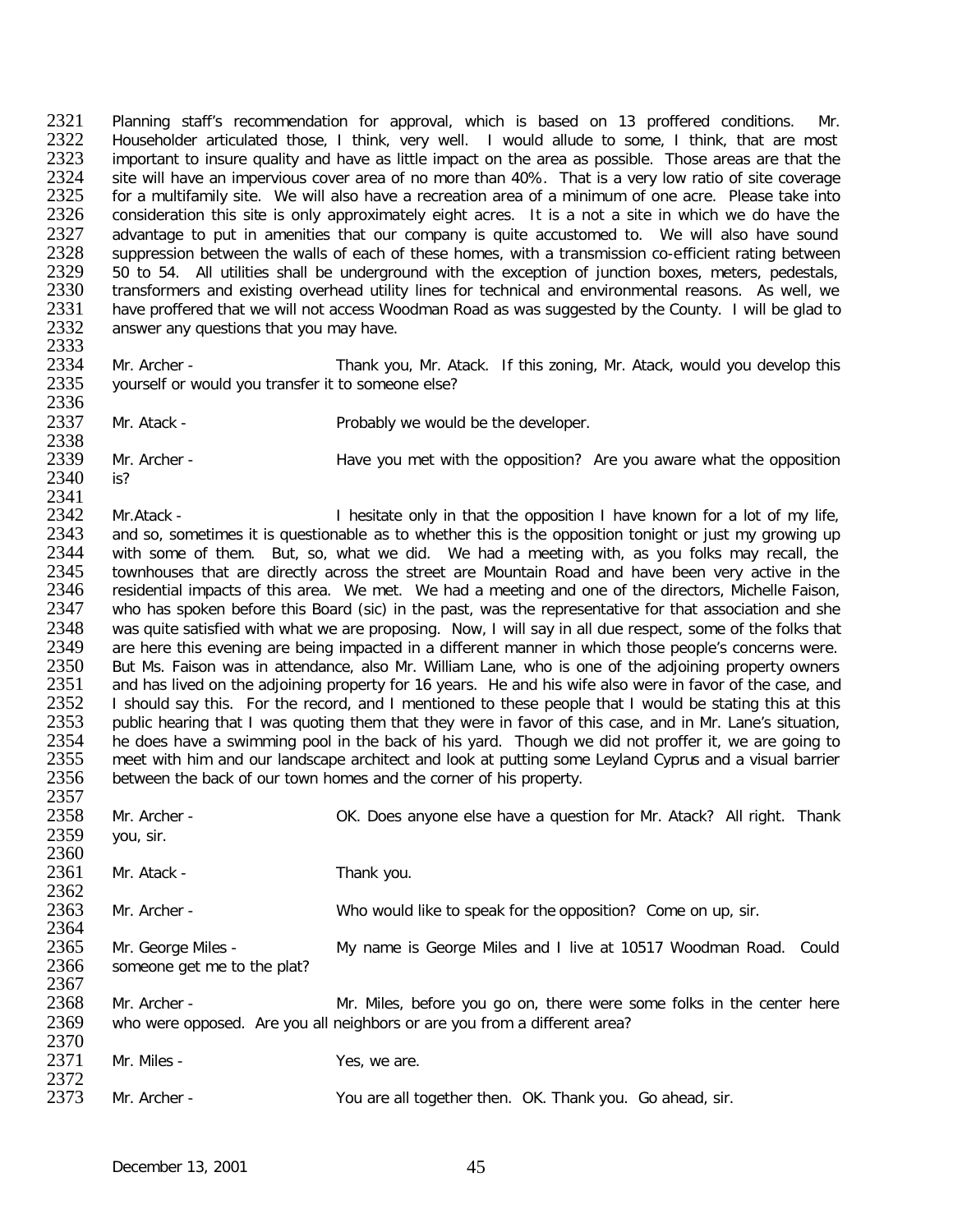2374<br>2375 2375 Mr. Miles - My property is right there (referring to slide). It is approximately 2.9<br>2376 acres. There is five residents that live around this piece of property and all of us have approximately two 2376 acres. There is five residents that live around this piece of property and all of us have approximately two<br>2377 acres or more. They are all single-family homes. We are really concerned about the value of our 2377 acres or more. They are all single-family homes. We are really concerned about the value of our<br>2378 property. I have that acreage and I have a 4.000 square foot home on it. We are concerned with the 2378 property. I have that acreage and I have a 4,000 square foot home on it. We are concerned with the 2379 density. It is a whole lot more people per acre than we have around the area, and we were worried 2379 density. It is a whole lot more people per acre than we have around the area, and we were worried 2380 about the traffic. We are kind of used to having vard lights instead of street lights, driveways instead of 2380 about the traffic. We are kind of used to having yard lights instead of street lights, driveways instead of 295<br>2381 parking lots. The traffic on Woodman Road is fierce in the morning and late afternoon coming off of 2381 parking lots. The traffic on Woodman Road is fierce in the morning and late afternoon coming off of 295<br>2382 coming back out of the County Depot. Most of us have thought or built our homes around the way that 2382 coming back out of the County Depot. Most of us have thought or built our homes around the way that 2383 this neighborhood has evolved. Every piece of property there is a single-family home, and we are just 2383 this neighborhood has evolved. Every piece of property there is a single-family home, and we are just 2384 really concerned about the traffic. We have all of the townhouses across the street. It is a tremendous 2384 really concerned about the traffic. We have all of the townhouses across the street. It is a tremendous 2385 amount of traffic for us, and we are really concerned about our privacy that we basically built around. amount of traffic for us, and we are really concerned about our privacy that we basically built around. 2386<br>2387 2387 Mr.Archer - Mr. Miles, you know this Land Use Plan calls for Office at this location.<br>2388 Between the two things, would you be opposed to Office if it were to develop that way? Between the two things, would you be opposed to Office if it were to develop that way? 2389<br>2390 2390 Mr. Miles - Well, I believe the whole area is for office, everything from the creek to 2391 the County. Is that right? the County. Is that right? 2392<br>2393 Mr. Archer - Lee, can you help me out with this? 2394<br>2395 2395 Mr. Householder - It is mostly office, if you look at, if you are following this line (referring 2396 to slide), so you go up and extends on both sides of Woodman Road. to slide), so you go up...and extends on both sides of Woodman Road. 2397<br>2398 2398 Mr. Miles - Well, we feel that basically our property value would be worth more to 2399 us as office space than it would be to put these townhouses in. us as office space than it would be to put these townhouses in. 2400<br>2401 Ms. Dwyer - Would your preference be single-family homes on this site? 2402<br>2403 Mr. Miles - Yes, it would be, as it is now. 2404<br>2405 2405 Mr. Archer - But the intended acquisition of the piece of County property to add to 2406 this, does that have any impact at all on how you feel about it? this, does that have any impact at all on how you feel about it? 2407<br>2408 2408 Mr. Miles - On buying that piece of property? Well, you know, we all live in the 2409 County. Who is going to vote on it? County. Who is going to vote on it? 2410<br>2411 Mr. Archer - Well, let me ask you this. Is there anyway that the applicant could 2412 change this plan or reduce it in anyway that you think would be favorable to you and your neighbors? 2413<br>2414 2414 Mr. Miles - Well, you know, the area all has single family homes, and that is kind of 2415 what we would like to have in there. I don't know if they can put them in there or not. but that is 2415 what we would like to have in there. I don't know if they can put them in there or not, but that is 2416 basically how this whole neighborhood evolved, not just this piece of property, but the way everything 2416 basically how this whole neighborhood evolved, not just this piece of property, but the way everything 2417 was developed there. So, that is kind of the way we built in that area. I built my home further to the 2417 was developed there. So, that is kind of the way we built in that area. I built my home further to the 2418 back of my property line because of Woodman Road, which is horrendous in the morning with traffic. back of my property line because of Woodman Road, which is horrendous in the morning with traffic. 2419<br>2420 2420 Mr. Archer - OK. Any further questions from anyone else? Thank you, sir. Does 2421 anyone else care to speak? Come on up, ma'am. anyone else care to speak? Come on up, ma'am. 2422<br>2423 2423 Ms. Molly Archibeque - My name is Molly Archibeque and I live on Mountain Road east of his<br>2424 Droperty, and I definitely wouldn't want, can you put that picture up here? This one. With all of those 2424 property, and I definitely wouldn't want, can you put that picture up here? This one. With all of those 2425 houses (referring to slide) being right next to me, my property runs pretty much. It is about, nearly two 2425 houses (referring to slide) being right next to me, my property runs pretty much. It is about, nearly two<br>2426 acres, until the County took part of it for a road. It was two acres. So, I would not want all of those acres, until the County took part of it for a road. It was two acres. So, I would not want all of those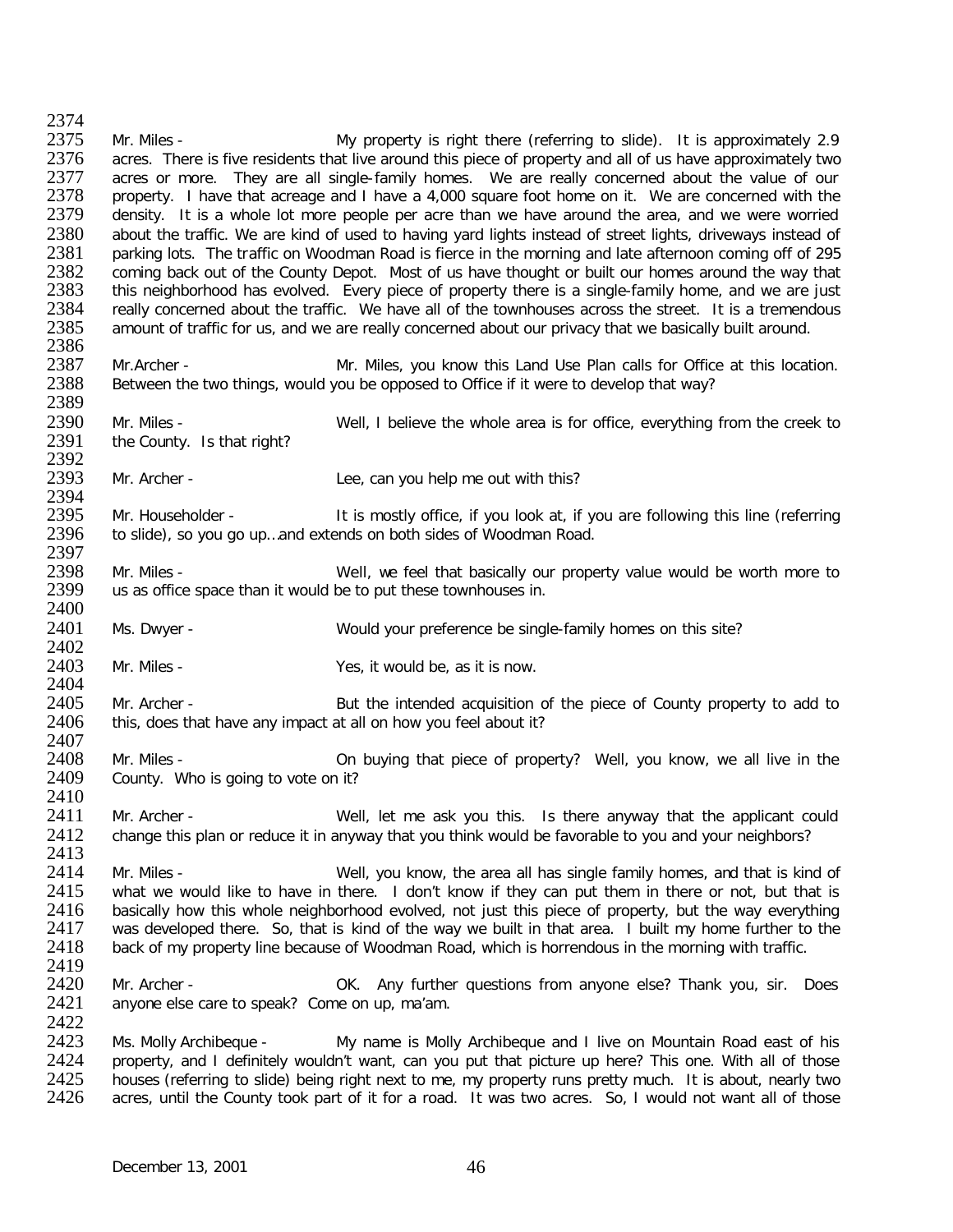2427 houses right next to me. That is where they would be (referring to slide). And, the traffic coming out of<br>2428 there would be coming out on Mountain Road, and we already have town houses on the opposite side 2428 there would be coming out on Mountain Road, and we already have town houses on the opposite side<br>2429 Twhere probably there are 100 over there that we have to contend with, and like George said. Mountain 2429 where probably there are 100 over there that we have to contend with, and like George said, Mountain 2430 Road is awful in the mornings. The traffic coming off of 295 going into Richmond or wherever. And, of 2430 Road is awful in the mornings. The traffic coming off of 295 going into Richmond or wherever. And, of 2431 course, when I moved out there it was rural, and that is what I went out there for, because I liked the -2431 course, when I moved out there it was rural, and that is what I went out there for, because I liked the –<br>2432 iust by myself – just as anyone else did out there, so I would like for it to stay like it is if I could, just by myself – just as anyone else did out there, so I would like for it to stay like it is if I could, but... 2433<br>2434 2434 Mr. Archer - Well, Ms. Archibeque, let me ask you a question. Obviously, it won't stay as it is. 2436<br>2437 Ms. Archibeque - That is right. 2438<br>2439 2439 Mr. Archer - But, you know, I was thinking about this also, in terms of traffic, and if it 2440 were to develop as office space... were to develop as office space... 2441<br>2442 Ms. Archibeque - Well, that would be much better. 2443<br>2444 2444 Mr. Archer - It would appear to me, though, that there would probably be a heavier<br>2445 concentration of traffic, at least twice a day, than it would be if it were developed as townhouses. concentration of traffic, at least twice a day, than it would be if it were developed as townhouses. 2446<br>2447 Ms. Archibeque - I don't think so. 2448<br>2449 Mr. Archer - The Communist Heather I am just throwing that out as a... 2450 2451 Ms. Archibeque - Well, I don't really think so, but I still wouldn't have all of these houses 2452 setting right next to my line. setting right next to my line. 2453 2454 Mr. Archer - All right. OK. 2455<br>2456 Mr. Jernigan - Ma'am, which lot is yours? 2457<br>2458 Ms. Archibeque - The Mass of there. Where is it? 2459<br>2460 Ms. Dwyer - Is it Lot 10? 2461<br>2462 Ms. Archibeque - Yes. Right there (referring to slide). 2463<br>2464 Mr. Jernigan - The How many people are adjoining this property? How many homes are 2465 adjoining this property? 2466<br>2467 Ms. Archibeque - My property? 2468<br>2469 Mr. Jernigan - The total property. How many adjoining homes are there? 2470<br>2471 Ms. Archibeque - Me? Is he talking about me? 2472<br>2473 Mr. Householder - He is talking in general. 2474 2475 Mr. Jernigan - Where are they? 2476<br>2477 Mr. Archer - They are mostly on Woodman. 2478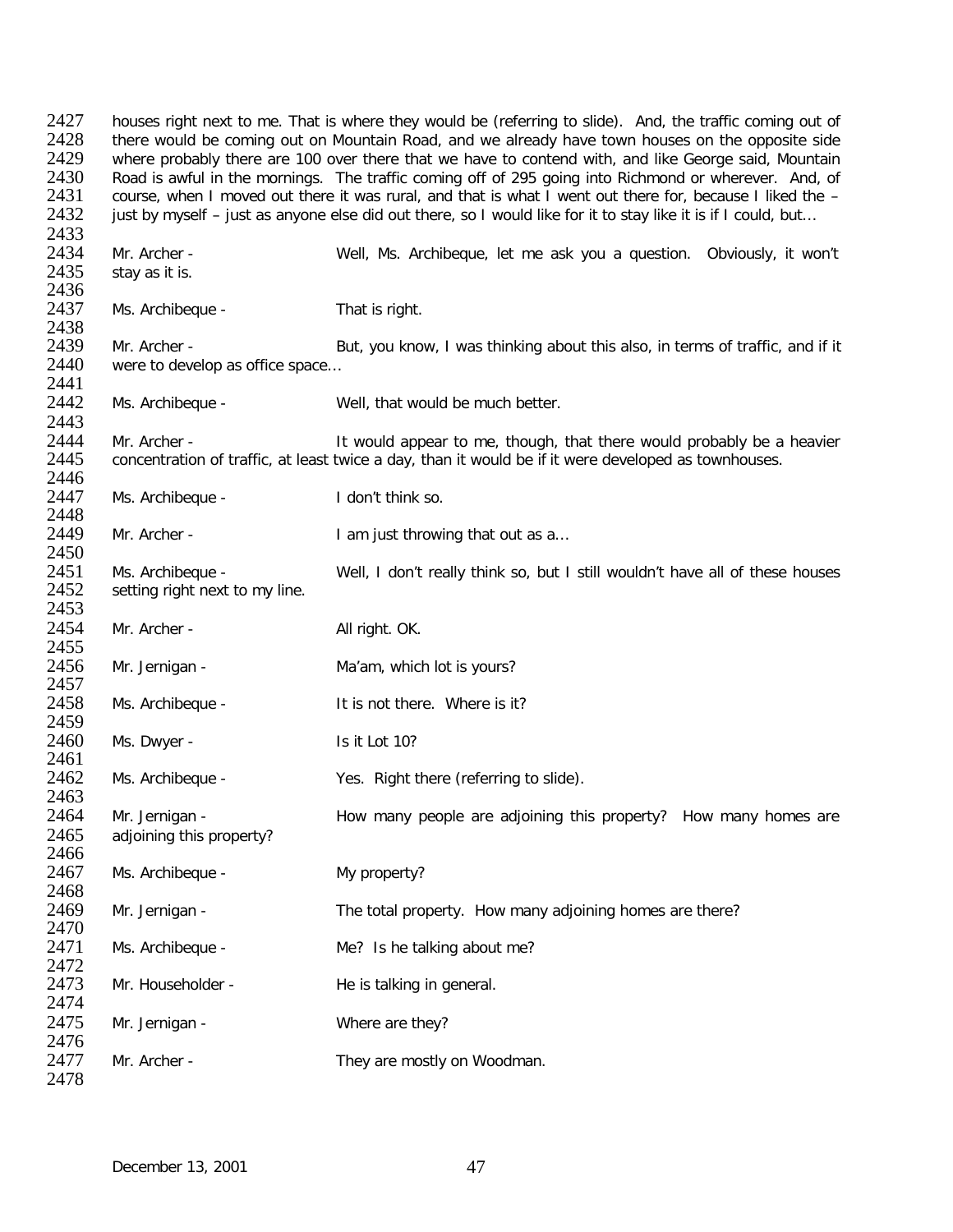2479 Mr. Householder - There is one here. We have an aerial and you can see the footprints on 2480 that and get an idea of where the houses are. that and get an idea of where the houses are.

2481<br>2482 Mr. Archer - CARED COMET Any further questions from anyone?

2483<br>2484 Ms. Archibeque - The Man't know what questions you are asking.

2485<br>2486 2486 Mr. Archer - No. I was asking the Commission if they had questions for you. Thank 2487 vou. ma'am. Is there anyone else who would like to speak to this? Come on up. you, ma'am. Is there anyone else who would like to speak to this? Come on up.

2488<br>2489 2489 Ms. Elaine Ramsey- Good evening. My name is Elaine Ramsey and I currently live in King<br>2490 William County, but I own the property on Woodman Road that would adioin the back of this property. 2490 William County, but I own the property on Woodman Road that would adjoin the back of this property.<br>2491 My concern is about a vear ago I received a letter from Henrico County – I believe it was from the Corps 2491 My concern is about a year ago I received a letter from Henrico County – I believe it was from the Corps<br>2492 of Engineers where they were going to improve the property at Mountain and Woodman Road, so I got 2492 of Engineers where they were going to improve the property at Mountain and Woodman Road, so I got 2493 on the phone and called, and I even came out to the County and asked exactly what they were planning 2493 on the phone and called, and I even came out to the County and asked exactly what they were planning<br>2494 to do, and they explained to me that they were having a problem in that area with the sewage 2494 to do, and they explained to me that they were having a problem in that area with the sewage<br>2495 underground right at Mountain and Woodman Road and that their plan was to have to go in there and 2495 underground right at Mountain and Woodman Road and that their plan was to have to go in there and<br>2496 redo some of the construction they had done many years ago. I lived there myself 27 years ago, and it 2496 redo some of the construction they had done many years ago. I lived there myself 27 years ago, and it 2497 was my first home. Also, when I came to the County I met with people in different departments to find 2497 was my first home. Also, when I came to the County I met with people in different departments to find<br>2498 out exactly what they projected for that area because I do have a piece of property on Woodman at the 2498 out exactly what they projected for that area because I do have a piece of property on Woodman at the 2499 corner, and they told me it was projected for office space. And, also, on the back of our land that will 2499 corner, and they told me it was projected for office space. And, also, on the back of our land that will<br>2500 adioin this property is a creek, and that was a little of our concern. If they are already having problems 2500 adjoin this property is a creek, and that was a little of our concern. If they are already having problems<br>2501 with the sewage or with the water problems in that area, if they put in this multi-housing, where is the 2501 with the sewage or with the water problems in that area, if they put in this multi-housing, where is the<br>2502 runoff going to go? How is that going to be addressed if the County already has a problem with it? That 2502 runoff going to go? How is that going to be addressed if the County already has a problem with it? That <br>2503 was my concern. was my concern.

2504<br>2505 2505 Mr. Archer - Yes, ma'am. Any questions for her before she takes a seat? Thank you, 2506 ma'am. Anyone else. Mr. Atack, could we get you to come back up, please sir? Mr. Atack, you know, I<br>2507 was not aware, and I don't know if you were or not, that we had this much opposition to this case, and, 2507 was not aware, and I don't know if you were or not, that we had this much opposition to this case, and, <br>2508 in fact. I was hoping after the staff report, it could run through rather smoothly. Of course, you and Mr 2508 in fact, I was hoping after the staff report, it could run through rather smoothly. Of course, you and Mr.<br>2509 McFarlane and I and Mr. Householder met sometime ago, and we talked about what may come out of 2509 McFarlane and I and Mr. Householder met sometime ago, and we talked about what may come out of 2510 this, and I really expected more opposition from the townhouse owners on the other side of the street. 2510 this, and I really expected more opposition from the townhouse owners on the other side of the street.<br>2511 Is there anyway that you can think of that you could address any of the concerns, maybe with a lesser 2511 Is there anyway that you can think of that you could address any of the concerns, maybe with a lesser<br>2512 density pattern or any kind of buffering that might answer the concerns that you have heard here 2512 density pattern or any kind of buffering that might answer the concerns that you have heard here<br>2513 tonight? tonight?

2514<br>2515 2515 Mr. Atack - Mr. Archer, I think that, in fact I am not sure Ms. Ramsey opposed the<br>2516 case. I think she was very concerned about drainage, and how it affected her house, and Mr. Miles' is case. I think she was very concerned about drainage, and how it affected her house, and Mr. Miles' is 2517 absolutely the nicest house on Woodman Road as far as it goes in any direction, and he has a very<br>2518 legitimate concern, and I appreciate that. It was a question asked as to how many home owners were 2518 legitimate concern, and I appreciate that. It was a question asked as to how many home owners were<br>2519 affected by this property. Mr. Miles is, so is Ms. Archibeque, Mr. Lane is as well, and does not have any 2519 affected by this property. Mr. Miles is, so is Ms. Archibeque, Mr. Lane is as well, and does not have any<br>2520 objection to this case. I am not sure if it would be important to cast the Ramsey question as to what 2520 objection to this case. I am not sure if it would be important to cast the Ramsey question as to what 2521 their position is. But, regardless, to answer your question, sir, this is an unusual piece of property just by 2521 their position is. But, regardless, to answer your question, sir, this is an unusual piece of property just by<br>2522 its shape. It does not allow very much. We have an exhibit before you next to Mr. Parker that shows 2522 its shape. It does not allow very much. We have an exhibit before you next to Mr. Parker that shows<br>2523 that what we have done is pulled the townhouses off or as far away from Mr. Miles' house, because it 2523 that what we have done is pulled the townhouses off or as far away from Mr. Miles' house, because it 2524 does, he has decided to put his home on the front portion of his property in the rear, and it is a lovely 2524 does, he has decided to put his home on the front portion of his property in the rear, and it is a lovely<br>2525 home. I would say that we probably have in this area, as you can see, we have probably buffered this as 2525 home. I would say that we probably have in this area, as you can see, we have probably buffered this as <br>2526 much as we possibly could. An interesting point is this. A question you asked is what would you like to 2526 much as we possibly could. An interesting point is this. A question you asked is what would you like to 2527 see done. Ms. Archibeque, and she said she'd like it to stay as woods, or business. Business, as a fact, 2527 see done, Ms. Archibeque, and she said she'd like it to stay as woods, or business. Business, as a fact, <br>2528 will generate more traffic. It generates peak traffic. Residential housing does not. Staff report shows 2528 will generate more traffic. It generates peak traffic. Residential housing does not. Staff report shows<br>2529 this will generate exactly 13 school-aged children. We are receptive to office or business zoning on the 2529 this will generate exactly 13 school-aged children. We are receptive to office or business zoning on the<br>2530 property. I fear it would be an effort in futility for the townhouse residents across the street would find 2530 property. I fear it would be an effort in futility for the townhouse residents across the street would find<br>2531 this very annoving to them, and I think they would take a great stand against it. We are receptive to this very annoying to them, and I think they would take a great stand against it. We are receptive to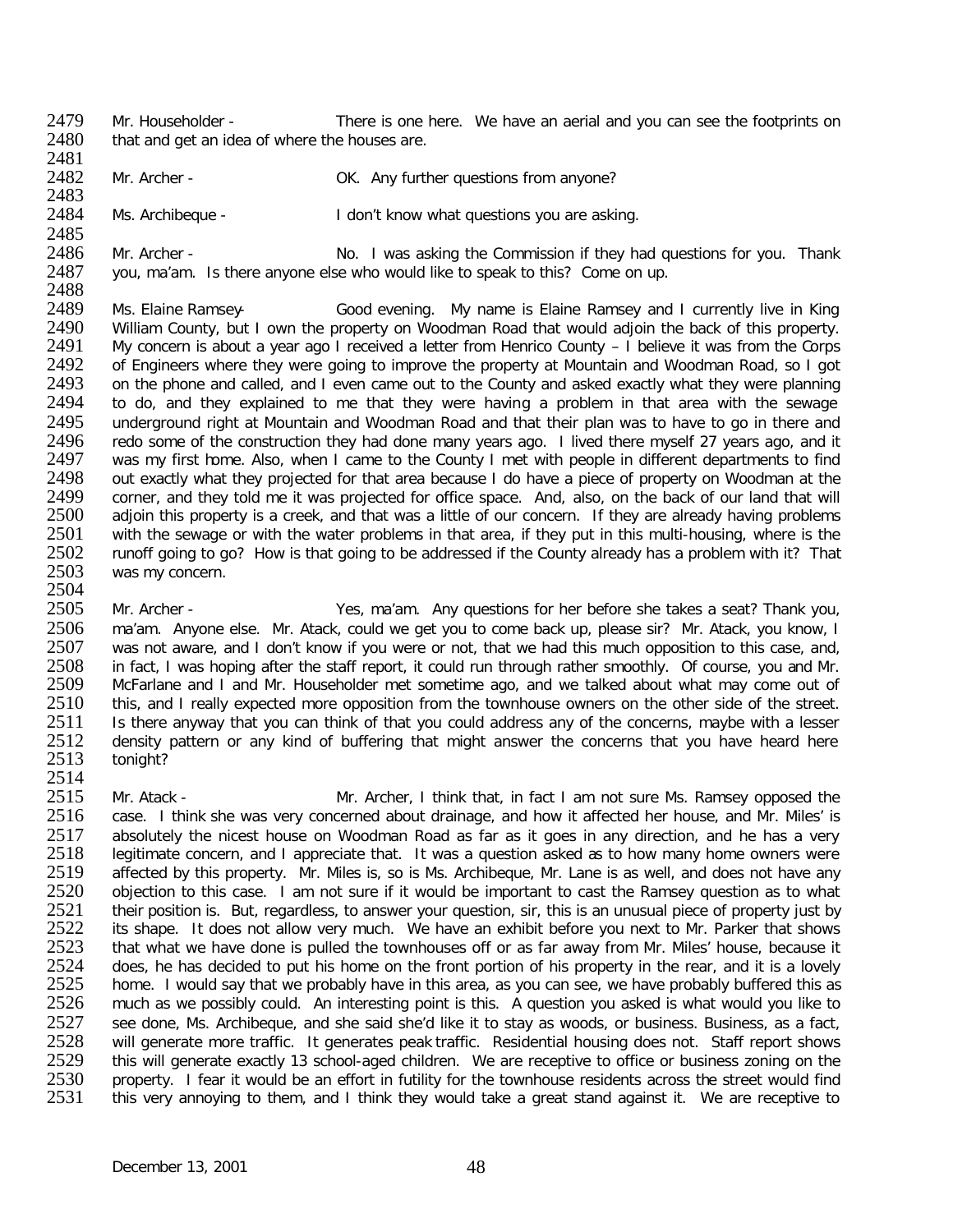2532 that, Mr. Archer, and I would be willing to defer to your preference. As I said, we did meet with those<br>2533 other folks. I don't know, and I think you begged the question as to what we could do to help soften the 2533 other folks. I don't know, and I think you begged the question as to what we could do to help soften the<br>2534 impact for the adioining property owners. I think it is a precarious property in that it is also affected b 2534 impact for the adjoining property owners. I think it is a precarious property in that it is also affected by<br>2535 the townhouses across the street. As far as economic values, the town homes we would build on here 2535 the townhouses across the street. As far as economic values, the town homes we would build on here<br>2536 would be a higher accessed value than the Ramsey residence, as well as it would be approximately 50% 2536 would be a higher accessed value than the Ramsey residence, as well as it would be approximately 50%<br>2537 higher value than the tax assessment of all of the townhouses across the street. higher value than the tax assessment of all of the townhouses across the street.

2538<br>2539 2539 Mr. Archer - Thank you, Mr. Atack. In fact, that was why I did ask that question as<br>2540 to whether or not you plan to develop it or somebody else would, because I am familiar with the quality 2540 to whether or not you plan to develop it or somebody else would, because I am familiar with the quality<br>2541 of vour development. But to be honest with you, I did not expect to have this much opposition come out 2541 of your development. But to be honest with you, I did not expect to have this much opposition come out <br>2542 tonight and I am not shocked by it, but I am somewhat surprised by it. tonight and I am not shocked by it, but I am somewhat surprised by it.

2543<br>2544 Mr. Atack - Sir, I usually plan for the worse and I am seldom surprised.

2545<br>2546 2546 Mr. Archer - I guess I want to ask you, in terms of what other types of development<br>2547 might go here, would you be willing to let all of us get together, sit down and talk about this, since you 2547 might go here, would you be willing to let all of us get together, sit down and talk about this, since you<br>2548 indicate that you understand what their concerns are, and that maybe this could be developable as 2548 indicate that you understand what their concerns are, and that maybe this could be developable as 2549 something else other than town houses. something else other than town houses.

2550<br>2551 2551 Mr. Atack - <br>2552 office, office/service, or mini-warehouse, those types of uses, economically, I think, that would be fine 2552 office, office/service, or mini-warehouse, those types of uses, economically, I think, that would be fine.<br>2553 So, if you want to have a work session and have these residents, we will be glad to participate in that 2553 So, if you want to have a work session and have these residents, we will be glad to participate in that 2554 open forum. open forum.

2555<br>2556 2556 Mr. Archer - Well, my concern is that, as Ms. Archibeque said, it is not going to stay<br>2557 there as nothing forever, and I really am concerned, as you just reiterated that office traffic would 2557 there as nothing forever, and I really am concerned, as you just reiterated that office traffic would<br>2558 probably be much heavier than it would be for townhouses, but we would have to be able to make folks 2558 probably be much heavier than it would be for townhouses, but we would have to be able to make folks<br>2559 see what it is that we are talking about. So, if you don't mind. I would prefer that you delay this and let 2559 see what it is that we are talking about. So, if you don't mind, I would prefer that you delay this and let<br>2560 us have an opportunity to present exactly what could be here, and have a chance to discuss it with these 2560 us have an opportunity to present exactly what could be here, and have a chance to discuss it with these<br>2561 peighbors, if that is agreeable with them. Mr. Miles, OK? Would that be OK with you? neighbors, if that is agreeable with them. Mr. Miles, OK? Would that be OK with you?

2562<br>2563 Mr. Miles - Absolutely, Mr. Archer.

2564<br>2565

Mr. Archer - What time would you think, 60 days or 30 days? Are you in a hurry?

2566<br>2567 2567 Mr. Atack - Well, the property owner does have a sizeable investment and he would<br>2568 like to expedite this transaction, but in fairness to coming to a resolve, this is an unusual situation in that 2568 like to expedite this transaction, but in fairness to coming to a resolve, this is an unusual situation in that<br>2569 ve have different property owners, with different motives, and the opposition, who I believe in my we have different property owners, with different motives, and the opposition, who I believe in my 2570 personal and professional opinion might oppose a different use, would want to come to the table. But we<br>2571 are receptive. Economically, actually, the property has a higher value if it is a use other than residential 2571 are receptive. Economically, actually, the property has a higher value if it is a use other than residential.<br>2572 So, I would defer to you, Mr. Archer, if you want a 60-day deferral. That would be fine. I would beg t 2572 So, I would defer to you, Mr. Archer, if you want a 60-day deferral. That would be fine. I would beg to <br>2573 auestion as to who is going to quarterback this meeting. question as to who is going to quarterback this meeting.

2574<br>2575 2575 Mr. Archer - I will be glad to do it. Mr. Householder and I, am sure, could work<br>2576 together on doing that, and I'd like that, so if you don't mind, and with the concurrence of these folks, 2576 together on doing that, and I'd like that, so if you don't mind, and with the concurrence of these folks,<br>2577 and with the holidavs upon us as thev are, perhaps it would be wiser to defer it until at least the St. 2577 and with the holidays upon us as they are, perhaps it would be wiser to defer it until at least the St.<br>2578 Valentine's Day meeting, which I hope won't turn out to be the St. Valentine's Day Massacre, but I would 2578 Valentine's Day meeting, which I hope won't turn out to be the St. Valentine's Day Massacre, but I would<br>2579 ask that you do that then. We will defer that for 60 days. ask that you do that then. We will defer that for 60 days.

2580<br>2581 2581 Mr. Atack - If you are asking me if I will pay the \$100 deferral fee, yes, sir. I will be 2582 happy to, and defer the case for 60 days. happy to, and defer the case for 60 days. 2583

December 13, 2001 49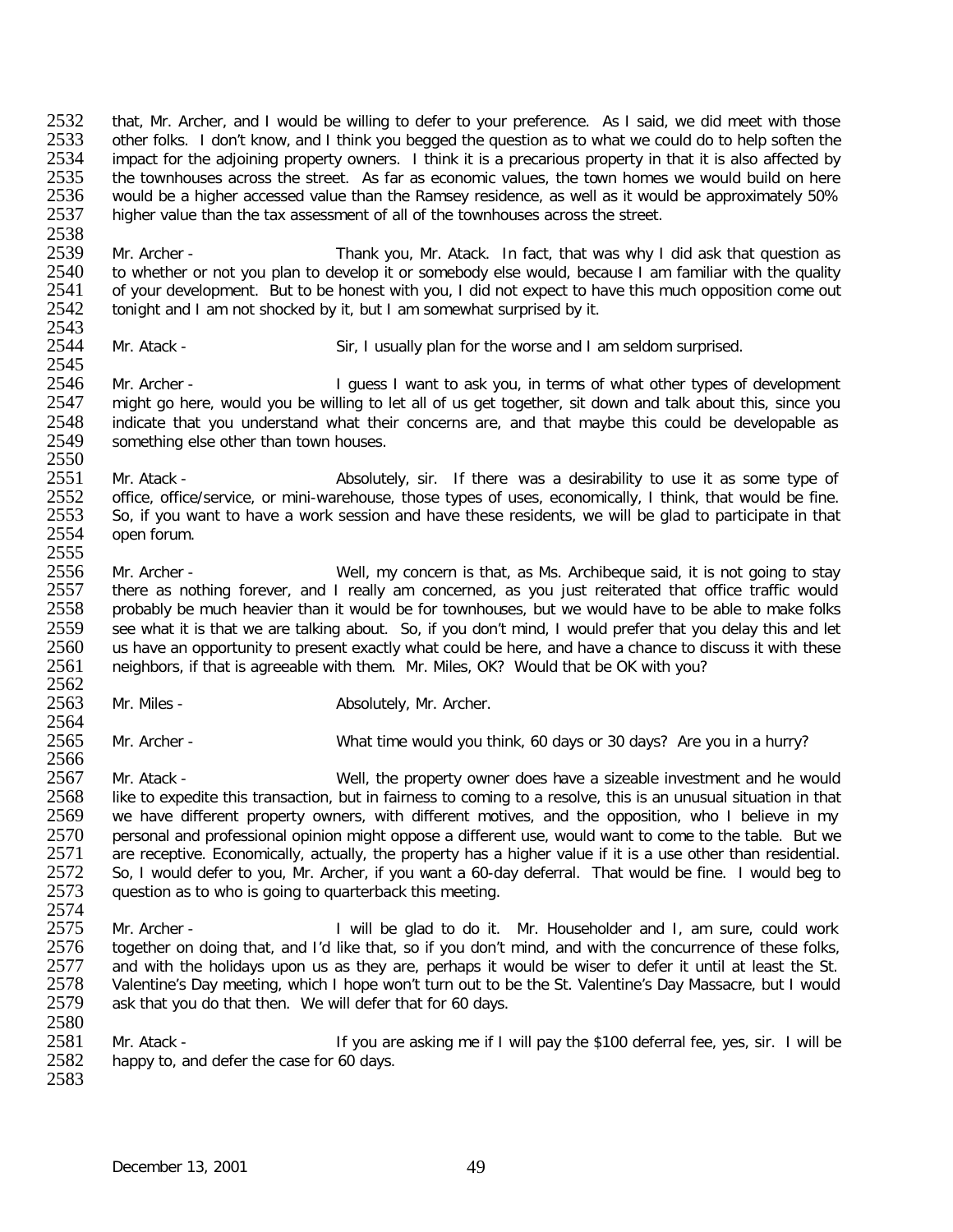2584 Mr. Archer - With that then, Mr. Atack, I will move for deferral until February 14,<br>2585 2002 at the applicant's request. 2002, at the applicant's request. 2586<br>2587 Mr. Vanarsdall - Second. 2588<br>2589 2589 Mr. Archer - Motion by Archer and second by Mr. Vanarsdall to defer for 60 days until<br>2590 the February 14, 2002 meeting. And Mr. Atack if you and Mr. Householder would coordinate a time when 2590 the February 14, 2002 meeting. And Mr. Atack if you and Mr. Householder would coordinate a time when<br>2591 ve can get together, maybe sometime in mid to late January, and let's bring in some things that we can 2591 we can get together, maybe sometime in mid to late January, and let's bring in some things that we can<br>2592 show and some "what if's" and have a chance to discuss with these folks out here, if that is agreeable 2592 show and some "what if's" and have a chance to discuss with these folks out here, if that is agreeable 2593 with you all. Thank you very much. Thank you  $\pi$ . Thank you when thank you when thank wou when the what thes with you all. Thank you very much. Thank you, Mr. Atack. 2594<br>2595 Mr. Archer - All in favor say aye. All opposed say no. The motion passes. 2596<br>2597 2597 At the applicant's request, the Planning Commission deferred Case C-61C-01, Robert M. Atack, to 2598 February 14, 2002. February 14, 2002. 2599<br>2600 2600 Mr. Marlles - This next item is an introduction of an Ordinance Amendment to Amend<br>2601 and Reordain Section 24-104 entiled "Signs" of the Code of the County of Henrico to regulate changeable 2601 and Reordain Section 24-104 entiled "Signs" of the Code of the County of Henrico to regulate changeable<br>2602 message signs. These are the electronic signs that you see flashing as you are driving down the street. 2602 message signs. These are the electronic signs that you see flashing as you are driving down the street.<br>2603 Currently, those signs can change as frequently as once every five seconds. There has been concern 2603 Currently, those signs can change as frequently as once every five seconds. There has been concern<br>2604 about the frequency of some of those signs and how quickly they change. Staff is requesting that the 2604 about the frequency of some of those signs and how quickly they change. Staff is requesting that the 2605 Commission initiate an Ordinance Amendment which would increase the length of time stipulated under 2605 Commission initiate an Ordinance Amendment which would increase the length of time stipulated under 2606 the Zoning Ordinance to a lesser frequency, so that sign will not change so fast. 2606 the Zoning Ordinance to a lesser frequency, so that sign will not change so fast. 2607<br>2608 Mr. Vanarsdall - Mr. Marlles, several years ago, five or six or four, we went through all of 2609 this.  $\frac{2610}{2611}$ Mr. Marlles - Yes, sir. 2612<br>2613 2613 Mr. Vanarsdall - That is how we were able to get Capitol Lincoln Mercury their sign. At 2614 that time it was going to be the end of the world and we were going to have fender benders from people 2614 that time it was going to be the end of the world and we were going to have fender benders from people<br>2615 reading the sign. I don't believe we ever had the first one, and they have found out that the Fairgrounds 2615 reading the sign. I don't believe we ever had the first one, and they have found out that the Fairgrounds<br>2616 has had one forever, and Harvey Hinson, I believe, was riding in a car of six or seven people and said, 2616 has had one forever, and Harvey Hinson, I believe, was riding in a car of six or seven people and said,<br>2617 thow did vou all like the new sign?" And they all said, "What sign?" So, I am just wondering what 2617 "How did you all like the new sign?" And they all said, "What sign?" So, I am just wondering what happened. Didn't we change the Ordinance? 2619<br>2620 2620 Mr. Marlles - We did at that time. Yes, sir, Mr. Vanarsdall. I think with experience we<br>2621 are finding though that a change in messages once every five seconds is probably too fast. are finding though that a change in messages once every five seconds is probably too fast. 2622<br>2623 2623 Mr. Vanarsdall - This all came about by the request of GE Financial wanting a changeable 2624 message sign on Broad Street. message sign on Broad Street. 2625<br>2626 2626 Mr. Marlles - It wasn't just that request. Actually there was concern about the, sign at 2627 the CVS Drug Store on Parham Road. We received some concern from a Board member regarding that 2627 the CVS Drug Store on Parham Road. We received some concern from a Board member regarding that 2628 specific sign. specific sign. 2629<br>2630 Mr. Vanarsdall - **I** saw that Christmas when I was in there. 2631<br>2632 Mr. Marlles - Excuse me? 2633<br>2634 Mr. Vanarsdall - **I** saw that sign Christmas when I was by there. 2635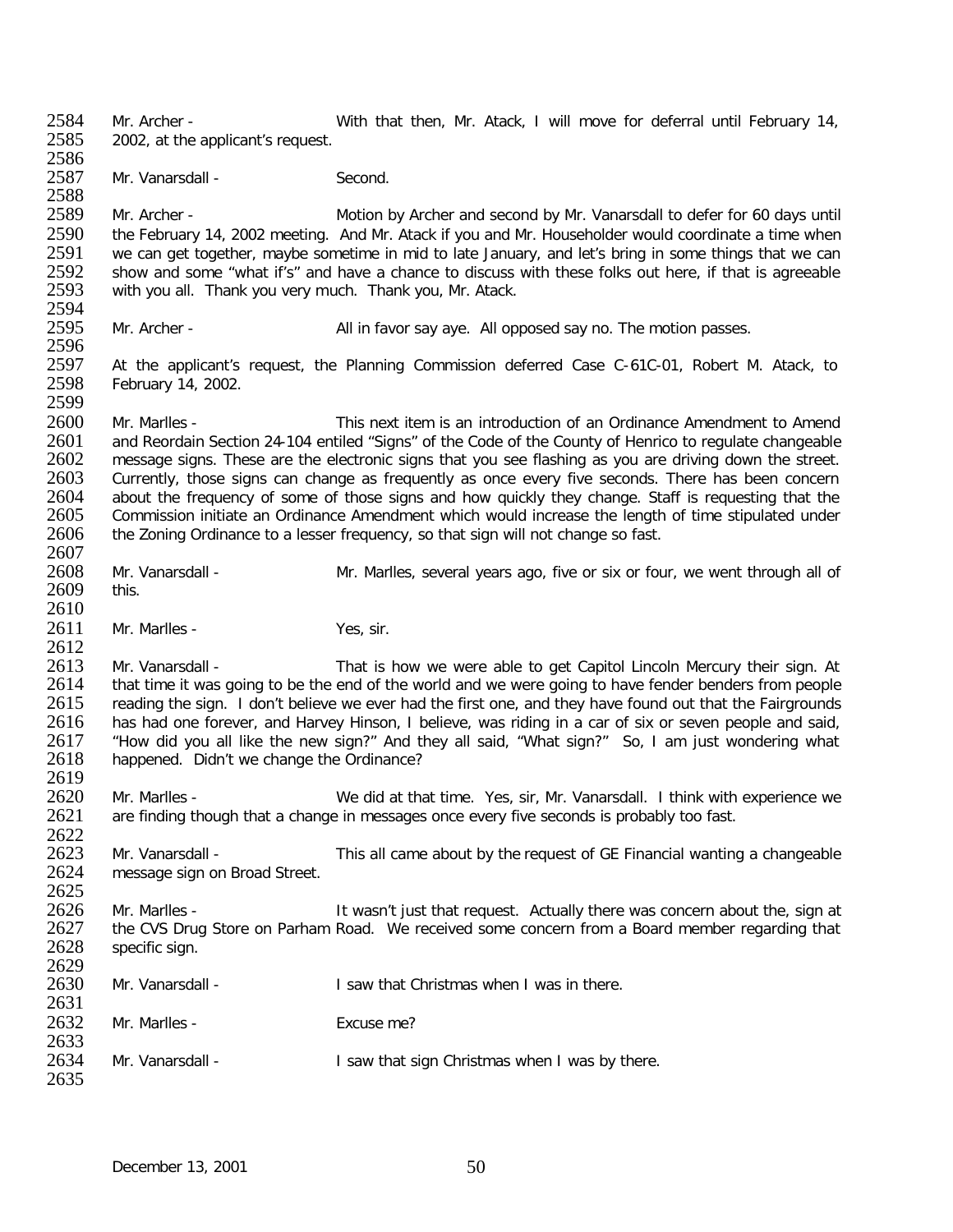2636 Mr. Marlles - The resolution that I have passed out would initiate that Ordinance<br>2637 Amendment which actually has been drafted, it would schedule a work session on December 19, and 2637 – Amendment which actually has been drafted, it would schedule a work session on December 19, and 2638 –<br>2638 – advertise the amendment for public hearing on January 23. That is staff's recommendation. advertise the amendment for public hearing on January 23. That is staff's recommendation. 2639<br>2640 Mr. Vanarsdall - **Do you want a motion on that, Mr. Chairman?** 2641<br>2642 Mr. Archer - Yes. Was I supposed to pass these out, Mr. Secretary? 2643<br>2644 Mr. Marlles - Yes. 2645<br>2646 Mr. Vanarsdall - I move that we do that on the December 19. 2647<br>2648 Mr. Jernigan - Second. 2649<br>2650 Mr. Marlles - The last paragraph gives the date. 2651<br>2652 Mr. Kaechele - Mr. Secretary, this resolution just starts the process. 2653<br>2654 2654 Mr. Marlles - Yes, sir. It schedules a work session and public hearing. 2655<br>2656 2656 Mr. Archer - We have a motion by Mr. Vanarsdall and a second by Mr. Jernigan. All in 2657 favor of the motion say ave. All opposed say no. There is no opposition, so we will do it on the 19<sup>th</sup>. favor of the motion say aye. All opposed say no. There is no opposition, so we will do it on the  $19<sup>th</sup>$ . 2658<br>2659 Mr. Archer - The Mr. Secretary, is there a suggested time frame? 2660<br>2661 Mr. Marlles - Actually, for this? 2662<br>2663 Mr. Taylor - About 60 days. 2664<br>2665 Mr. Marlles - We have not looked at that. 2666<br>2667 Mr. Archer - **Do you know what the timing is on the Fairgrounds?** 2668<br>2669 Mr. Marlles - Case Conthat one I don't know. 2670<br>2671 Mr. Archer - Because I pass it everyday. 2672<br>2673 Mr. Taylor - Well, I think we spoke in terms of not less than five seconds on the 2674 change. 2675<br>2676 2676 Mr. Marlles - Currently there is a table in the existing ordinance that is based on the 2677 speed and the size of the lettering on this sign. My quess is the message on the sign at RIR changes 2677 speed and the size of the lettering on this sign. My guess is the message on the sign at RIR changes 2678 every five seconds. I know the one on Parham Road at the CVS Pharmacy is five seconds. every five seconds. I know the one on Parham Road at the CVS Pharmacy is five seconds. 2679<br>2680 2680 Mr. Vanarsdall - I think that is what it was, and we the president of one of the companies 2681 that was in on it and helped us a lot with it. I think that was what it is. that was in on it and helped us a lot with it. I think that was what it is. 2682<br>2683 Mr. Taylor - The State of Lacked to Mr. Hinson today, and his concern was that the current sign 2684 resolution allows for signs that appear to be flashing, and it just seems to turn very quickly. So, it would<br>2685 seem to me that we want to give it enough time that somebody could read it and get the intelligence and 2685 seem to me that we want to give it enough time that somebody could read it and get the intelligence and 2686 then have it disappear. I would quess that would be for Planning purposes, ten seconds. then have it disappear. I would guess that would be for Planning purposes, ten seconds. 2687<br>2688 Mr. Archer - That's 9.34, maybe.